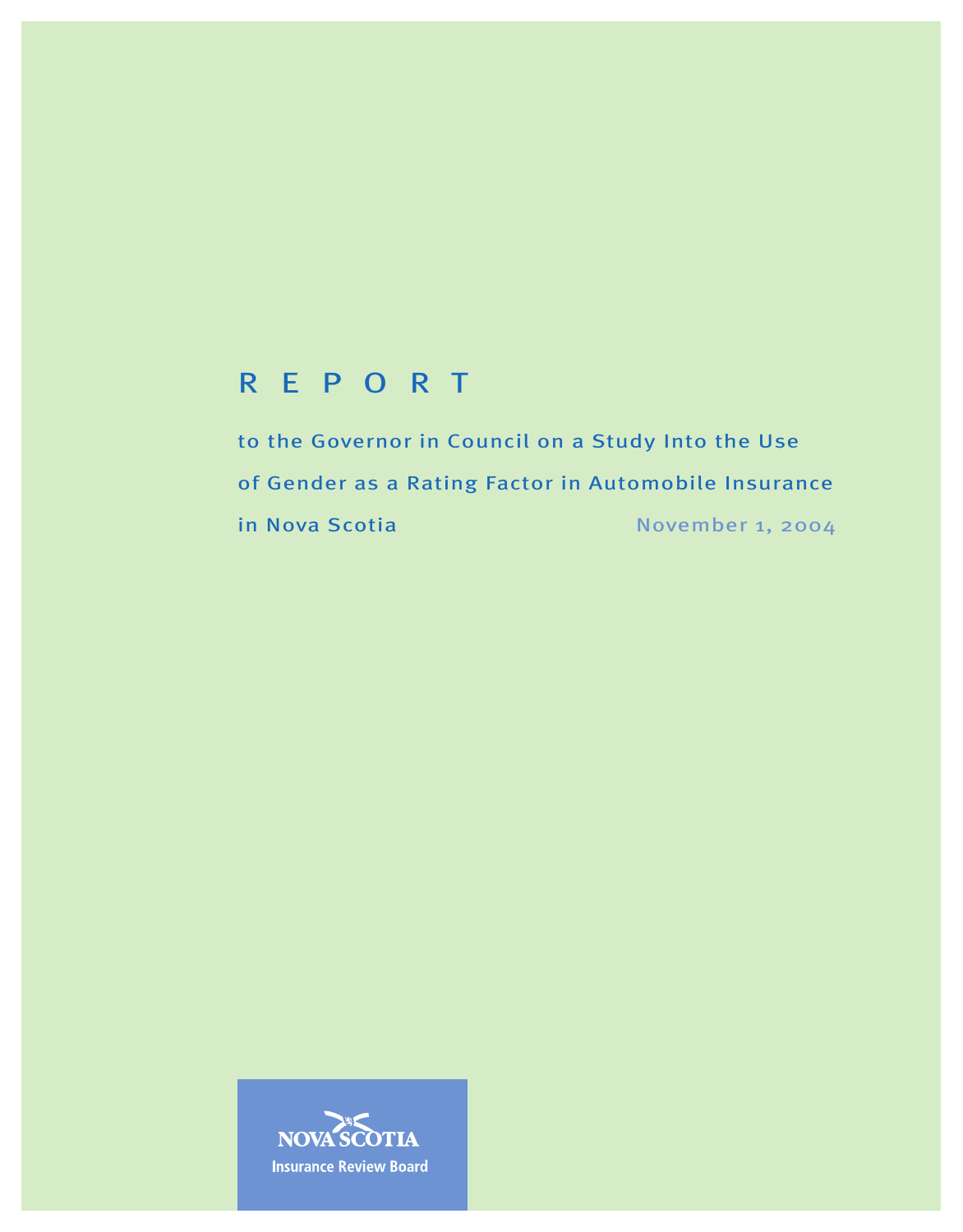Nova Scotia Insurance Review Board

November 1, 2004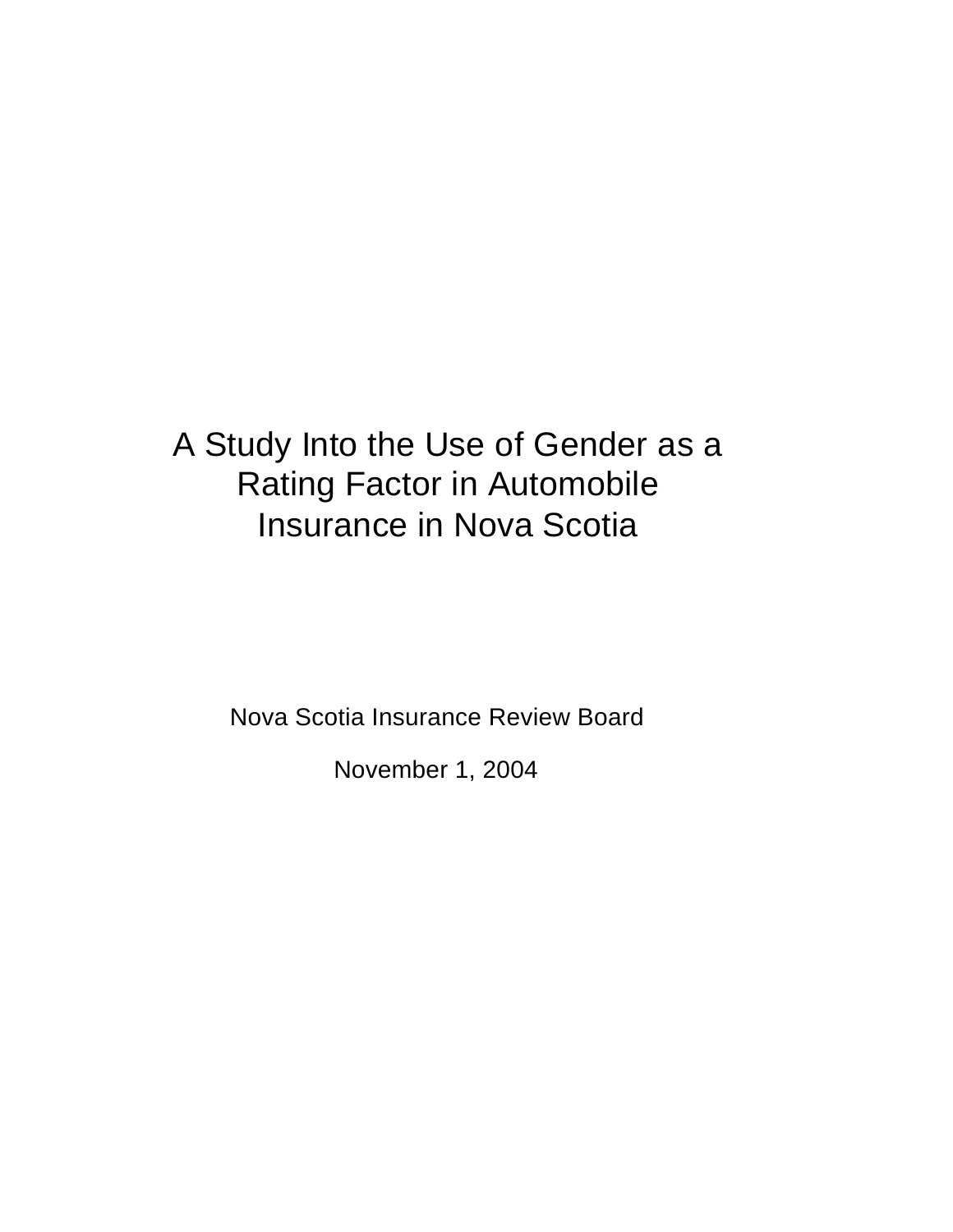# Contents

| 2.               |        |
|------------------|--------|
| 3.               | ■<br>п |
| $\overline{4}$ . | Ξ      |
|                  | П      |
| 6.               |        |
| 7.               |        |
| 8.               |        |
| 9.               | ■      |
|                  |        |
|                  | Ξ      |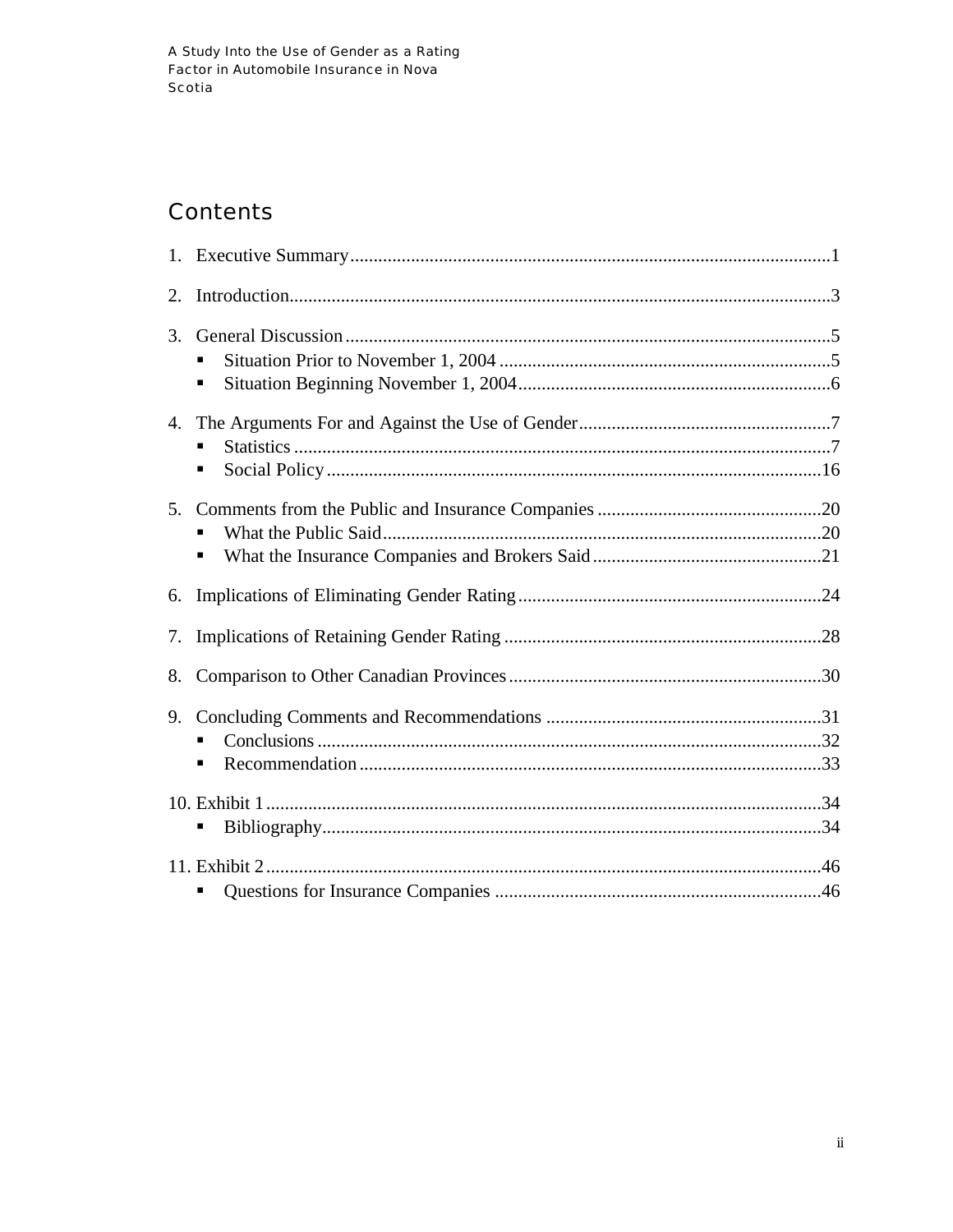

# Executive Summary

This is the report to Government on The Nova Scotia Insurance Review Board's examination into the use of gender as a risk classification factor in rating automobile insurance.

We gathered information for our study through public hearings throughout the Province; written submissions; responses from leading insurance companies to a questionnaire we had prepared; and from a review of insurance claim statistics, rate manuals, and published literature.

The use of gender in automobile ratemaking has been a controversial subject in North America for many years. Those that favor its continued use point to insurance industry statistics that show male drivers, particularly inexperienced male drivers, having a greater accident propensity than female drivers. Those that oppose its use argue that insurance claim statistics are insufficiently detailed and, therefore, mask other factors, such as miles driven, that are reasons for the observed accident experience differences between male and female drivers. They also argue that from a public policy perspective, males and females should be rated alike. The Supreme Court of Canada addressed this issue in 1992, and decided to permit its continued use to give the insurance industry time to find an alternative rating variable; however, we found little evidence to suggest the insurance industry has acted upon the Supreme Court's recommendations.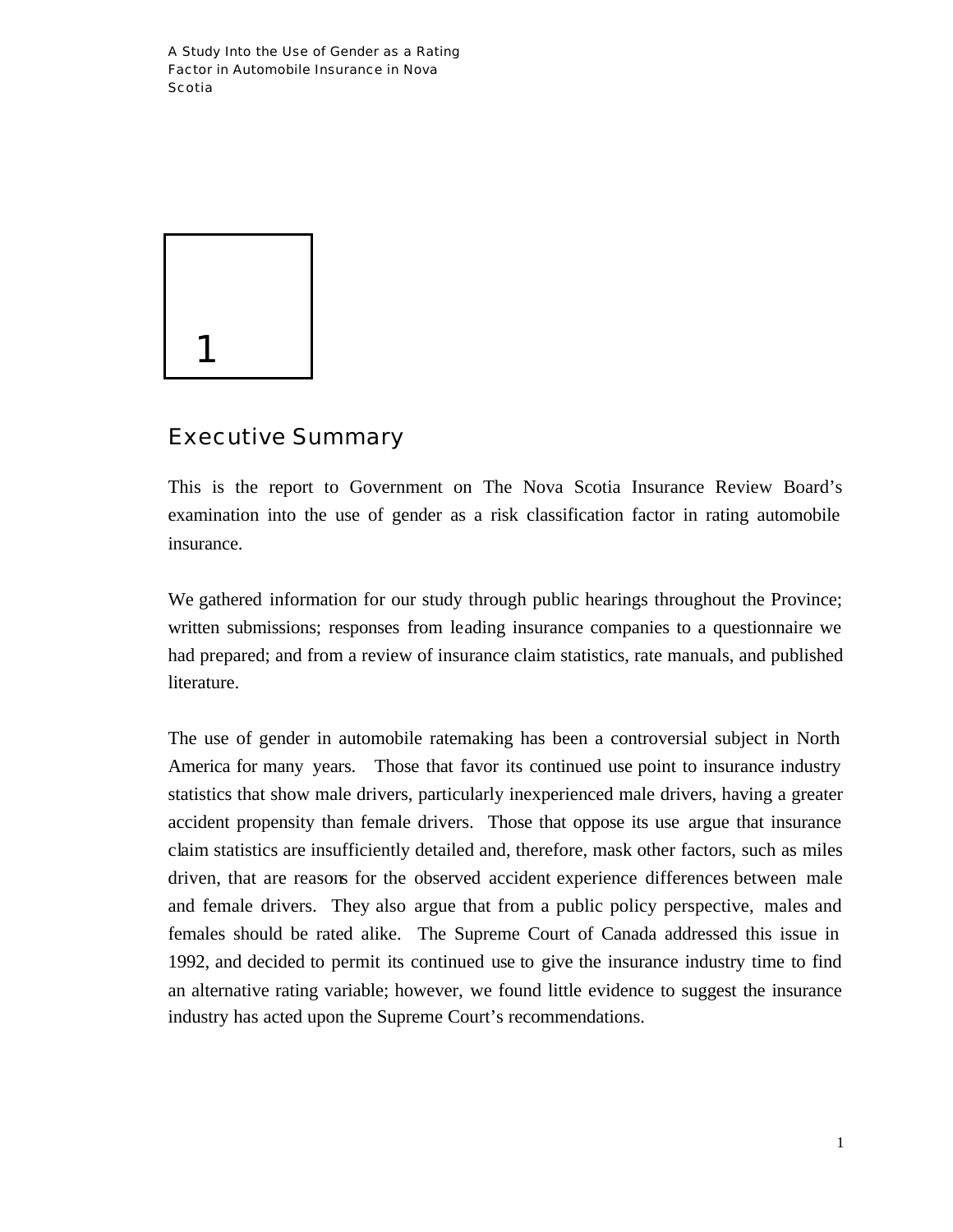Our review of available statistics suggests there are differences in the insurance claim rates between male and female drivers, but that for the major coverage, third party liability, the differences have been narrowing over time. We also note that the majority of drivers, even those that are inexperienced drivers, are claims-free.

There are implications associated with eliminating the use of gender. The rates for male drivers, primarily inexperienced male drivers, would decline, thus making automobile insurance more affordable. The rates for female drivers, primarily inexperienced female drivers, would increase. But based on a preliminary review of the rates that insurance companies have filed to become effective November 1, 2004, the difference in the rates that insurance companies are charging male and female drivers is becoming less significant, perhaps in part due to the claim experience, but also because of the elimination of age and marital status. The availability of insurance to male drivers should not be affected by the elimination of gender because underwriting regulations have been enacted in Nova Scotia to prevent insurance companies from denying insurance on the basis of age, marital status, or gender. There would be costs to insur ance companies to convert their rating plans to accommodate the elimination of gender.

The Board recommends the elimination of gender as a factor in rating automobile insurance in Nova Scotia.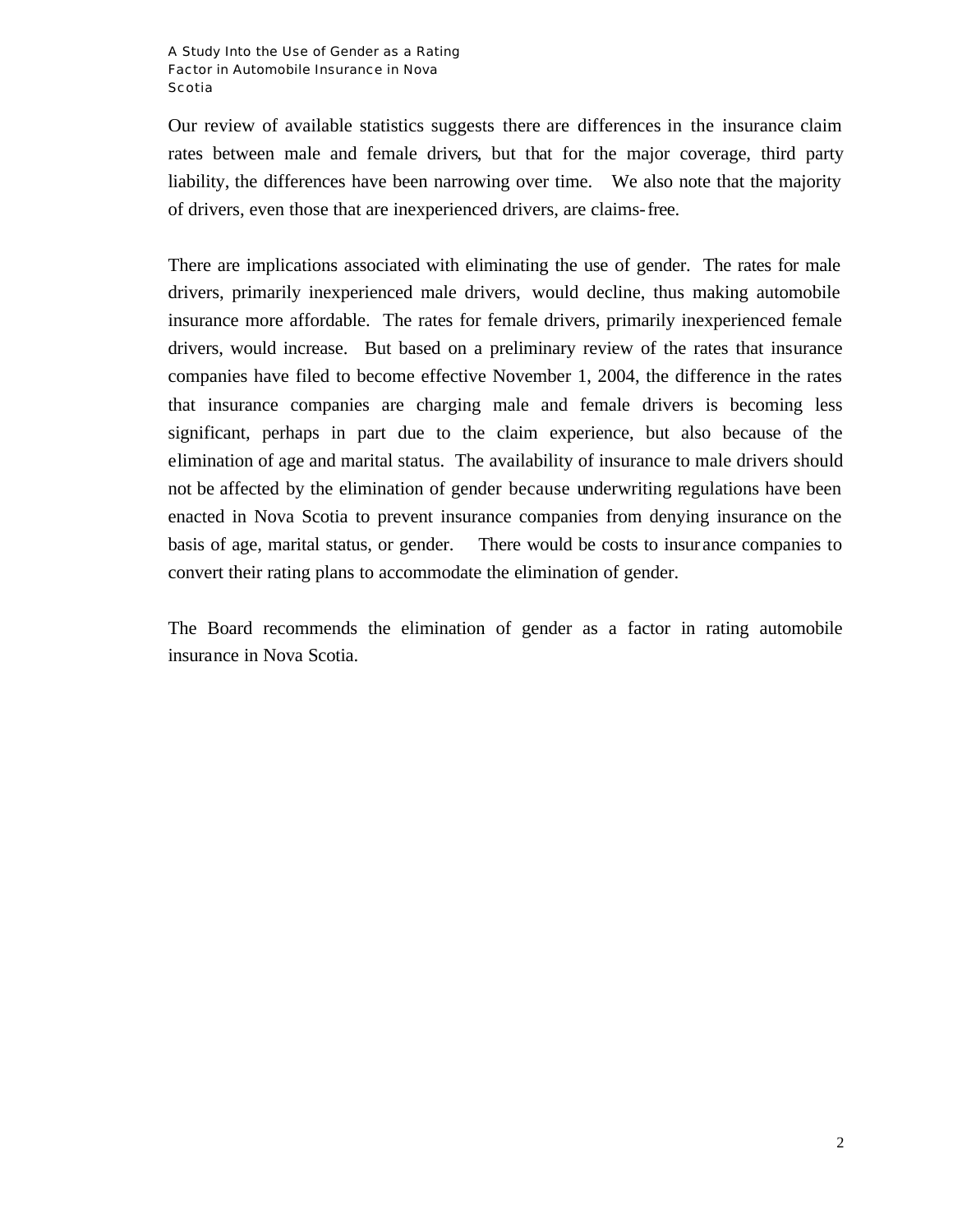

# Introduction

In accordance with Section 4 of the *Nova Scotia Insurance Review Board Regulations*, the Board is required to conduct an examination into the use of gender as a risk classification factor in rating automobile insurance and report the results of its examination to the Governor in Council on or before the first day of November 2004. To carry out its mandate, the Board retained Mercer Oliver Wyman Actuarial Consulting, Ltd. (Mercer) for actuarial consulting and other advice related to this study.

The Board conducted public hearings in nine centres throughout the province to determine whether Nova Scotians wished to have gender remain a factor in rating automobile insurance. Opinions were received from insurance companies, brokers, political parties, interest groups and members of the public.

The Board sent a questionnaire to leading insurance companies operating in Nova Scotia to solicit additional comments, opinions, and information on the matter. It also reviewed literature from other jurisdictions in Canada, the United States, Europe, and elsewhere.

This report begins with a general discussion of the issues with respect to the use of gender that affect the availability and price of automobile insurance in Nova Scotia. Section 4 provides statistical, philosophical, and legal arguments for, and against, the use of gender in automobile insurance rating. The comments the Board received from the public and the insurance industry are presented in Section 5, and this is followed by an examination into the implications of eliminating or retaining the use of gender as a rating criteria. The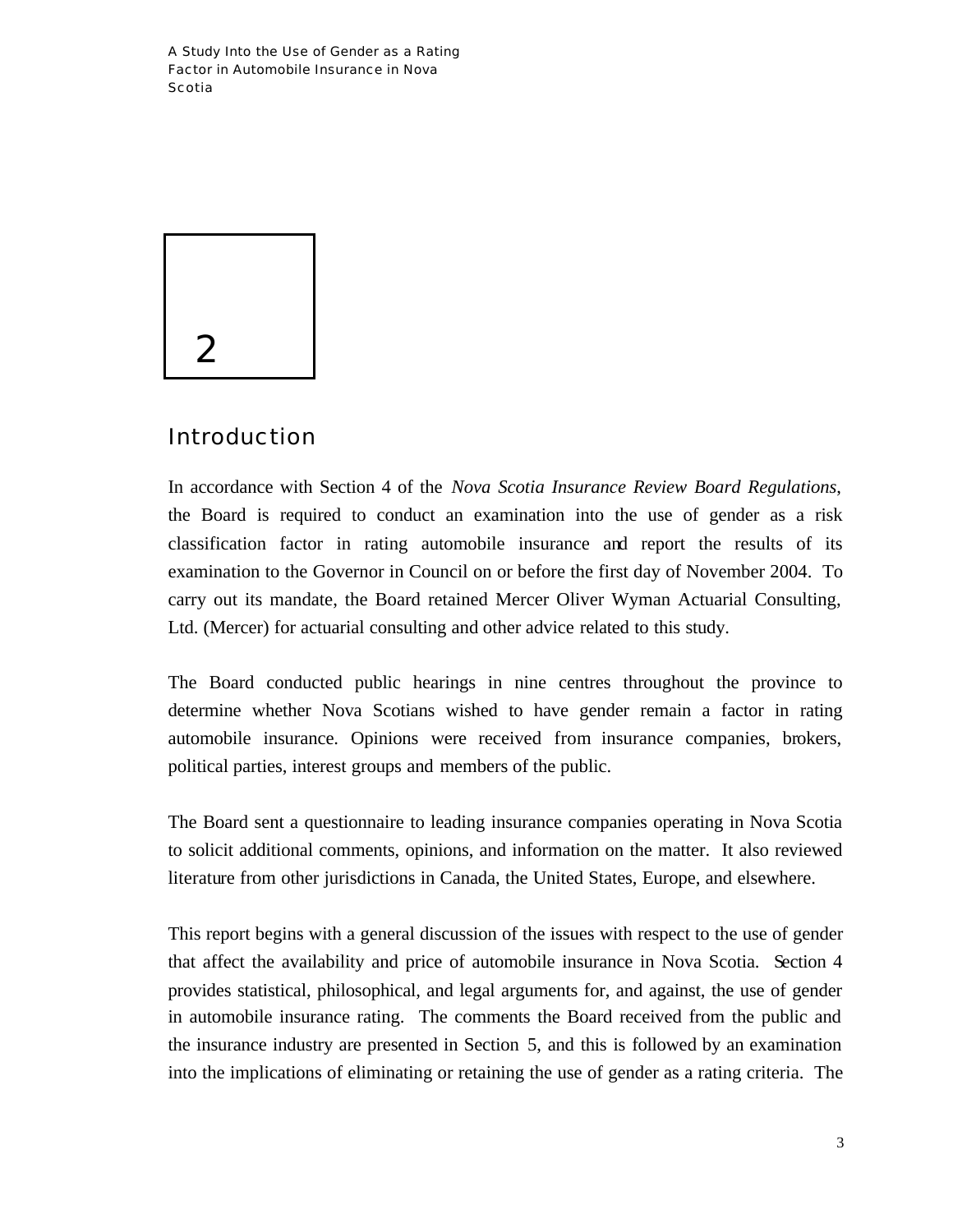report concludes with the Board's recommendations to the Government. Also included in this report is a bibliography of significant and relevant academic and actuarial literature on this topic (attached as Exhibit 1) and the questionnaire that was sent to leading insurance companies (Exhibit 2). In this report, references are made to the bibliography by numbers appearing in brackets [ ].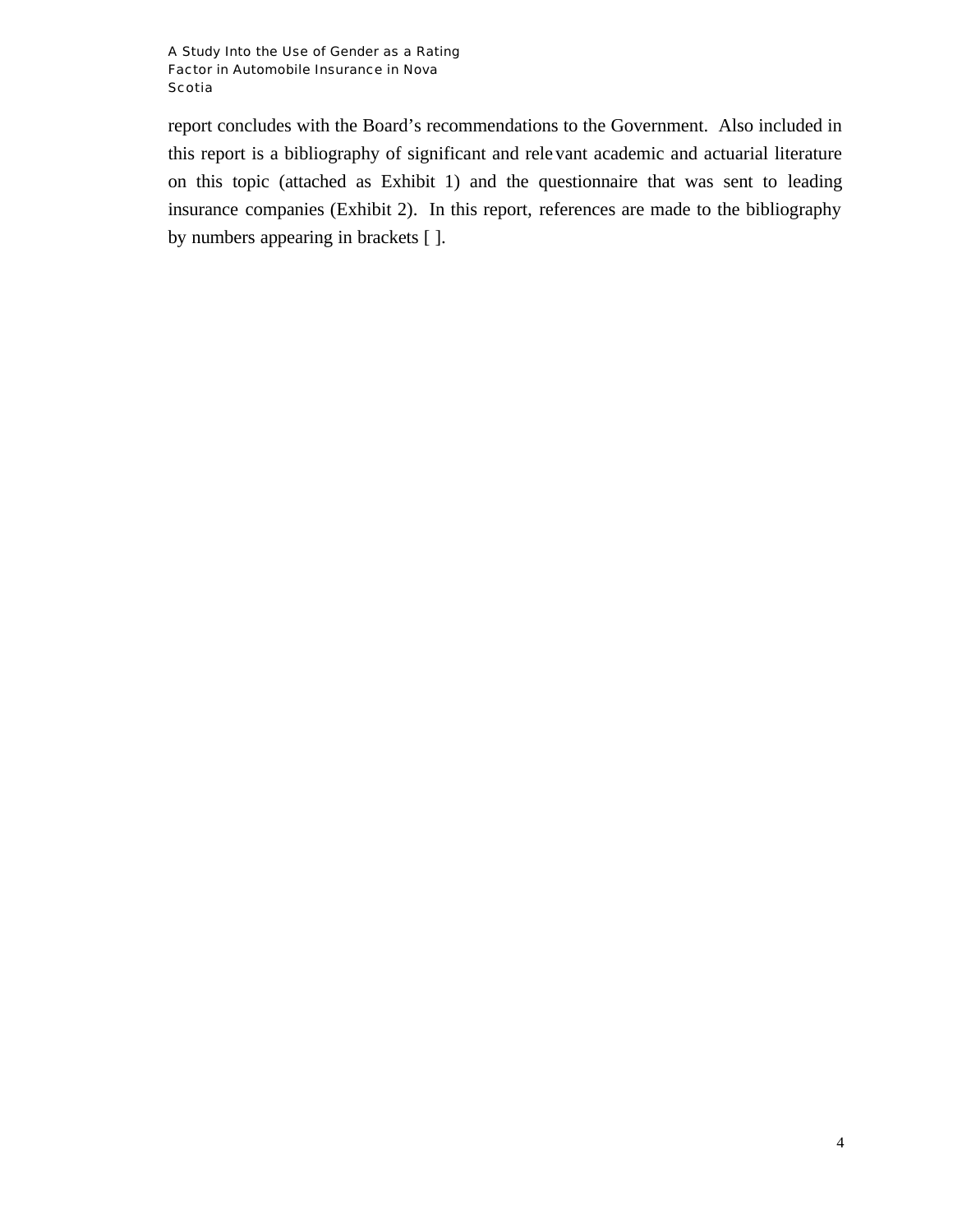

# General Discussion

The use of gender in automobile ratemaking has been a controversial subject in North America for the past several decades. The debate has revolved around whether the use of gender results in rates that are "fair." In Nova Scotia, a "fair" rate should be construed as one that is not "excessive, inadequate, unfairly discriminatory or otherwise unreasonable." (Part VI, Section 157 (2), Insurance Act, R.S.c.231)

# Situation Prior to November 1, 2004

Prior to November 1, 2004, most, if not all, insurance companies writing private passenger automobile insurance in Nova Scotia used gender as a rating variable in determining the private passenger automobile insurance premium to be charged for third party liability and collision coverages for drivers under age 25. (Principal drivers under age 25 fell into one of eight risk classifications depending upon their marital status, age, and gender. Occasional drivers fell into one of two classes depending upon their gender.)

For those coverages and drivers where gender was a rating factor, the rates for males were higher than the rates for females. According to the recent Insurance Bureau of Canada (IBC) Automobile Statistical Plan (ASP) statistics for the Atlantic Region, the third party liability premium for a young male driver was, on average, about 62% higher than the average third party liability premium for a young female driver.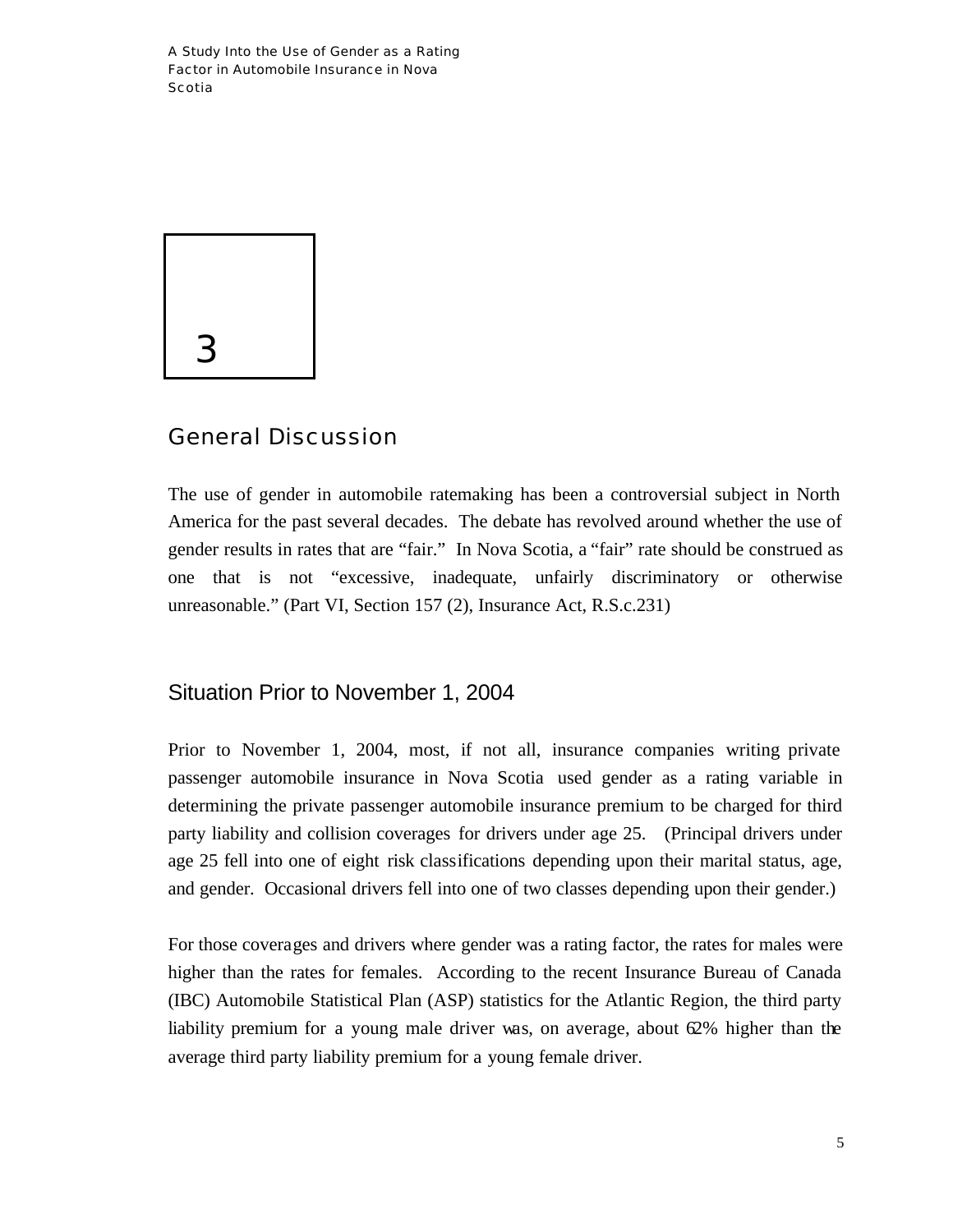# Situation Beginning November 1, 2004

Under the *Automobile Insurance Prohibited Risk-Classification Factors Regulations*, effective November 1, 2004, insurance companies are no longer permitted to use age and marital status as automobile insurance rating factors. As a result, the manner in which drivers and automobiles are rated has changed. The risk classification systems and rates that insurance companies use beginning November 1, 2004 are subject to Board approval. Based on a preliminary review of the rate applications that have been submitted to the Board, it appears that the manner of rating male and female drivers will change, and will vary from company to company.

For example, one company is proposing to charge higher third party and collision coverage rates for male principal drivers than for female principal drivers, where the rate difference varies depending upon the number of years the driver has been licensed; however, this company is not proposing to rate male and female occasional drivers differently.

Another company is also proposing to charge higher rates for male principal drivers than for female principal drivers, where the rate difference varies depending upon the number of years the driver has been licensed; however, it is proposing to do so for all coverages, not just third party liability and collision.

Yet another company is proposing to charge, for all coverages, different rates for male and female principal drivers depending upon the number of years the driver has been licensed – including drivers that have been licensed more than 10 years; however, for those drivers that have been licensed between 31 and 55 years, it is proposing to charge higher rates for female principal drivers than for male principal drivers.

The elimination of age and marital status as rating factors is expected to cause some dislocation of premium that will vary from company to company. The implications of the elimination of these rating factors on the use of gender are discussed later in this report.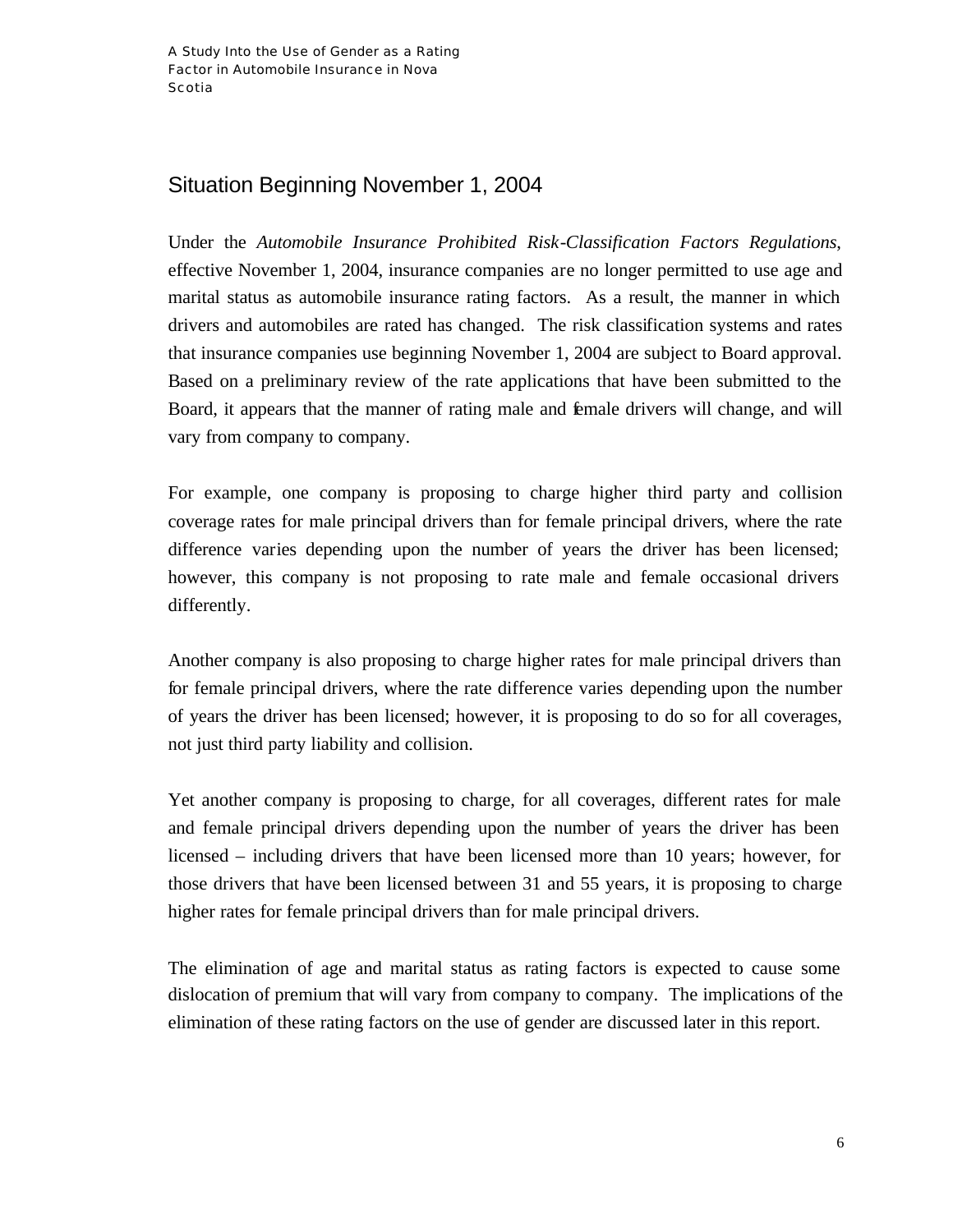

# The Arguments For and Against the Use of Gender

# **Statistics**

The argument for explicitly considering gender in automobile insurance rating contends that statistics demonstrate that there is a significant difference in automobile accident insurance claim experience between male and female drivers. The difference is primarily attributed to the claim frequency, i.e., the likelihood of getting involved in an automobile accident [16]. Advocates of this position contend that this data is statistically significant and clearly shows the predictive nature of gender as respects automobile insurance costs.

If this position is accepted, then, in accordance with the Casualty Actuarial Society Ratemaking Principles, the consideration of gender should result in males and females paying premiums that are proportional to the degree of risk that they, respectively, represent to insurance companies.

"Ratemaking should provide for the costs of an individual risk transfer so that equity among insureds is maintained. A rate is reasonable and not excessive, inadequate, or unfairly discriminatory if it is an actuarially sound estimate of the expected value of all future costs associated with an individual risk transfer." [7]

Data collected by the IBC, the Insurance Services Office in the U.S. and all major carriers as filed with various jurisdictions appears to support this contention and the use of gender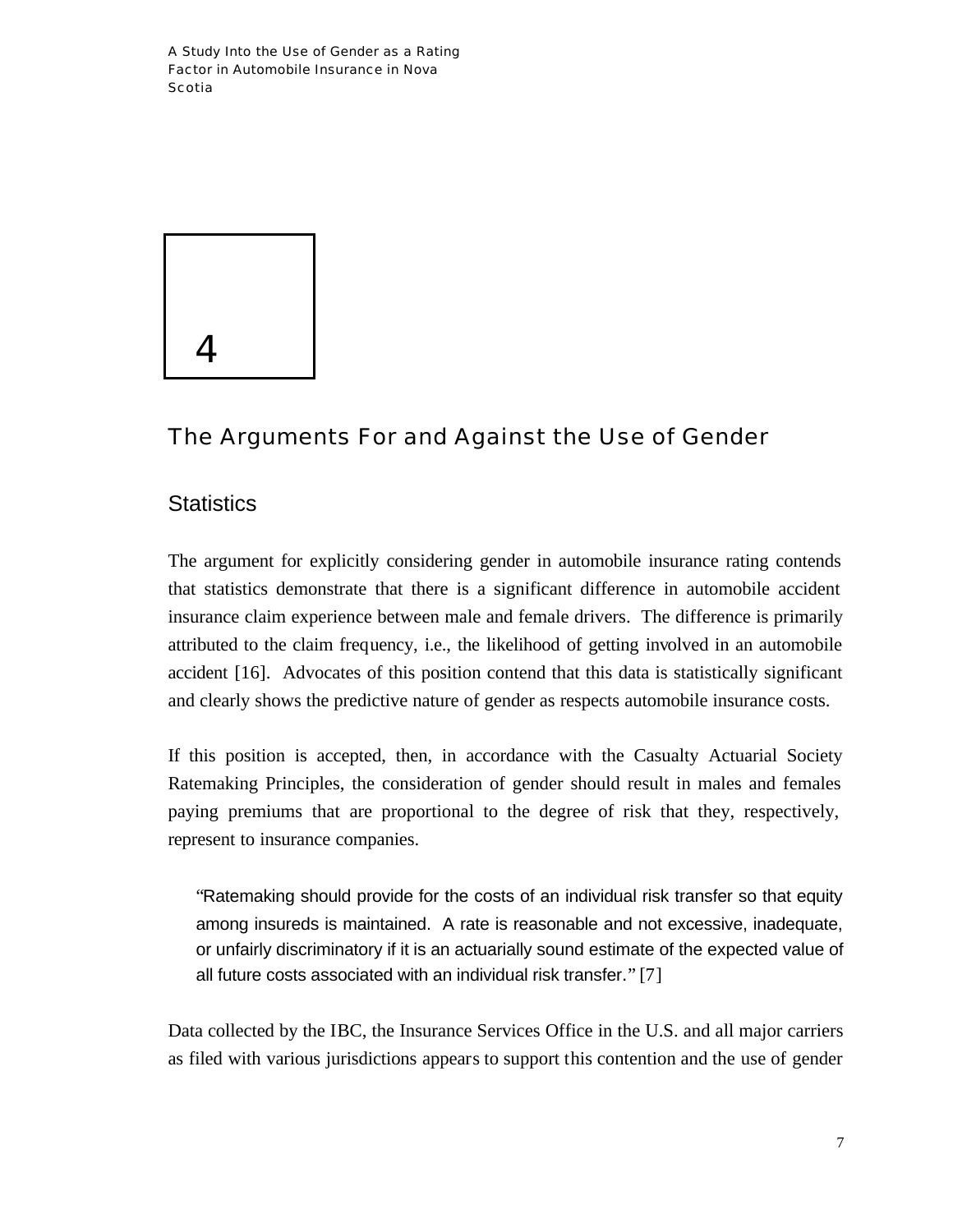as a rating factor. In particular, the accident year data published in the Automobile Insurance Exhibits (AIX) by the IBC for the Atlantic Region shows the following insurance claim statistics for the third party liability coverage and the collision coverage for the 10-year period spanning 1993 – 2002.

| .,<br>aL. |
|-----------|
|-----------|

| Average Claim Frequency Rates           |         |       |  |  |
|-----------------------------------------|---------|-------|--|--|
| (Number of Claims per 100 Cars Insured) |         |       |  |  |
| Over the Period 1993 - 2002             |         |       |  |  |
| For the Atlantic Region                 |         |       |  |  |
|                                         |         |       |  |  |
| Third Party Liability Coverage          |         |       |  |  |
|                                         |         |       |  |  |
|                                         | Females | Males |  |  |
| Under 6 Years Licensed                  | 5.7     | 7.0   |  |  |
| 6 or More Years Licensed                | 2.9     | 3.1   |  |  |
|                                         |         |       |  |  |
| Total                                   | 3.1     | 3.3   |  |  |

Table B

| <b>Average Claim Severity</b><br>(Average Cost per Claim)<br>Over the Period 1993 - 2002 |                                             |                                           |  |  |
|------------------------------------------------------------------------------------------|---------------------------------------------|-------------------------------------------|--|--|
| For the Atlantic Region<br>Third Party Liability Coverage                                |                                             |                                           |  |  |
| Under 6 Years Licensed<br>6 or More Years Licensed<br>Total                              | Females<br>\$13,111<br>\$11,758<br>\$11,857 | Males<br>\$13,267<br>\$11,639<br>\$11.801 |  |  |

As evidenced by the above tables, for third party liability coverage, there is a distinct difference in claim frequency experience (the incidence rate of claims) between male and female drivers that have been licensed less than six years. But there is little difference in claim severity, or the average cost per claim. In the case of drivers that have been licensed for six or more years, the difference in claim frequency between male and female drivers is much smaller, and there is little difference in claim severity.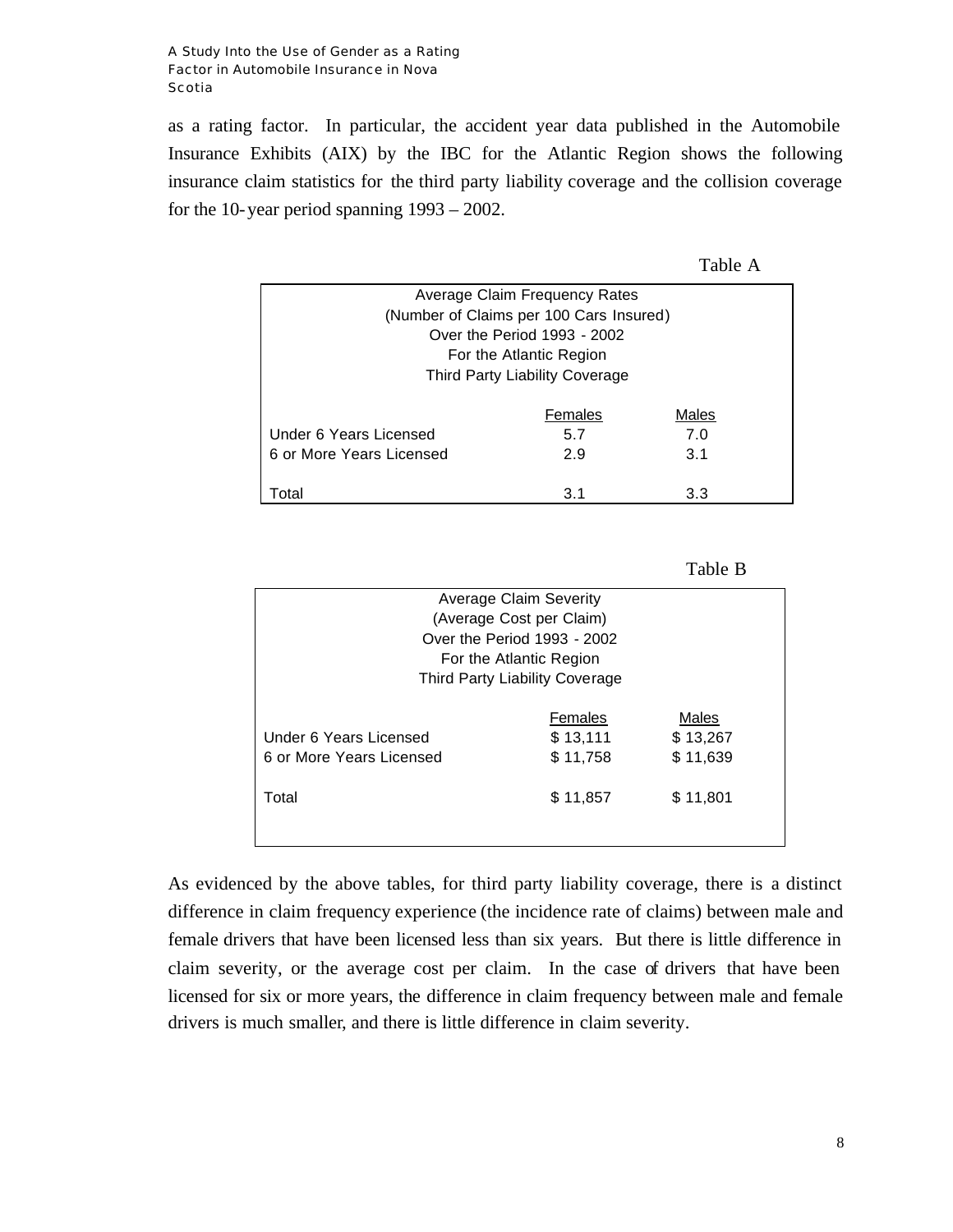Table C

| Average Claim Frequency Rates           |         |       |  |
|-----------------------------------------|---------|-------|--|
| (Number of Claims per 100 Cars Insured) |         |       |  |
| Over the Period $1993 - 2002$           |         |       |  |
| For the Atlantic Region                 |         |       |  |
| <b>Collision Coverage</b>               |         |       |  |
|                                         | Females | Males |  |
| Under 6 Years Licensed                  | 6.8     | 7.4   |  |
| 6 or More Years Licensed                | 4.1     | 4.0   |  |
|                                         |         |       |  |
| Total                                   | 42      | 41    |  |

#### Table D

| <b>Average Claim Severity</b> |             |             |  |  |
|-------------------------------|-------------|-------------|--|--|
| (Average Cost per Claim)      |             |             |  |  |
| Over the Period $1993 - 2002$ |             |             |  |  |
| For the Atlantic Region       |             |             |  |  |
| <b>Collision Coverage</b>     |             |             |  |  |
|                               |             |             |  |  |
|                               | Females     | Males       |  |  |
| Under 6 Years Licensed        | 3,562<br>S  | 4,444<br>æ. |  |  |
| 6 or More Years Licensed      | 3,037<br>S. | 3,260       |  |  |
|                               |             |             |  |  |
| <b>Total</b>                  | 3.066       | 3.305       |  |  |

The collision coverage claim statistics reveal differences in both claim frequency and claim severity between male and female drivers that have been licensed for less than six years. And, as is the case for the third party liability coverage, there is relatively little difference in the claim frequency rate between male and female drivers that have been licensed six or more years. We note that the higher claim severity for male drivers that have been licensed for six or more years may be a reflection of the types of cars driven by males (i.e., more expensive to repair or replace) as compared to those driven by females.

Opponents of the use of gender argue that insurance statistics, such as those displayed above, mask what they believe to be the factors that cause the differences in insurance claim statistics between male and female drivers; some suggest that perhaps mileage driven would be a more appropriate factor. Opponents contend that at every age in their driving lifetime, men as a class drive more miles and have more accidents as women. "This fact consistently demonstrates on a large scale that accidents are proportional to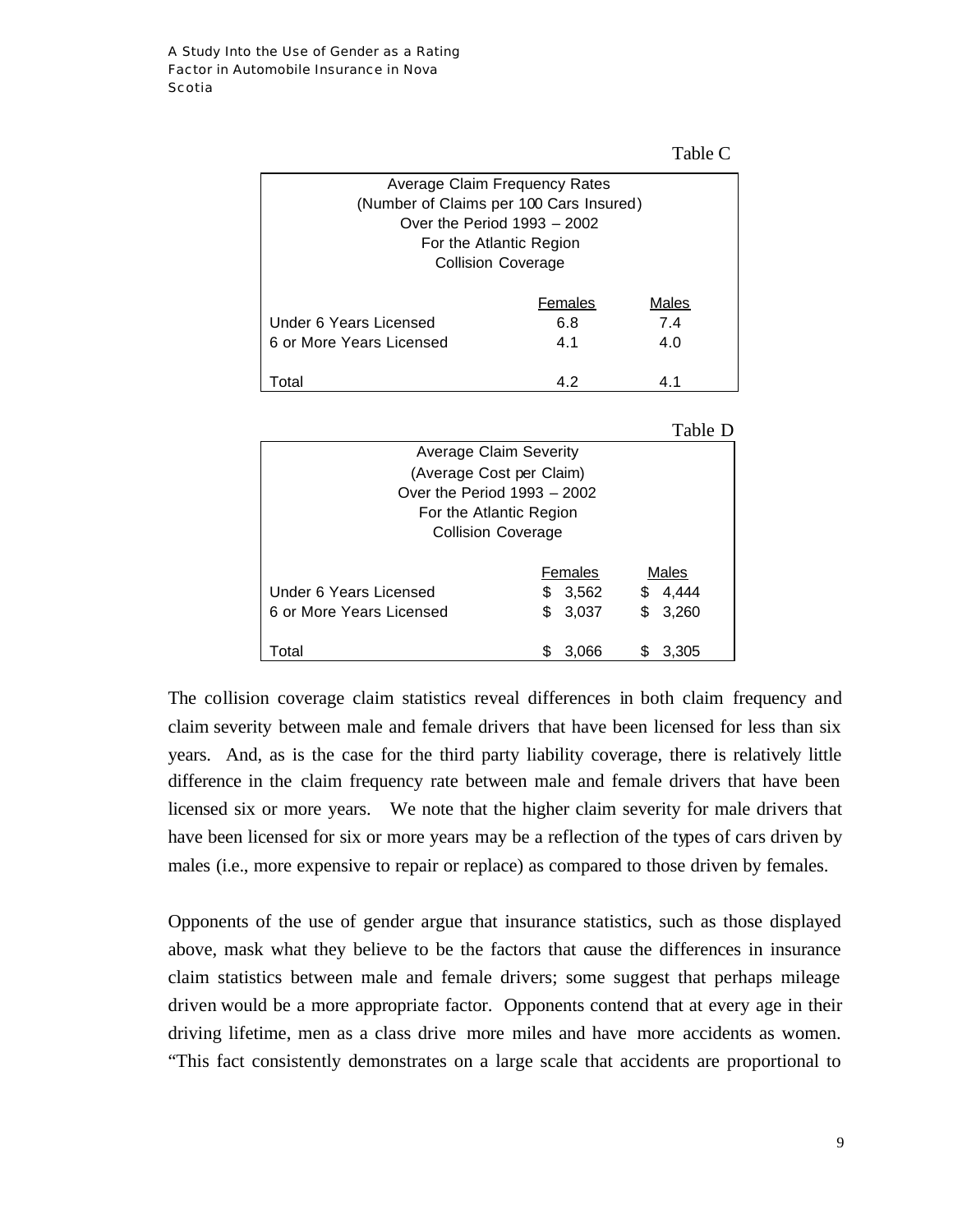mileage and that mileage is both the objective measure of a car's exposure to risk of accidents and the objective measure of the cost of providing insurance protection for the car's owner and users." [6] Opponents further argue that if the IBC were to collect other data, such as miles driven, and it was sufficiently detailed and accurate, that data would show gender is an inappropriate rating factor.

Insurance companies argue :

- (a) while mileage driven is a measure of exposure to automobile accidents, it is not practical to collect accurate, detailed information on mileage driven;
- (b) the exposure related to mileage driven is not constant across all profile groups (for example, the exposure related to driving non-stop for 50 kilometres on a four-lane highway with no traffic and within the speed limit is not the same as the exposure related to 10 five kilometre trips to a shopping mall on a crowded single lane highway at dusk); and
- (c) there have been studies suggesting that even after considering differences in mileage driven, the manner in which the vehicle is used, the type of vehicle driven, and accident rates, there remain differences in the insurance claim statistics between male and female drivers [20].

Insurance companies point out that it is for these reasons that annual mileage driven is reflected to a limited extent in the rates that they charge (e.g., over or under 16,000 kilometers per year), and that the use of the vehicle, the accident record of the driver, the type of vehicle driven, the gender of the driver, and, up until November 1, 2004, the age and marital status of the driver, are also reflected in the rates they charge.

Opponents counter by saying it is possible to collect accurate information on mileage driven as it is already collected for vehicle sales, during annual vehicle inspections, and vehicle servicing; and there are private companies that could perform odometer audits. They further argue that factors such as driving experience, in particular, could be given more weight in the rating process in lieu of the consideration of gender.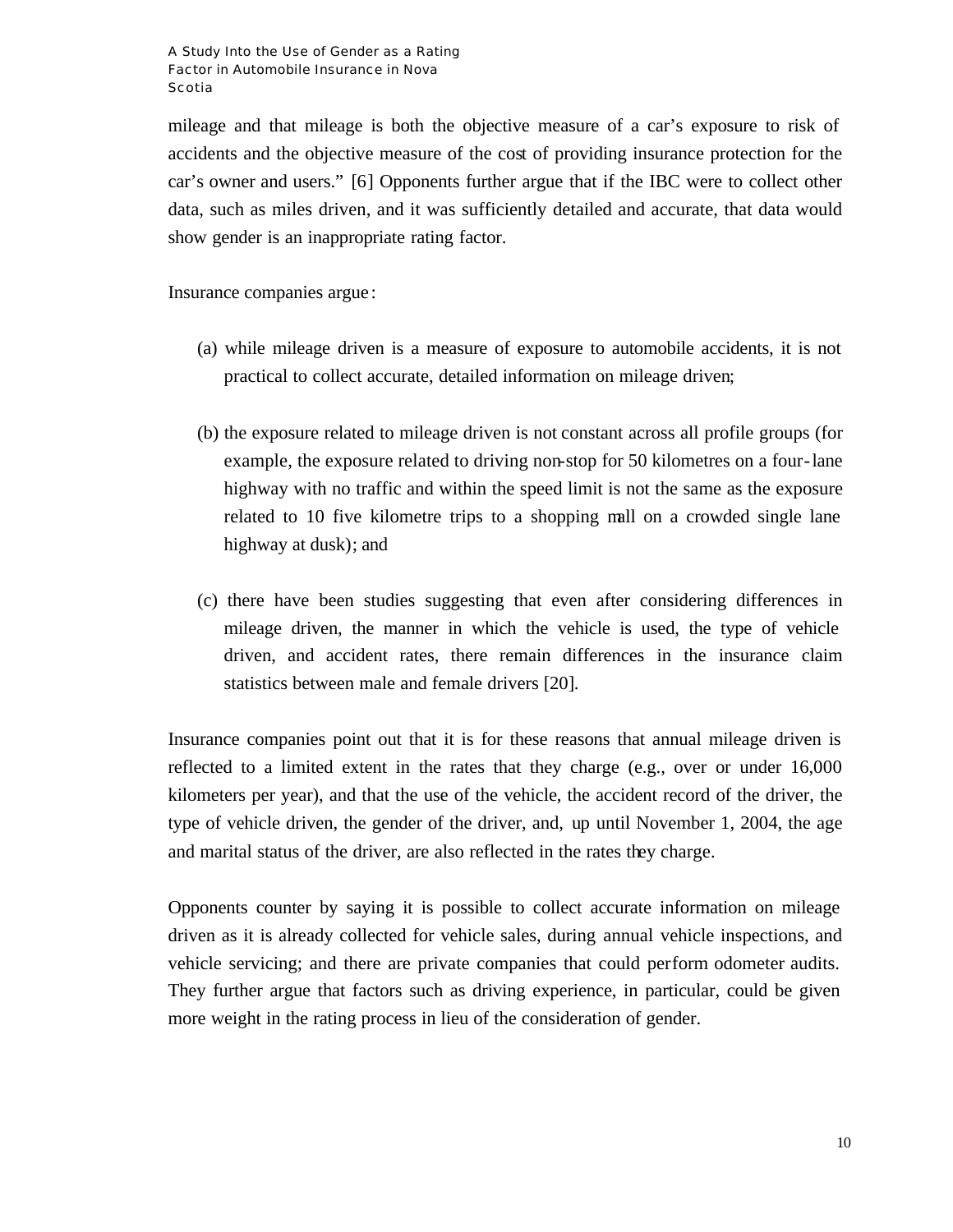On the issue of collecting more accurate and detailed data about the driving habits of drivers, according to a recent article in the Wall Street Journal, "many cars already have rudimentary devices that gather some crash information…and some auto makers, including General Motors Corp., have gone a step further, putting in sophisticated electronic contraptions to track data such as car speed and seat-belt usage in crashes where the air bag has been deployed." The article also states that in August of this year, The Progressive Corporation began a pilot program in Minnesota to track how often, how far, and how fast people drive by providing volunteer drivers with an electronic device that is installed in their vehicles. And the U.S. National Transportation Safety Board has recommended the placing of black boxes into new cars to gather data at the time of an automobile crash to improve car and driver safety. But the usage of such electronic devices to collect data raises privacy issues that will need to be addressed. [9]

We conclude this discussion of statistics with a presentation of male and female driver claims experience by year to see if the difference in claim experience is narrowing over time. The following tables graphically depict how the differences in claim cost per car insured (the combination of frequency rates and average cost per claim) between male and female drivers have changed over the ten-year period 1993 through 2002 in the Atlantic Region.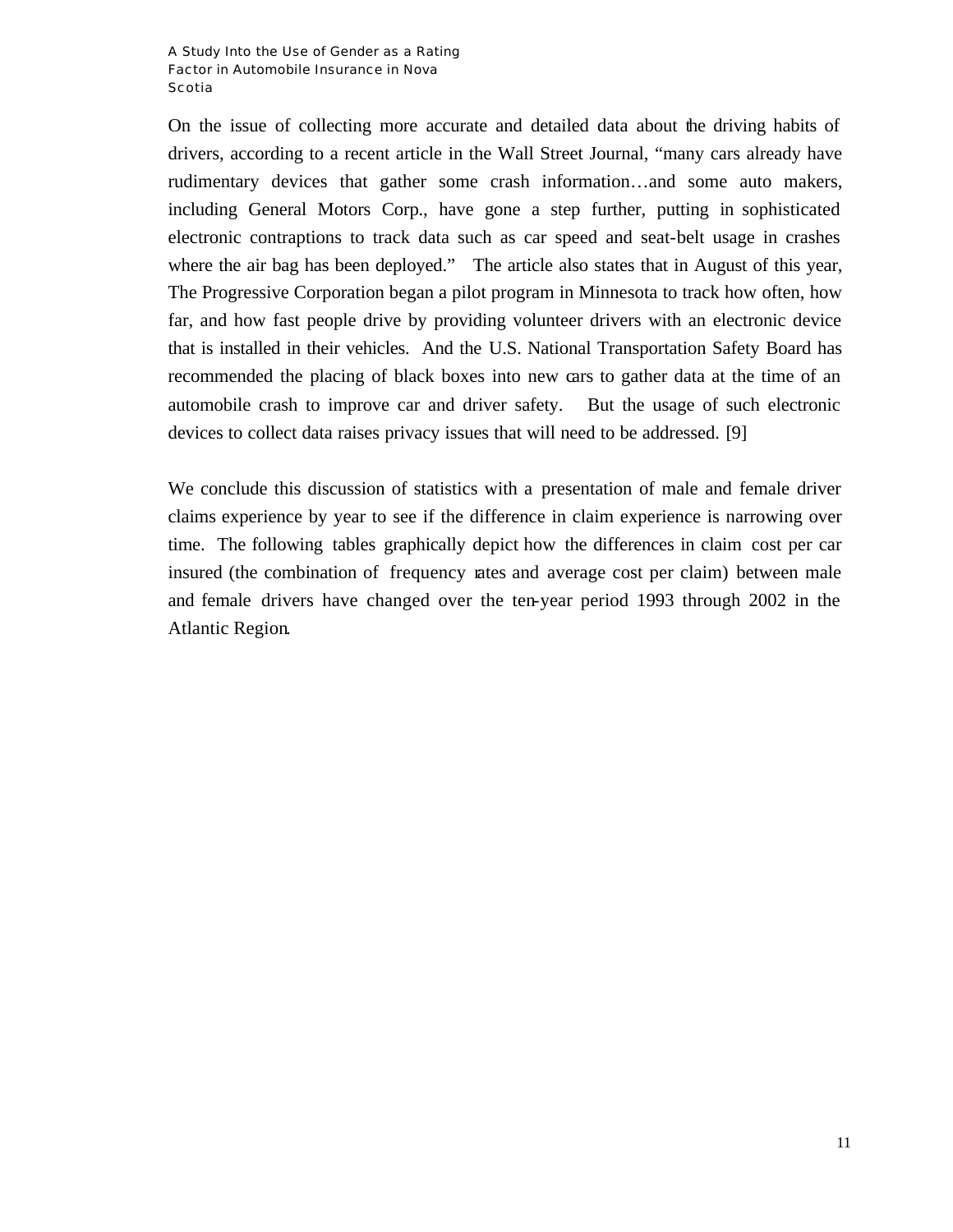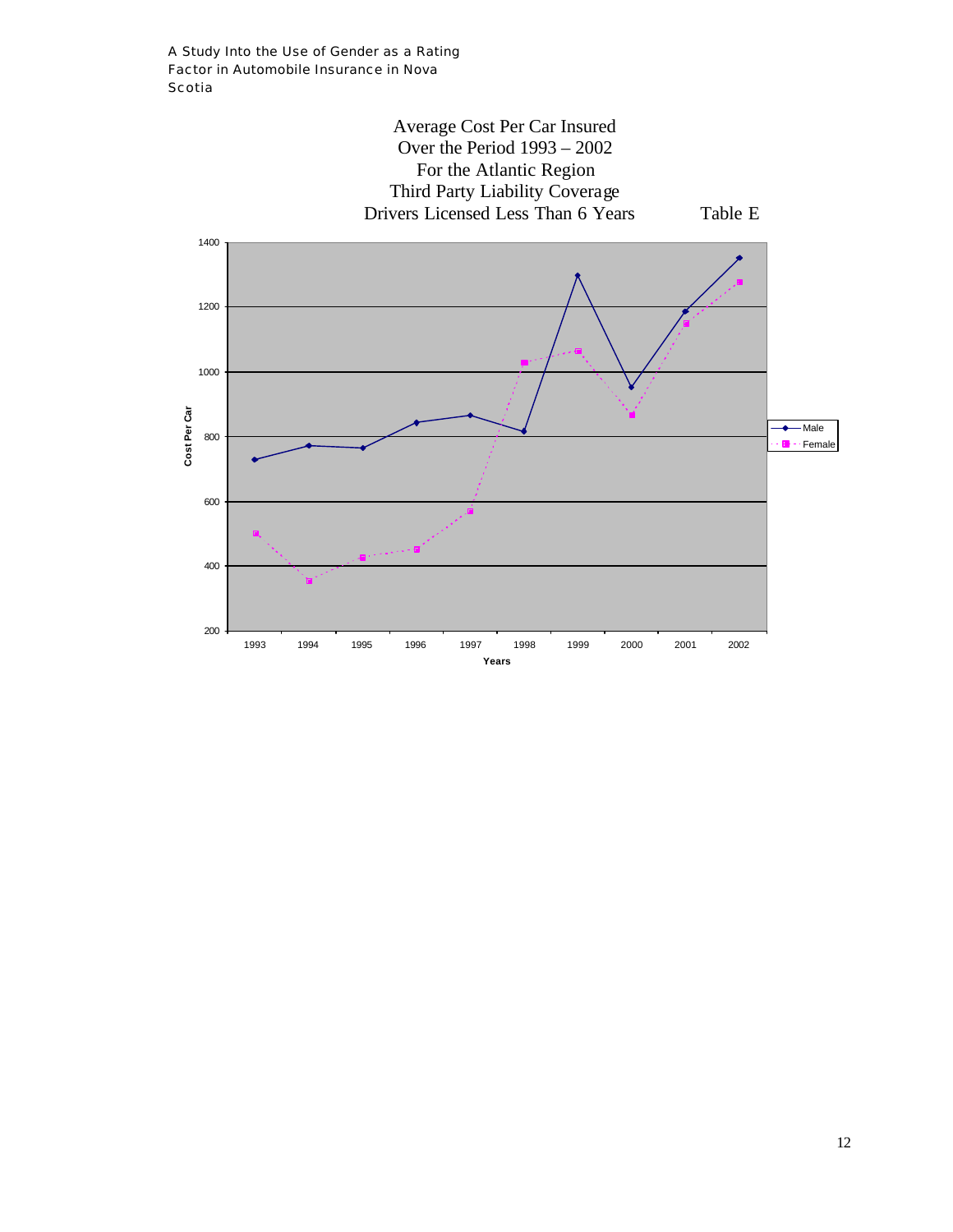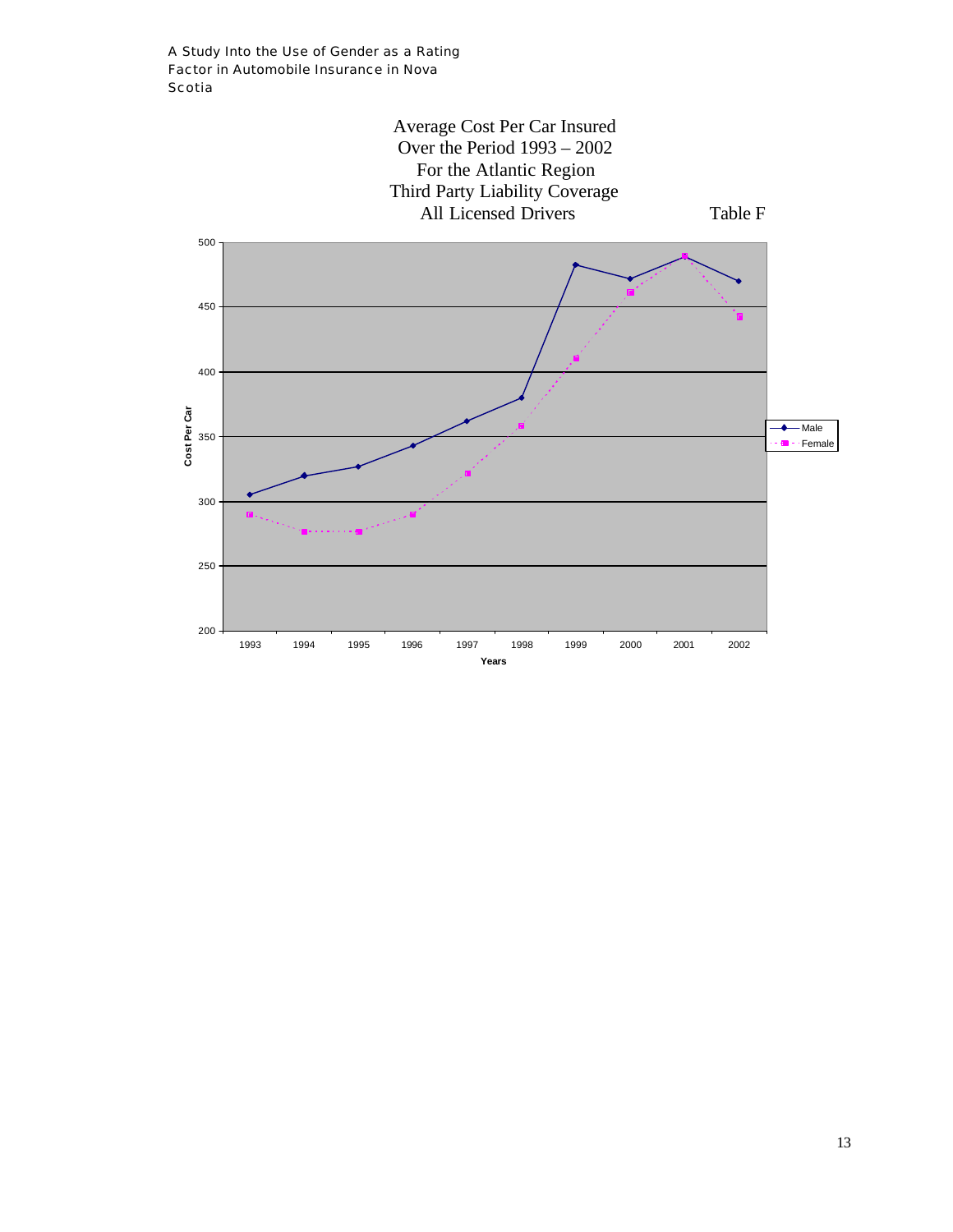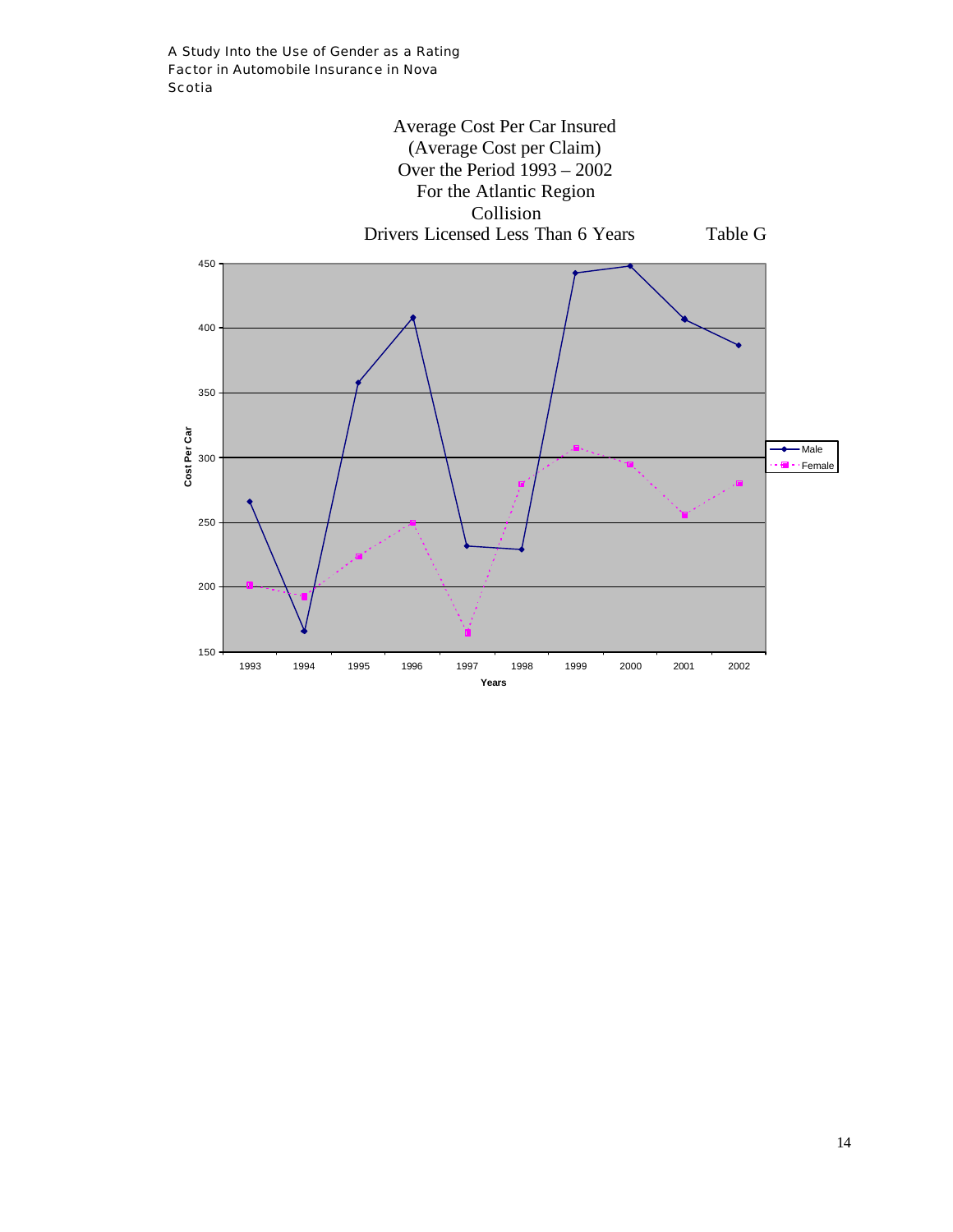

The above tables reveal that:

- For third party liability coverage, differences in the average cost per car insured have narrowed for drivers licensed less than six years, as well as for all drivers.
- **For collision coverage, differences between male and female drivers in the average** cost per car insured have remained fairly consistent over the ten-year period for drivers licensed less than six years (subject to year-to-year fluctuations) and all drivers.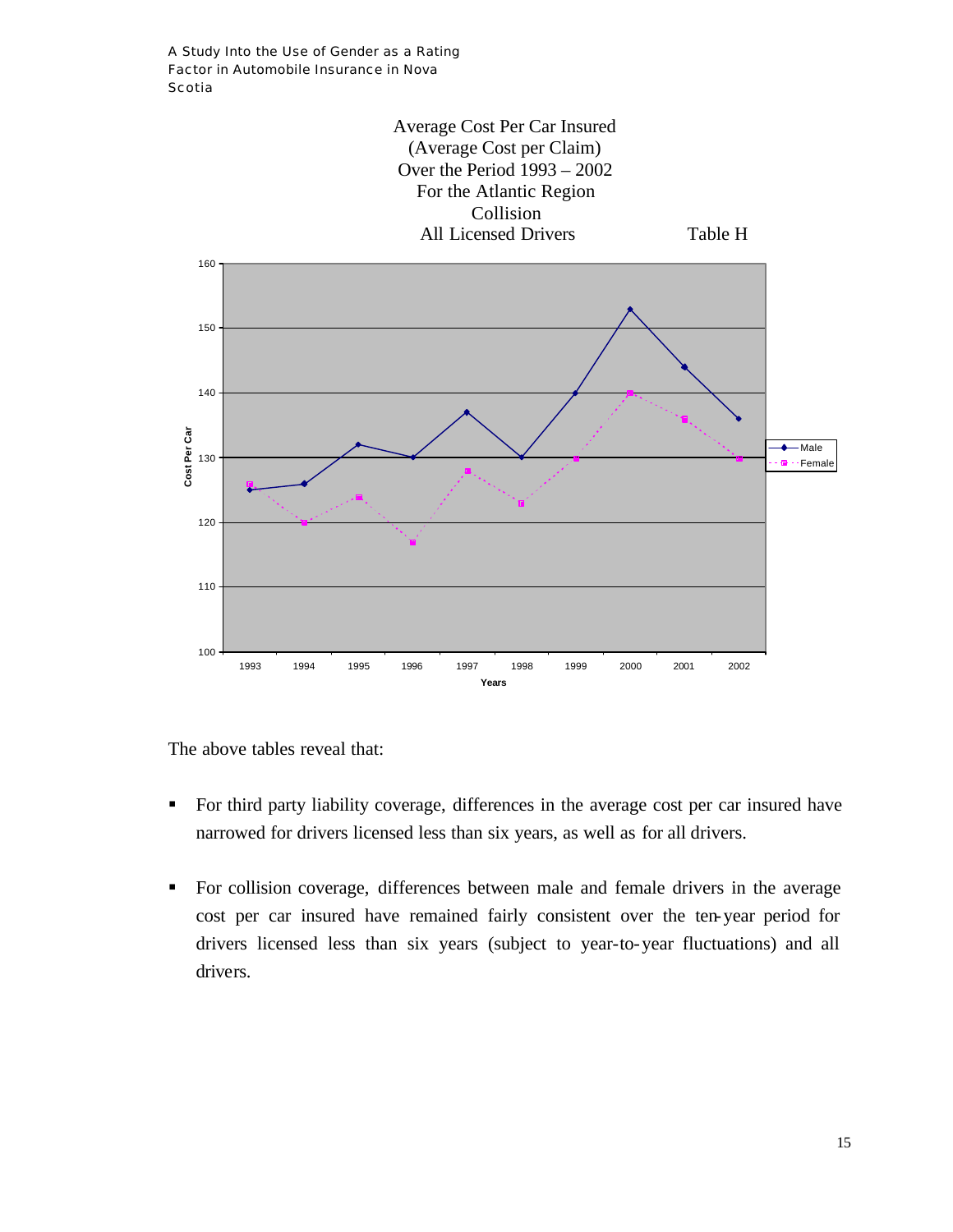# Social Policy

Those who oppose the use of gender as a rating factor argue that doing so, is not fair or reasonable from a social policy perspective.

Many of the literature references included in Exhibit 1 refer to social policy considerations:

- *1. it is a form of gender discrimination [2,3,5,22,32]*
- *2. there is no causal link between gender and accidents [6,10]*
- *3. insurers and insureds will both benefit by eliminating use of gender in rating [14,31]*
- *4. use of gender is contrary to public policy [11,14]*
- *5. there are alternate factors that are more clearly associated with risk [5,6,15,18,20,27,31]*
- *6. gender is not a factor a person can control, and there is therefore, no incentive for loss control [5,31]*
- *7. the insurance industry is inconsistent in its use of gender as rating [5,6,25]*

## *1992 Supreme Court Decision*

*(Zurich Insurance Company of Canada v. Ontario Human Rights Commission [1992] 2 S.C.R. 321)*

In 1983, the Zurich Insurance Company of Canada was challenged by the Ontario Human Rights Commission over discrimination in rating automobile insurance. The case went to the Supreme Court of Canada in 1992, and although the Court allowed Zurich to continue to use age, sex and marital status as rating factors, the industry was encouraged to seek less discriminatory methods. It was stated, "to allow 'statistically supportable' discrimination would undermine the intent of human rights legislation which attempts to protect individuals from collective fault."

The *Human Rights Act of Nova Scotia*, *R. S., c214,* subsection 5(1) states that discrimination on the basis of age or sex is prohibited. It is permitted, however, under paragraph 6(f) if it is based upon a bona fide qualification. Such qualification must be reasonable, causal, and there must be no practical alternative.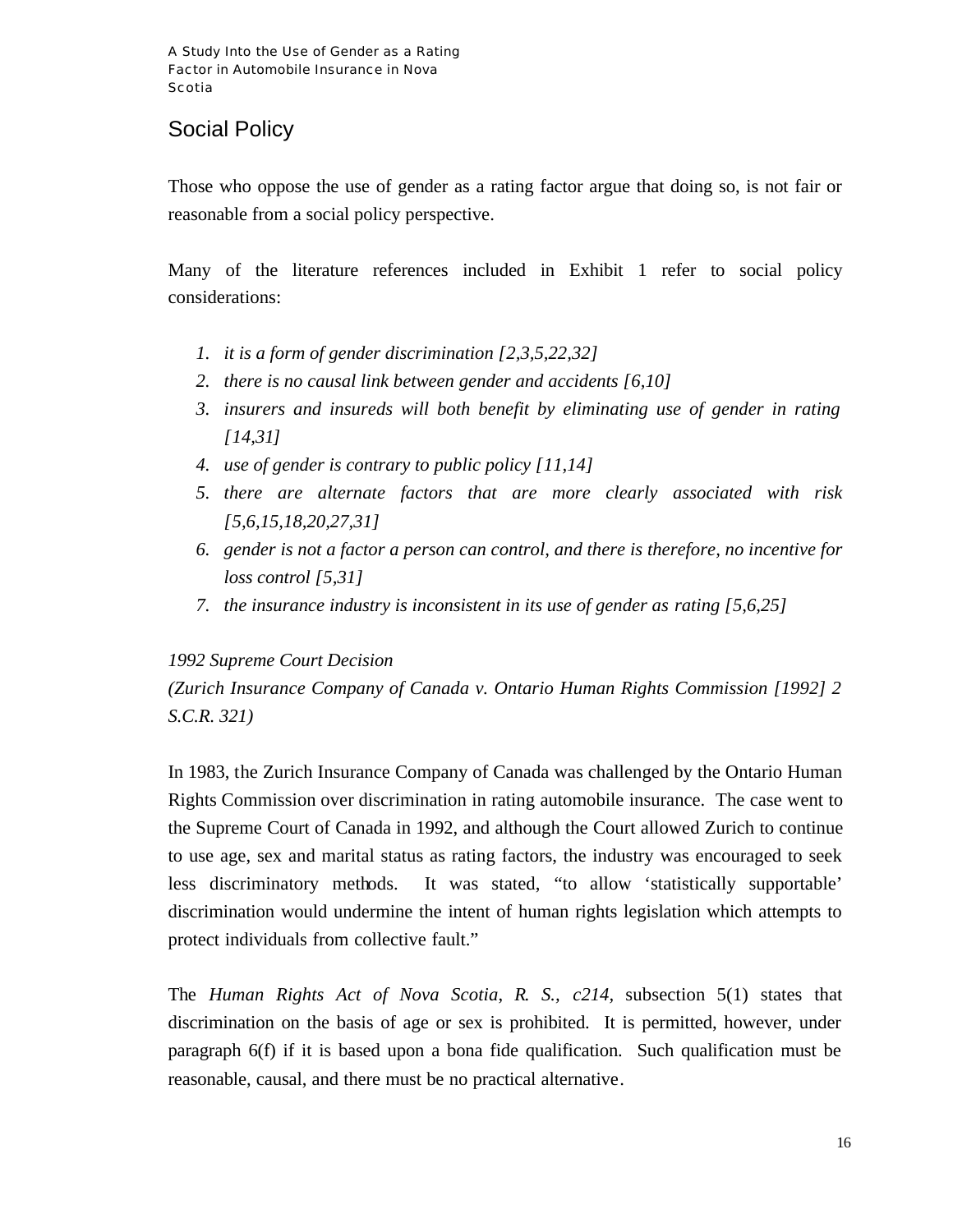We present certain of the social policy issue considerations from this Supreme Court decision that we suggest are relevant to the current discussion on the use of gender. The Supreme Court allowed the continued use of gender on the basis that no practical alternative was available. But in issuing its decision, the Supreme Court commented on the issue of statistical support and the need to provide the industry with time to collect alternative data. The dissenting opinion commented on the need for a causal link.

### *No Practical Alternative to Gender*

According to the Supreme Court, the test for the use of gender must be reasonable and bona fide; that is a discriminatory practice is reasonable if there is no practical alternative.

> "Section 21 provides a defense to a *prima facie* discriminatory practice if reasonable and *bona fide* grounds for that practice exist. A discriminatory practice is "reasonable" within the meaning of s. 21 of the Code (a) if it is based on a sound and accepted insurance practice, and (b) if there is no practical alternative. A practice is sound if it is desirable to adopt it for the purpose of achieving the legitimate business objective of charging premiums that are commensurate with risk. The availability of a practical alternative is a question of fact to be determined having regard to all of the facts of the case. The practice, to meet the test of "*bona fides*", must be adopted honestly, in the interests of sound and accepted business practice and not for the purpose of defeating the rights protected under the Code."

*Statistics, Alone, are not Sufficient*

"Human rights values cannot be over-ridden by business expediency alone. To allow "statistically supportable" discrimination would undermine the intent of human rights legislation which attempts to protect individuals from collective fault. It would also perpetuate traditional stereotypes with all of their invidious prejudices. Whether there was an alternative, which in all the circumstances was practicable, must be considered."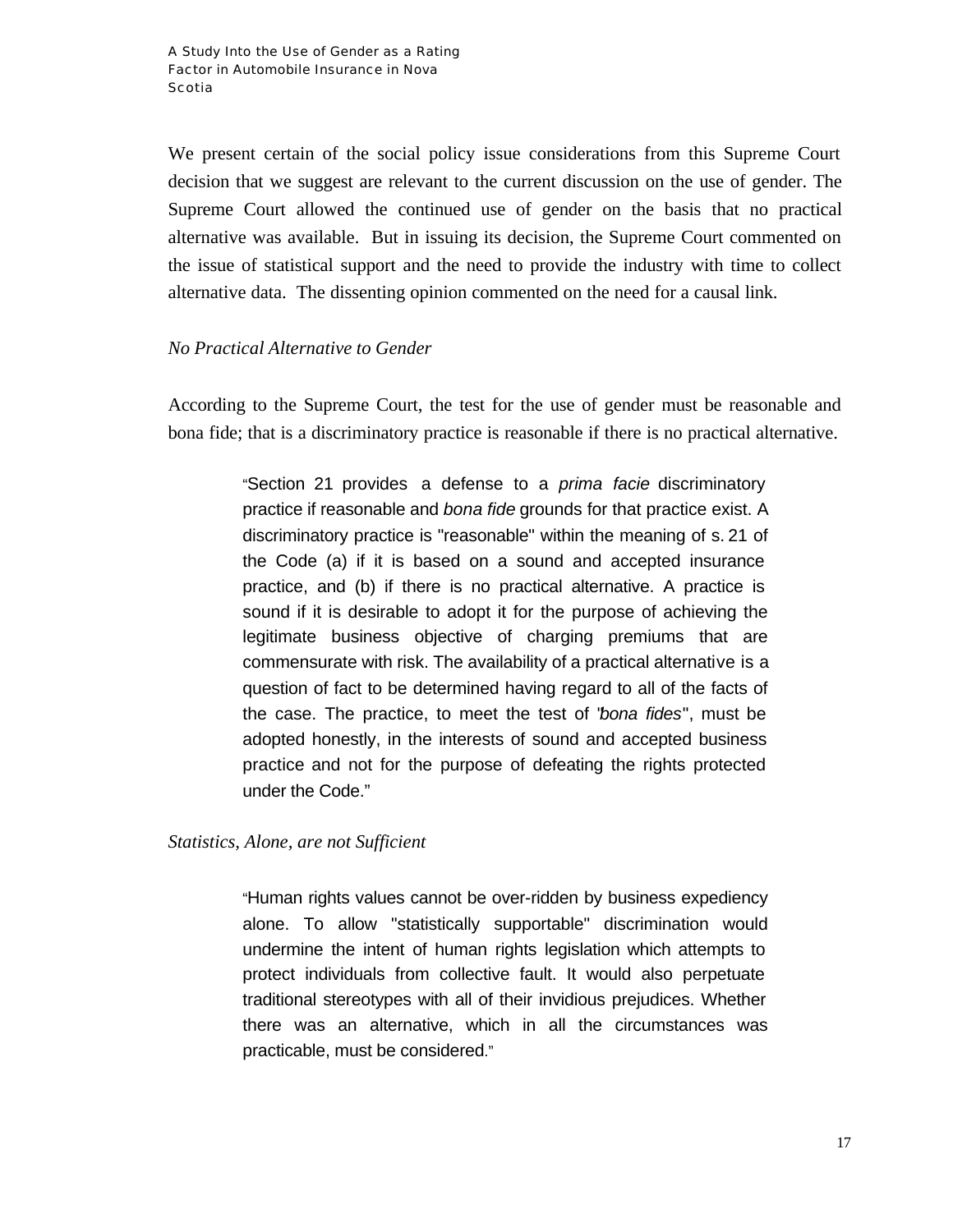#### *Time to Collect Statistics*

"The insurance industry must be allowed time to determine whether it can restructure its classification system in a manner that will eliminate discrimination based on enumerated group characteristics and still reflect the disparate risks of different classes of drivers. While the situation as it existed in 1983 did not provide a reasonable alternative to setting premiums based on age, sex and marital status, the situation today and in the future may be quite different. The insurance industry must strive to avoid setting premiums based on enumerated grounds."

#### *Causal Link with Gender*

To be reasonable and bona fide, the use of gender must have a causality link and be more than traditional or accepted insurance practice. While arguments have been presented on the behavior of young males affecting their claims experience, it has yet to be definitively argued that the reason is because the individual is male rather than female. In Zurich (supra) the Supreme Court had this to say:

> "The test for "reasonable and *bona fide* grounds" should be based on the test established for employment situations. The terms "reasonable and *bona fide*" are stronger than the single term "*bona fide.*" The protection of individual rights is equally important in employment and insurance contexts.

> A two-pronged test with subjective and objective components should be adopted. The subjective component requires that a distinction in an insurance contract based on age, sex, marital status, family status or handicap be imposed honestly, in good faith, and in the sincerely held belief that such distinction accurately reflects the cost of the risk insured, rather than for ulterior or extraneous reasons aimed at objectives which could defeat the purpose of the Code. The objective component requires that the distinction be reasonably necessary to assure the proper allocation of risk among insured groups. Any rational connection must causally link distinction and the insured risk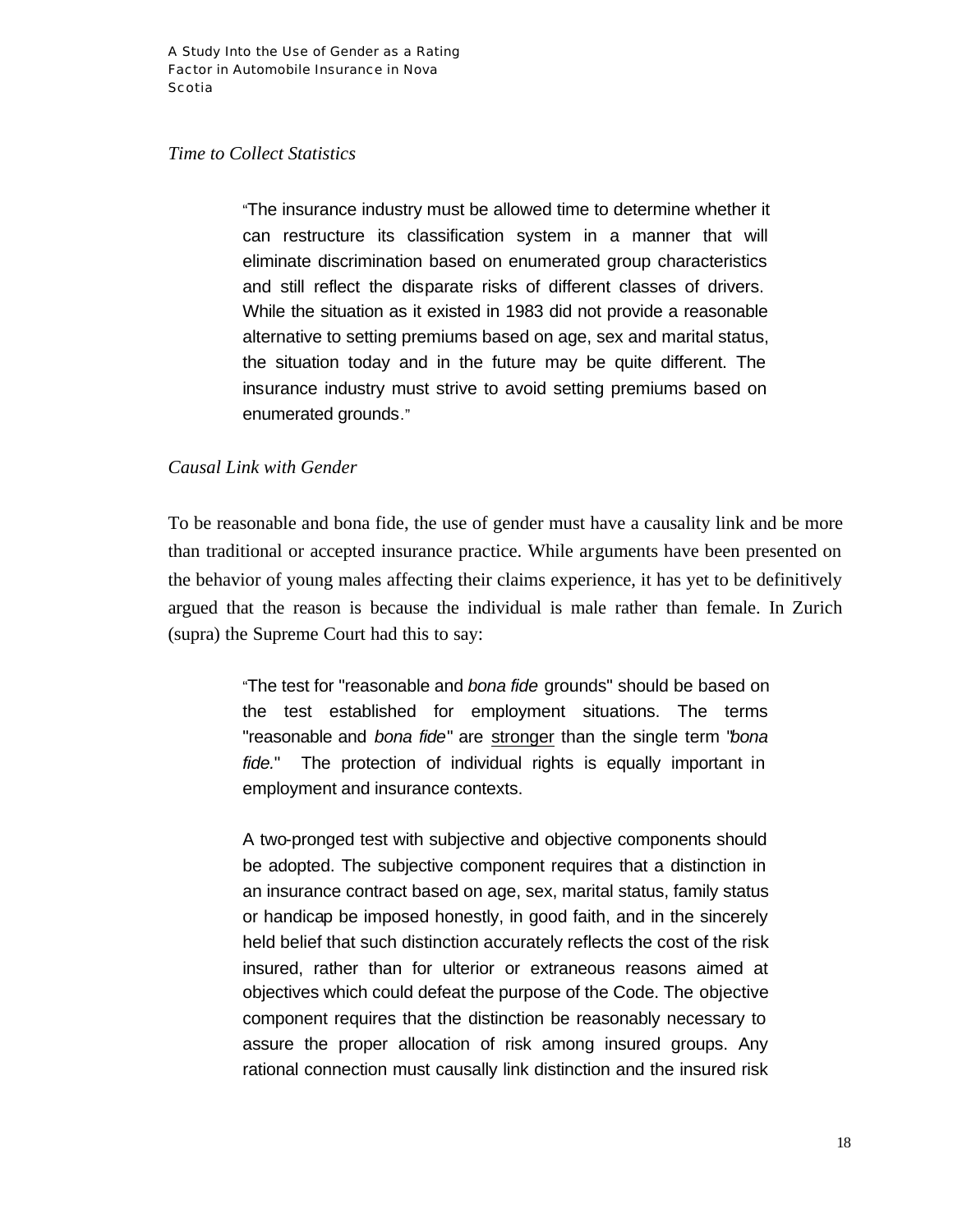and must be more than a statistical correlation or a simple reliance on traditional or accepted insurance practices which may be nonetheless needlessly discriminatory. The distinction must also be a reasonable means of identifying and classifying similar risks."

The Board has found little evidence to suggest the insurance industry has acted upon the recommendations offered by the Supreme Court in Zurich (supra). It seems evident that, left to itself, the industry is reluctant to initiate change to the way it rates automobile insurance products. The Government of Nova Scotia decided to impose change on the industry by passing legislation that will eliminate the use of age and marital status as rating factors in automobile insurance after November 1, 2004. Furthermore, the Government ordered this study into the use of gender as a rating criterion in automobile insurance to be completed on or before November 1, 2004.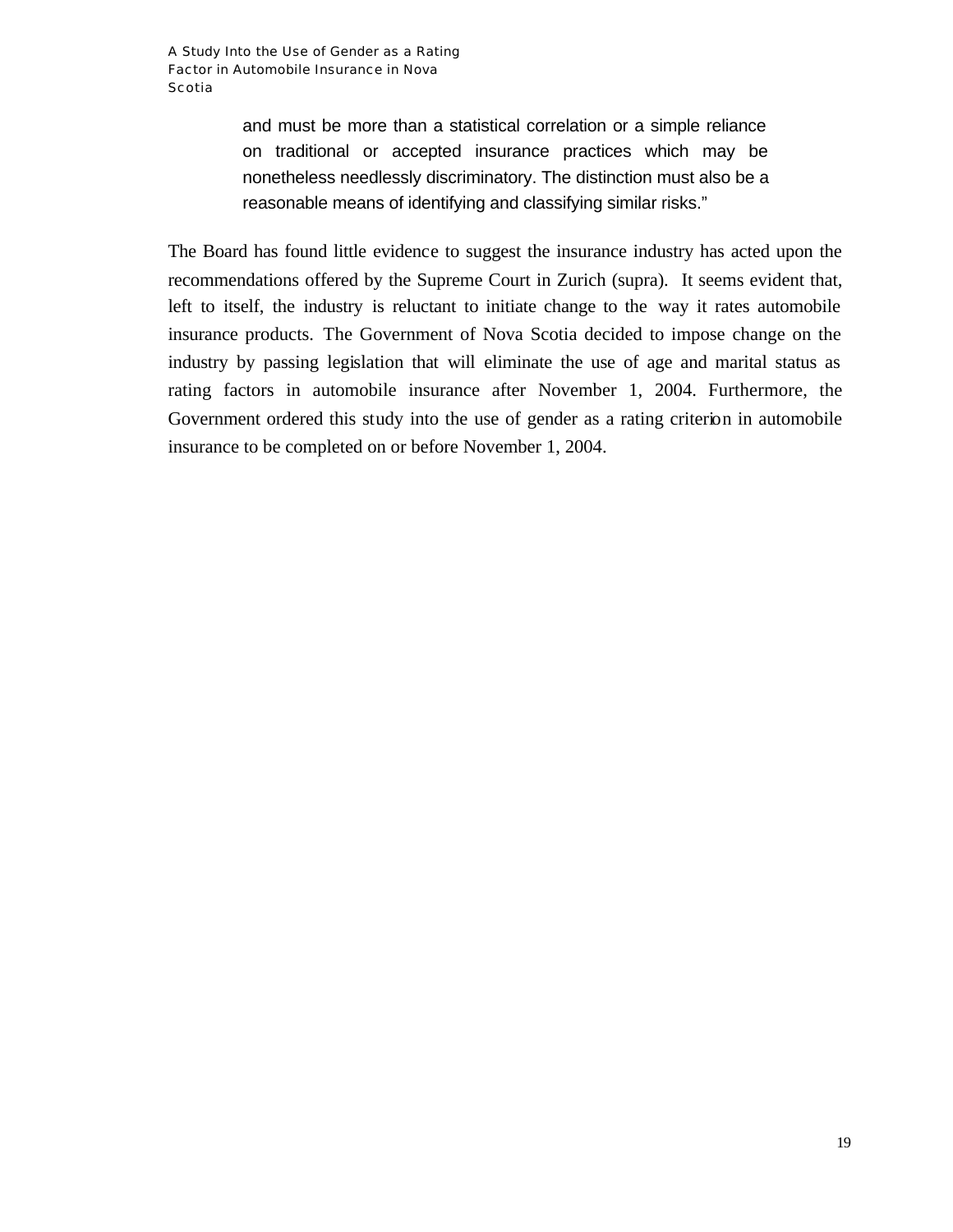

# Comments from the Public and Insurance Companies

# What the Public Said

Judging by the small number of written and oral submissions to the Board, there appears to be a general lack of interest on the part of the public with respect to the particular issue of gender as a rating factor in automobile insurance.

The high cost of insurance for young males was a concern of most of the presenters that spoke on this issue. This group favors the elimination of the use of gender as a rating factor in automobile insurance. A minority of the presenters were opposed, undecided, or noncommittal.

## General Comments

- Young males with good driving records are being discriminated against.
- Young males should be given the benefit of the doubt until the driving record is established. This sentiment was expressed more than once.
- Some young males are more careful drivers than some young females.
- The high cost of insurance makes it impossible for young males to own a car.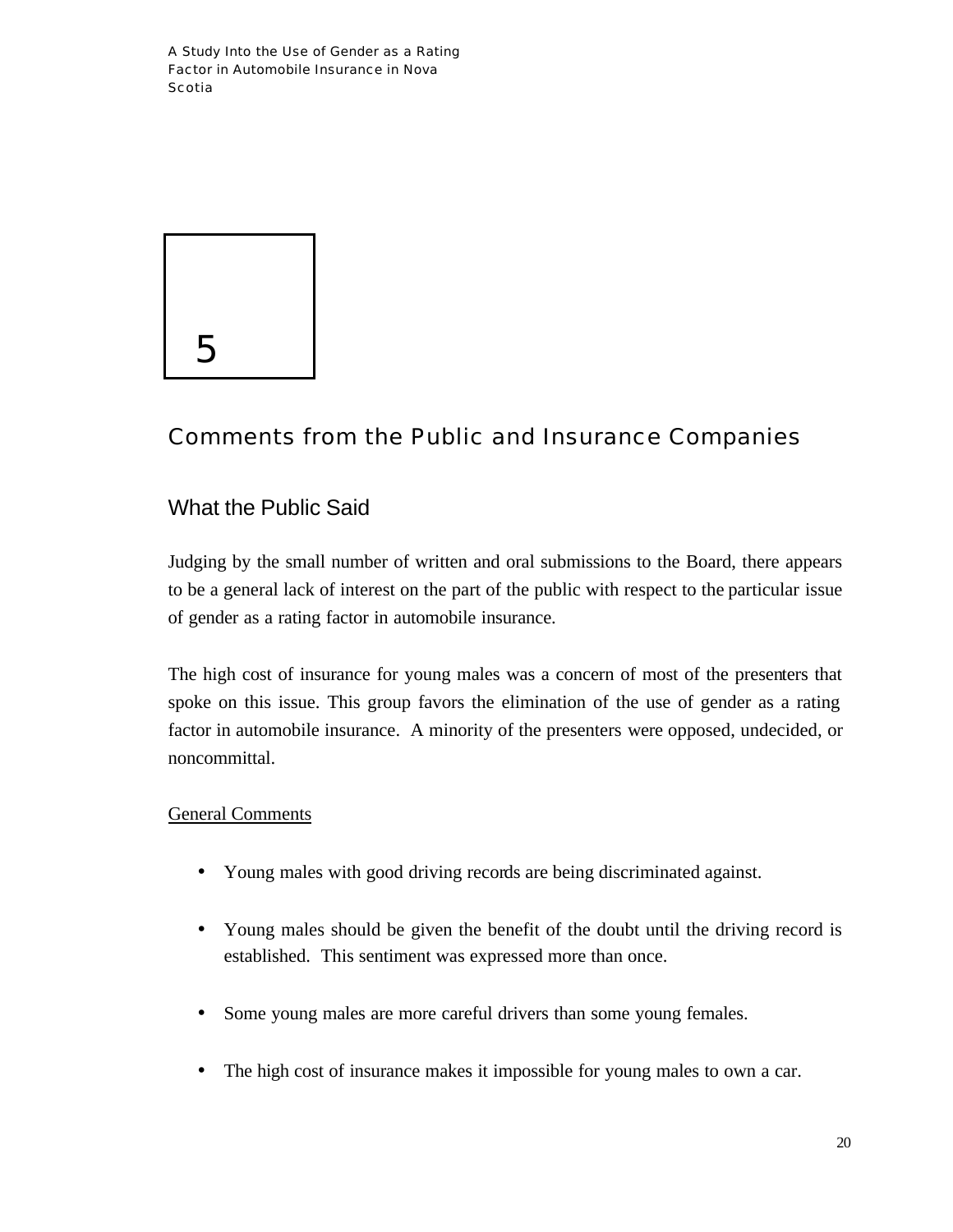- The high cost of insurance for young drivers affects their employment prospects. This is a particular concern to those who live in rural areas of the province that are not serviced by public transit.
- The high cost of insurance is encouraging many drivers (as much as 30%) to drive without insurance, particularly in the rural areas where public transportation is limited. This was mentioned more than once.
- Misrepresentation of the permanent address of young drivers is a common practice. This allows them access to the vehicle (as an occasional driver of the car) without having to pay the higher premium.
- Girls are as bad drivers as are boys. Gender is no longer an issue.
- Not all young people should have to pay for the actions of a few.

# What the Insurance Companies and Brokers Said

A set of six questions concerning the use of gender in automobile insurance rating, as set out in Exhibit 2, was sent to major writers of automobile insurance in the province representing 75% of the automobile insurance market. All companies responded. The IBC also presented a submission on this issue.

The responses from the companies and IBC were similar. A summary of their comments follows.

- Insurers believe that rating should be risk-based so that policyholders pay a premium commensurate to the risk they impose.
- Although not as important a risk factor as age, gender is a significant automobile insurance risk factor, and, therefore, should be retained.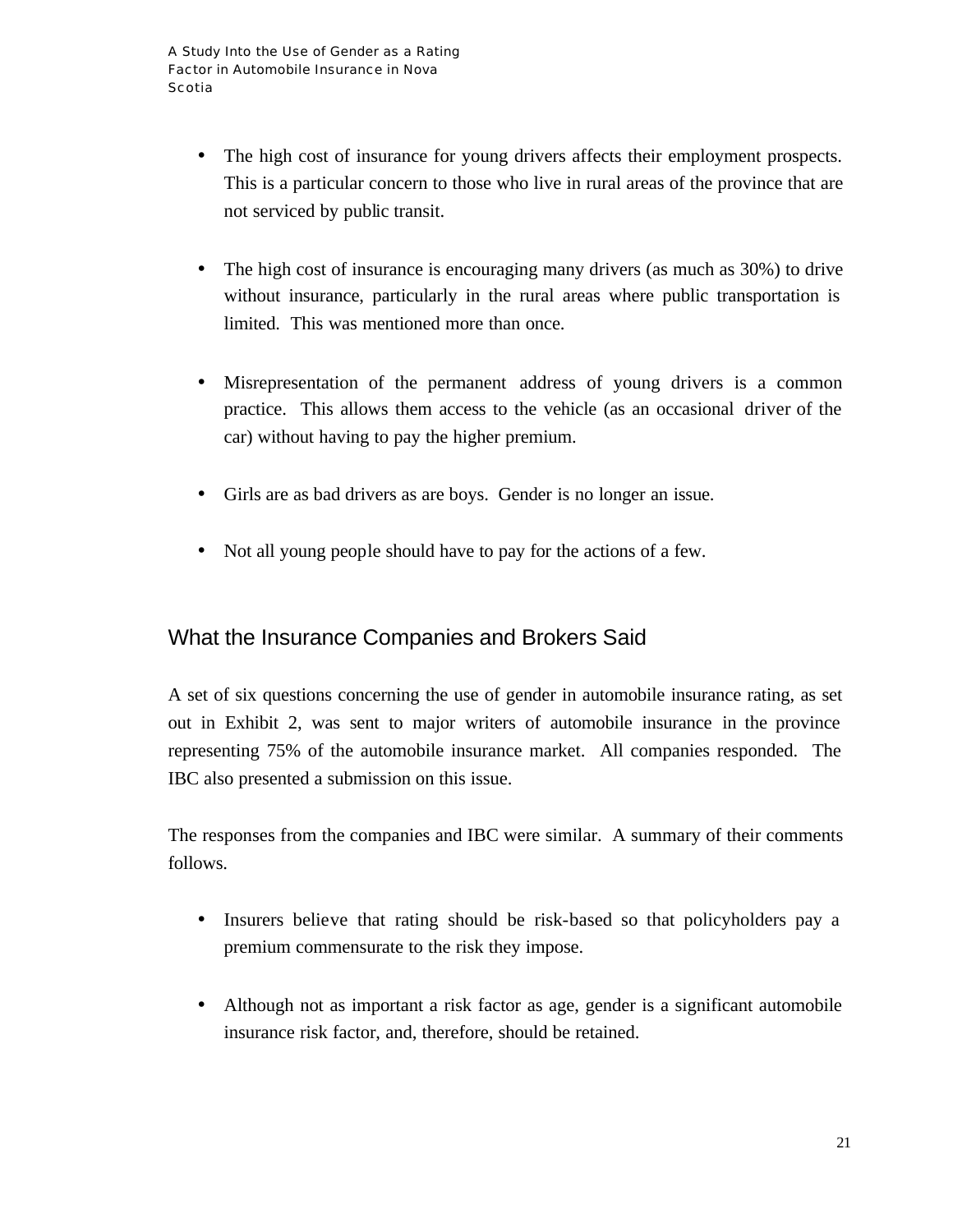- Insurance claim statistics, as captured by insurers and reported to the IBC, show a clear difference in automobile insurance claim experience between males (worse) and females (better). This distinction exists in Nova Scotia claim experience, Atlantic Provinces claim experience, and Canada-wide claim experience. Therefore, consistent with the position that rating should be risk-based, males should pay a higher premium than females.
- Insurers acknowledge that there are political and public interest issues that arise from using gender to set insurance prices. However, they argue that any change to eliminate gender as a rating variable will exacerbate the dislocation resulting from the elimination of age and marital status as rating factors. The rates for inexperienced female drivers would increase and the rates for inexperienced male drivers would decrease. In addition, any beneficial effects on overall road safety of higher insurance costs for young male drivers will be lost.
- Eliminating the use of gender would also cause insurers to incur additional expenses to re-configure their rating and statistical systems, a cost that would be passed on to the consumers.
- Failing to reflect the statistically significant reduced cost of females would be discriminating against females.
- In response to the Supreme Court of Canada's decision in *Zurich v Ontario Human Rights Commission (supra)* indicating that the insurance industry should seek an alternative to setting premiums based on gender and restructure its classification system accordingly, a few companies reported that they have monitored the automobile claim experience and even after applying sophisticated statistical tests, the data continues to show higher claim costs for males than females. Insurers acknowledge that some studies hypothesize that gender operates as a proxy for mileage driven, driving at high speeds, driving at night, driving under the influence of alcohol, and the propensity not to use seat belts. But they say there is no practical or reliable way to objectively measure these behavior characteristics; there is no practical and reliable alternative to gender.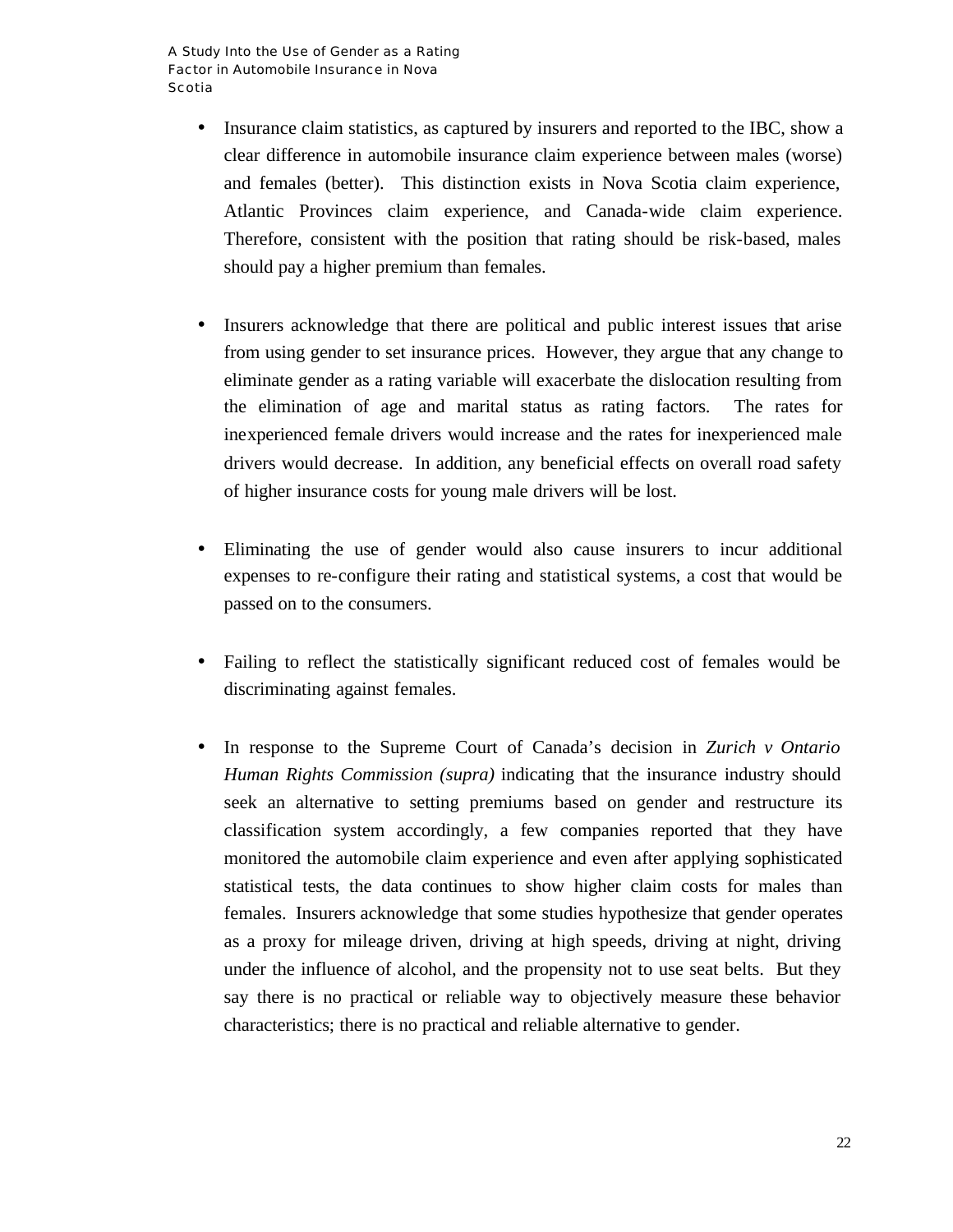- Automobile insurance is not the only industry that charges prices based on gender. For example, life insurance premiums vary by gender. Under the Nova Scotia *Human Rights Act (supra),* subsection 5 (1), discrimination against an individual or class of individuals, in the provision of or access to services or facilities, on account of, among other things, age or sex, is prohibited. But paragraph 6(f) provides that such discrimination is not prohibited if it is based on a bona fide qualification.
- The companies point out other provinces such as New Brunswick, Ontario, and Quebec continue to use gender as a rating variable in automobile insurance.
- Reference was made to comments made in 1998 by an Ontario Supreme Court Judge: "Unlike age, gender in its own right is not predictive; however, eliminating gender as a rating factor and substituting kilometers driven will expose the system to increased verification costs which will be passed on to the consumer in the form of increased premiums; there is also a question as to the reliability of the substitute."
- It is not likely that one or more companies will voluntarily eliminate the use of gender because by doing so they will effectively be priced out of the market for female drivers and they will not charge enough for male drivers.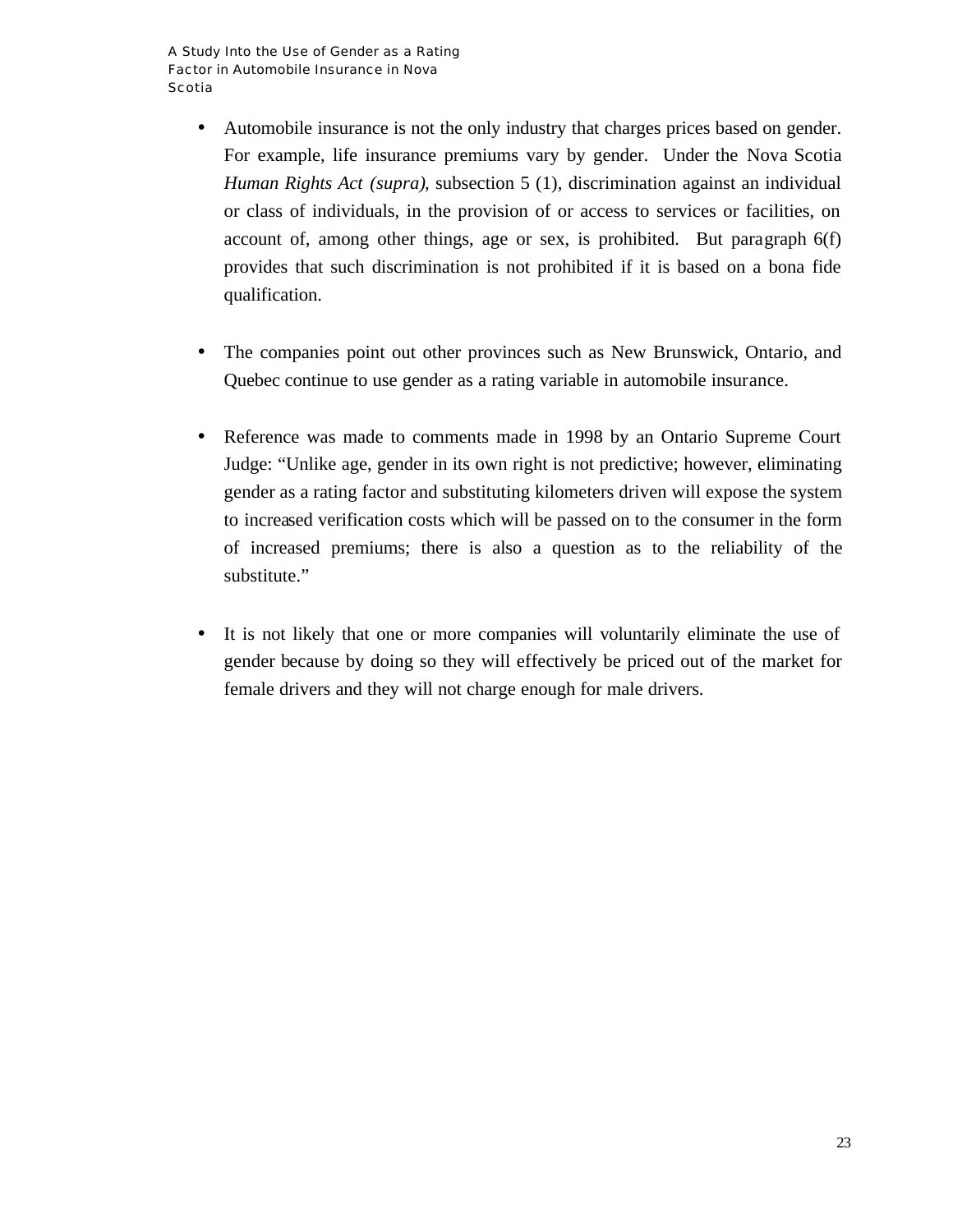

# Implications of Eliminating Gender Rating

There are differences of opinion on the implications of eliminating gender rating in Nova Scotia. These differing views are presented below.

- View: The elimination of gender will unfairly decrease premiums for inexperienced males and increase premiums for inexperienced females. This may be seen as rewarding high risk drivers and penalizing good risk drivers.
- View: The elimination of gender could cause the rates for all insureds to increase as inexperienced males, not being charged their actuarially fair premium, would be more apt to drive (or their parents would be more inclined to let them drive). This premium increase would be due to the increased number of accidents with more inexperienced male drivers on the road.
- Counter View: Those who have accidents or convictions, both male and female, will pay higher premiums. Those who remain free of accidents or convictions will enjoy lower premiums.
- Counter View: The elimination of gender rating should not affect the driving behaviour of male drivers.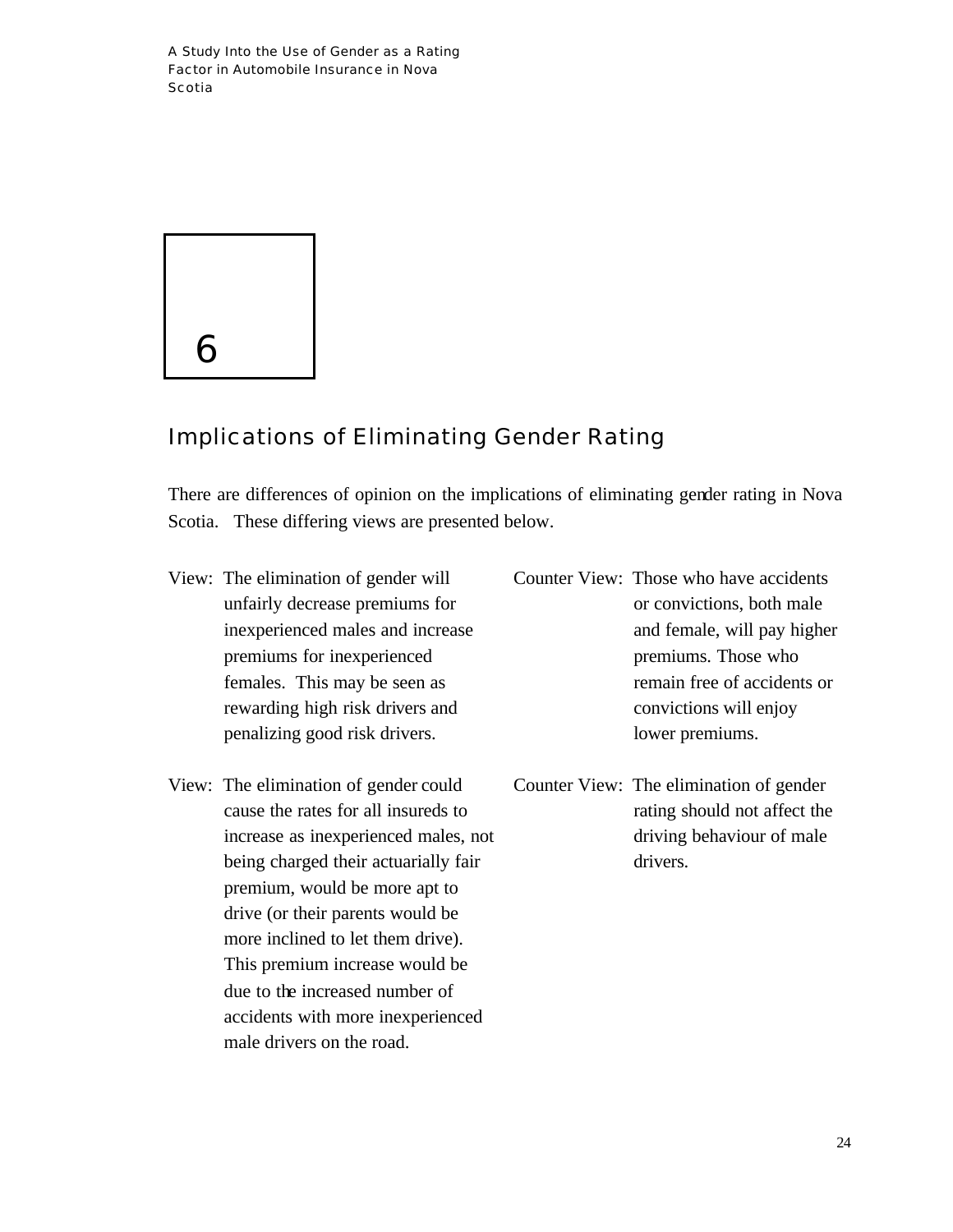View: The elimination of gender could create automobile insurance availability problems. If insurers are forced to price inexperienced males and females the same, the inexperienced males that companies believe to be under-priced could find it increasingly difficult to find insurance. This could create an increase of risks in the Facility Association.

View: The premiums for inexperienced female drivers would likely increase.

Counter View: Underwriting Regulations have been enacted in Nova Scotia to prevent insurance companies from denying insurance on the basis of age, marital status, or gender.

Counter View: The premiums for inexperienced male drivers would decrease. As a result of the reduction in premiums for inexperienced male drivers, inexperienced males will find insurance to be more affordable.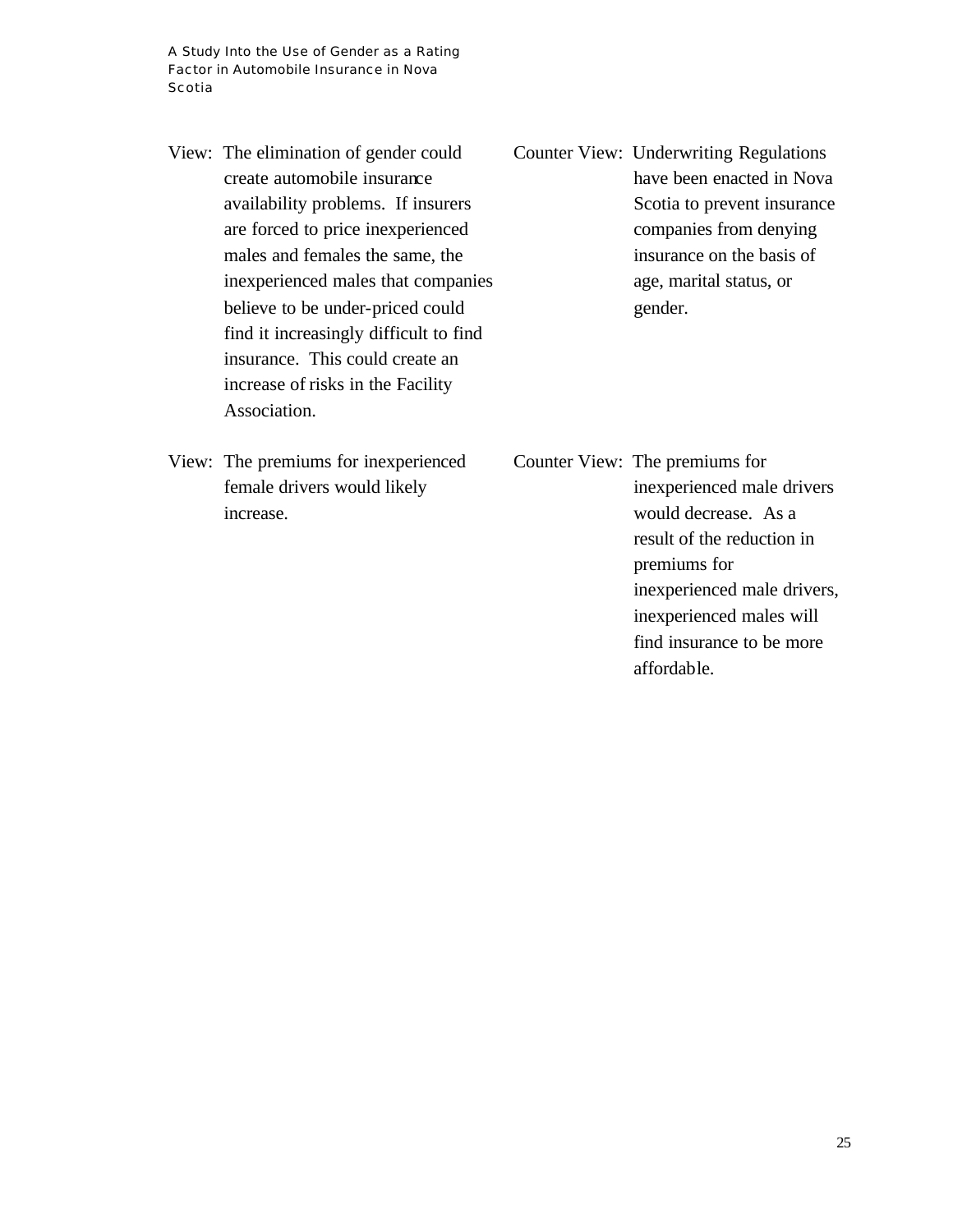View: Studies have not been conclusive as to the appropriateness and usefulness of vehicle mileage as a major rating criterion in lieu of gender:

> "Other variables such as years of driving or annual driving distance have also been put forward as a suitable alternative to age.

However, actuarial data to date has not shown annual driving distance to be a useful indicator of risk." [34]

"Mileage cannot substitute, however, for gender as a rating variable on determining fair insurance prices." [3]

Counter View: The elimination of gender rating should lead to greater consideration being given to mileage driven, which is a major reason for the difference in driving experience between males and females.

> "Mileage is certainly not the whole story … but the evidence supports the conclusion that mileage is a very significant cause of variation among individual risks." [2]

As respects this last view, it is not clear whether the insurers in Nova Scotia would expand the use of mileage driven as a rating factor if gender is eliminated. First, as indicated above, mileage is not universally accepted as an appropriate substitute for gender. Second, detailed mileage data is not currently captured in the ASP, so, at least in the short term it may be difficult to develop accurate rating factors based on mileage. Third, the use of mileage driven, and ensuring that the information is accurate, would likely increase the expense of providing insurance, as it would require insurance companies to obtain and verify odometer readings (odometer audits), probably at the beginning and end of each policy term, which would add to the cost of obtaining and renewing policies.

The actuarial standards of practice for risk classification identify four basic principles that should be present in any sound risk classification system. [1]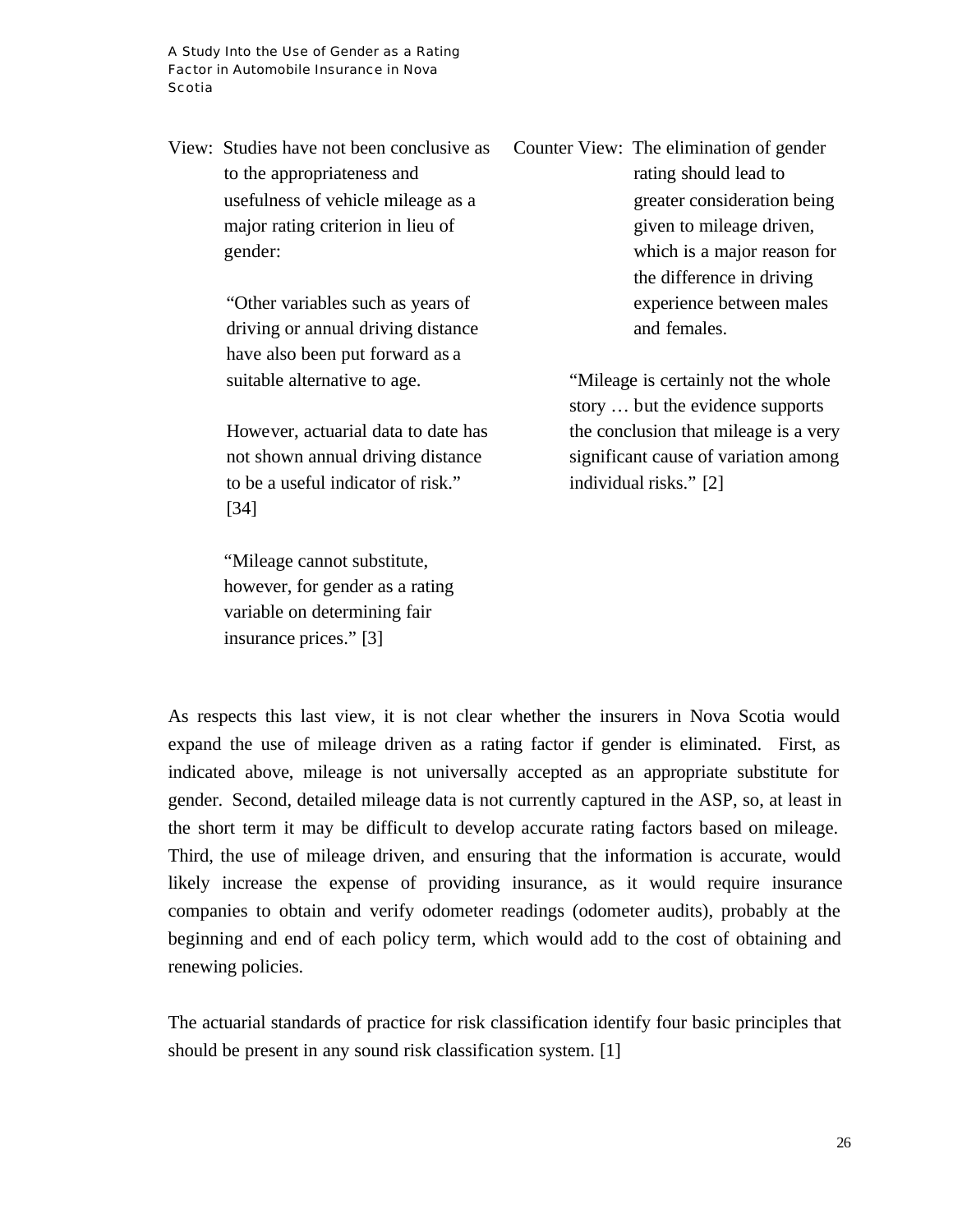- 1. A rate is an estimate of the expected value of future costs.
- 2. A rate provides for all costs associated with the transfer of risk.
- 3. A rate provides for the costs associated with an individual risk transfer.
- 4. The system should be practical, cost-effective, and responsive to change.

Some would argue that mileage driven fails to meet this last principle.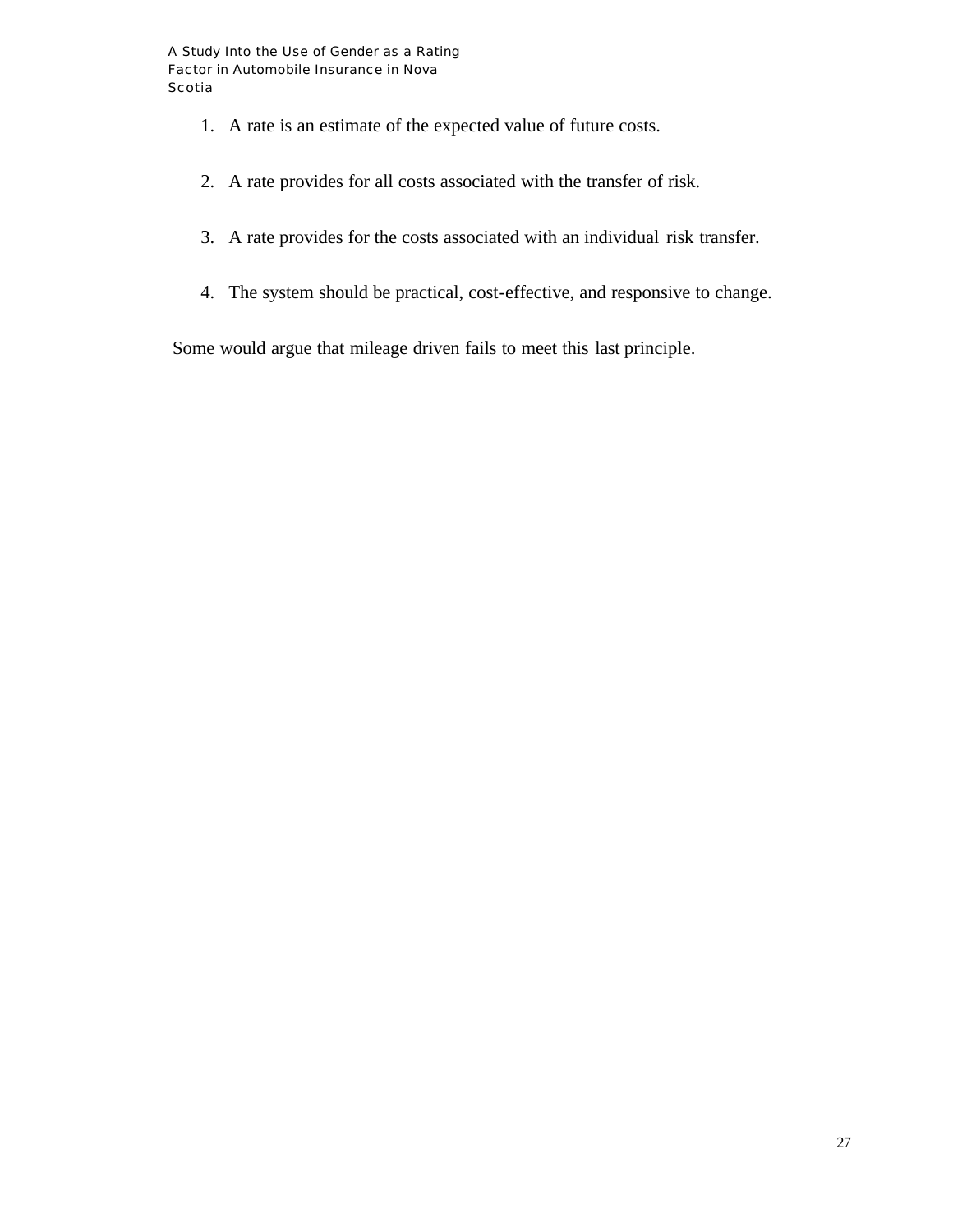

# Implications of Retaining Gender Rating

As has been discussed, prior to November 1, 2004, gender was only used as a rating factor in Nova Scotia for drivers under the age of 25, and only for the third party liability and collision coverages. However, this manner of considering gender will change beginning November 1, 2004 because as of this date age and marital status will no longer be permitted as rating factors. So, for gender to be retained as a rating factor, insurance companies will either have to:

- rate all males and females differently (regardless of age or marital status), or
- introduce some surrogate for age (such as years licensed) and rate certain categories of males and females differently depending upon the surrogate that is implemented (for example, using gender as a rating factor only for inexperienced drivers), or
- use gender as a rating factor only in the case of the occasional driver classification.

Under each of these approaches, certain drivers over the age of 25 will be rated based on their gender, and this represents a change from how they had been rated. As such, concerns may be raised. Those over age 25 that would be rated differently may feel the change in rating practice is not justified or socially acceptable, as they were not rated based on their gender in the past. Based on a preliminary review of the rate filing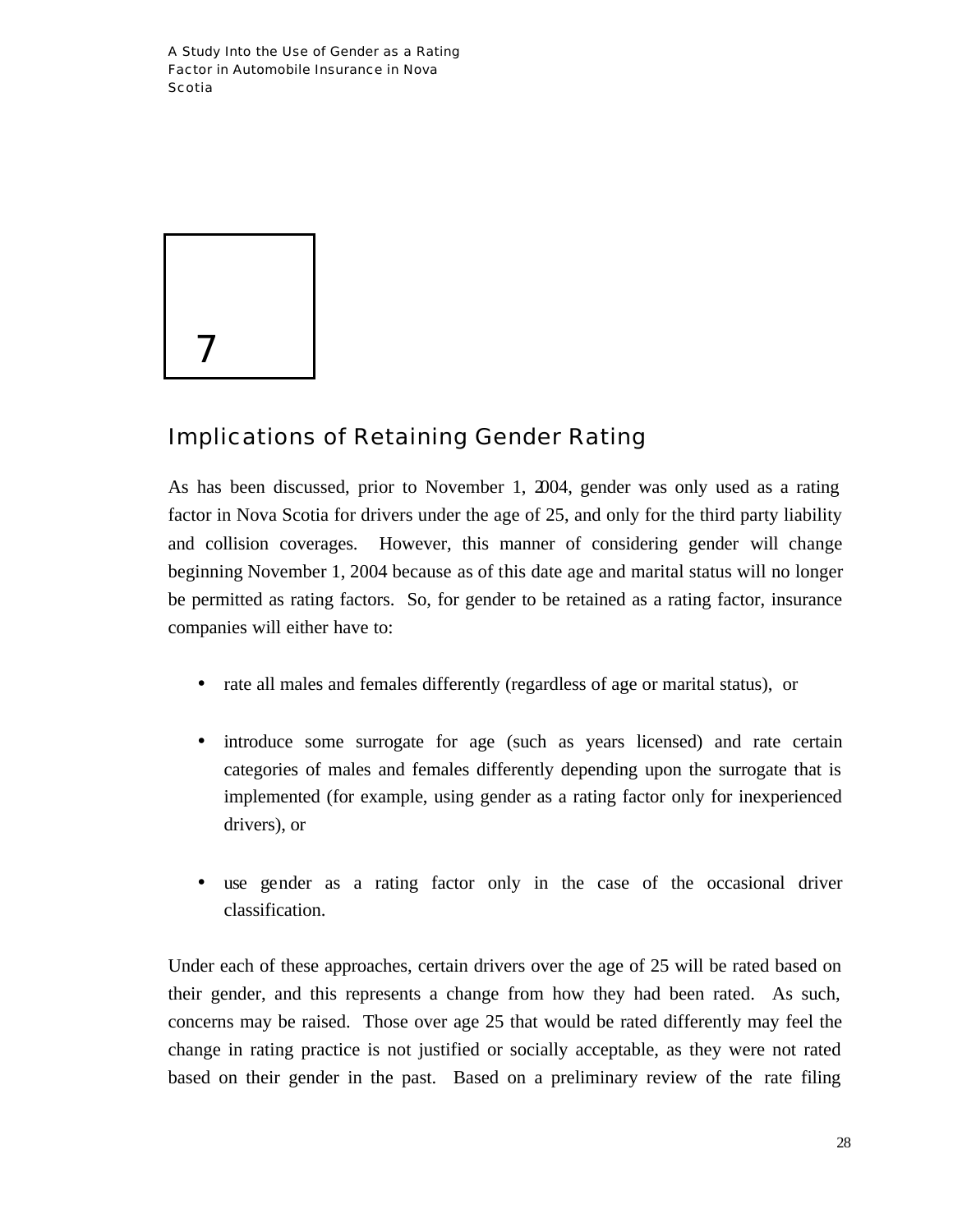applications that have been submitted to the Board, it appears that most companies are proposing the second approach listed above, although, as discussed earlier in this report, companies are doing so in different ways.

The Board has found nothing in the published material to indicate that continued use of gender would affect the availability of automobile insurance. However, continued use of gender in rating could contribute to an affordability issue for young males, especially those impacted adversely by other rating factors (territory and type of vehicle for instance), as rates continue to rise due to increased costs (inflation).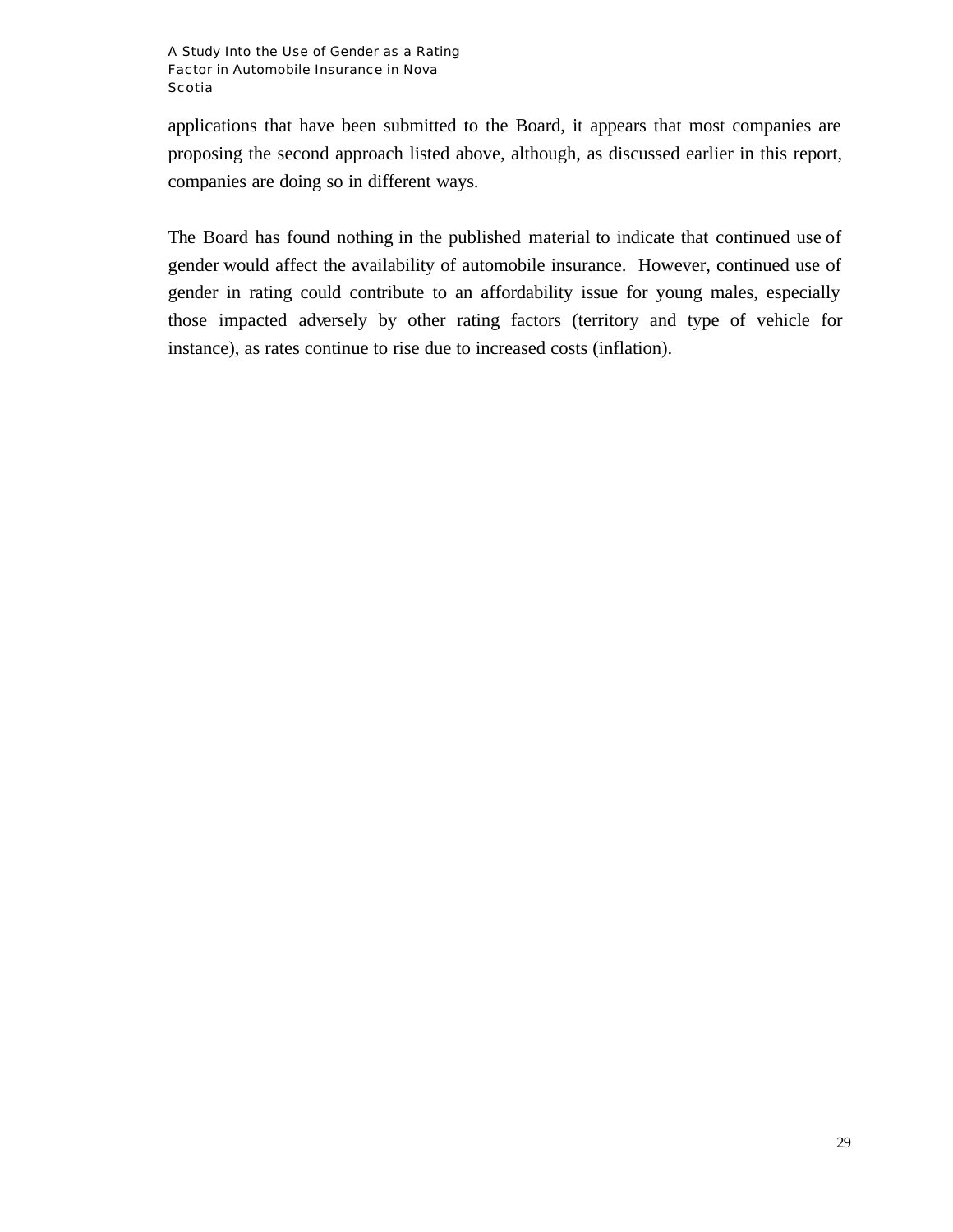

# Comparison to Other Canadian Provinces

In the provinces of British Columbia, Manitoba, and Saskatchewan, where automobile insurance is offered primarily through government providers, age, gender and marital status are not used as rating factors for automobile insurance. In the province of Alberta, where automobile reforms are currently under review and a maximum benchmark set of rates was introduced effective October 1, 2004, age, gender and marital status will not be used as rating factors in determining the new benchmark rates. Gender continues to be used as a rating factor in Ontario, Quebec, New Brunswick, Nova Scotia, Prince Edward Island, and Newfoundland and Labrador.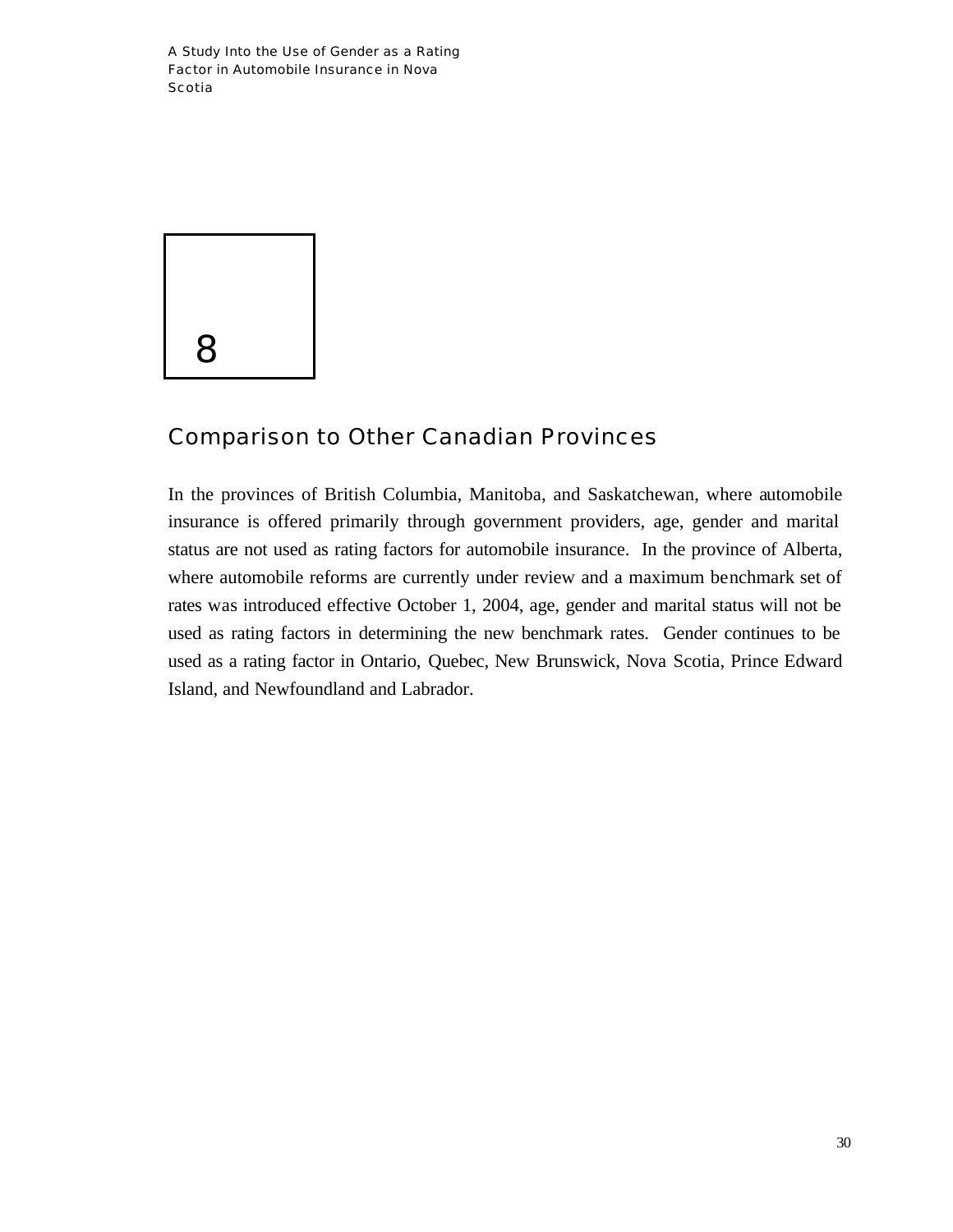

# Concluding Comments and Recommendations

It would appear that the Government has three options with respect to the use of gender in automobile insurance rating:

- 1. It can do nothing, in which case gender will be retained as a rating factor.
- 2. It can legislate an end to the use of gender as a rating factor.
- 3. It can allow the continued use of gender as a rating factor, but require companies to gradually phase out the rate distinction between male and female drivers.

In the course of this study the Board has:

- reviewed the methods used to rate automobile insurance in Nova Scotia and elsewhere
- reviewed various studies on the use of gender as a rating criteria
- conducted public hearings in nine Nova Scotia centres
- studied written submissions from interested persons and organizations.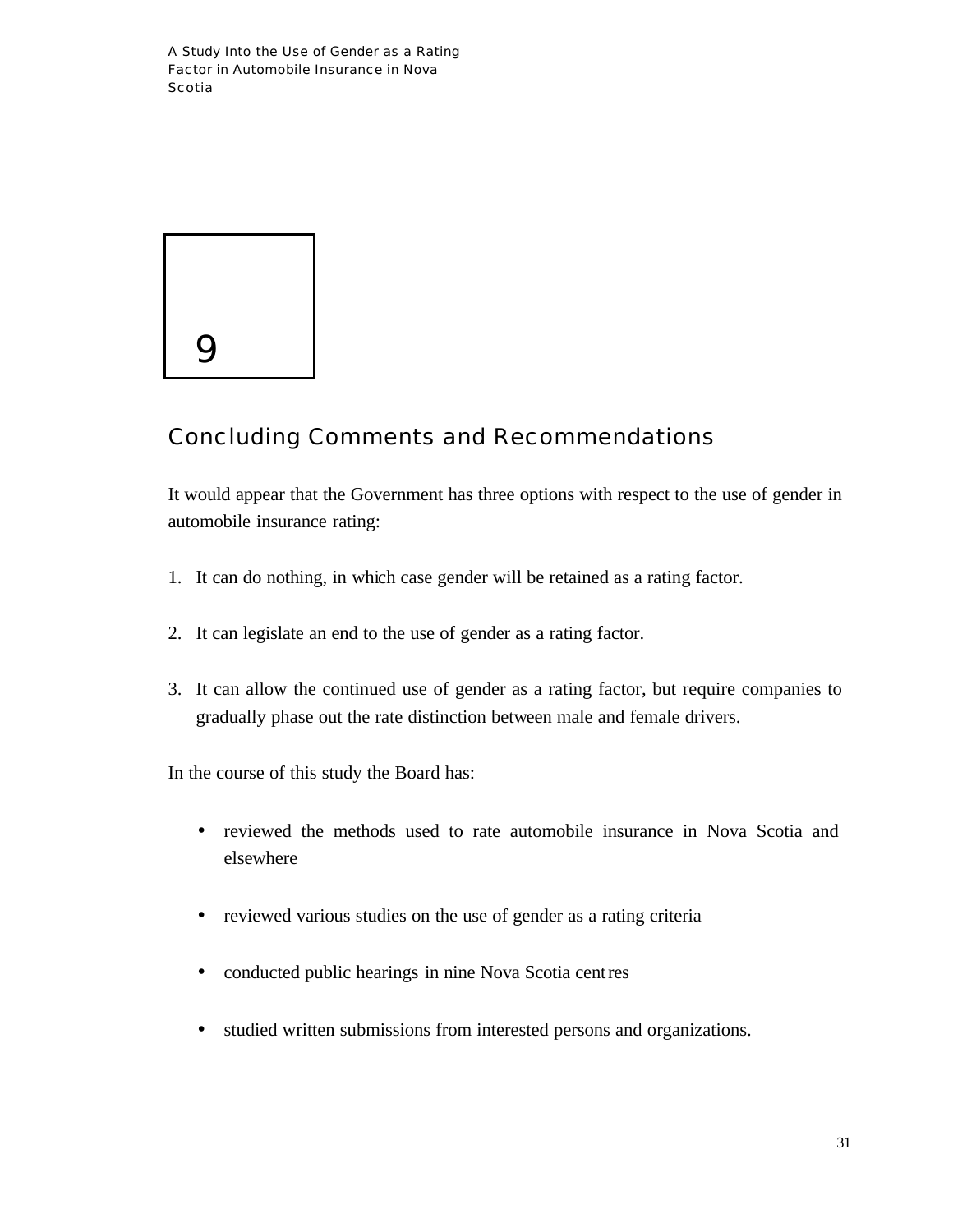# **Conclusions**

- 1. The Board has concluded that the majority of Nova Scotians who made representation to the Board believe it is unfair to continue to use gender as a rating factor in automobile insurance. However, we also recognize that the public response to this issue was limited.
- 2. The Board has concluded that industry is reluctant to eliminate the use of gender as a rating factor in automobile insurance.
- 3. Since the Nova Scotia Government decided to eliminate age and marital status as rating factors, beginning November 1, 2004, the Board finds that the continued use of gender as a rating factor is now of less significance. Initial reviews of proposed rates, effective November 1, 2004, indicate the distinction between male and female drivers will apply to a minority of the drivers in Nova Scotia, and that differences in the premium charged male and female drivers is narrowing.
- 4. The statistics presented in Section 4 of this report show that in the Atlantic Region any differences in the overall claim experience between male and female drivers is confined to the inexperienced drivers, and the differences generally have narrowed over time. It is noteworthy, however, that the majority of inexperienced drivers remain claims-free. In an average year between 1993 and 2002, approximately 93% of the vehicles operated by inexperienced male drivers in the Atlantic Region have been claims-free compared to 94.3% of the vehicles operated by inexperienced female drivers. The claims experience of males and females within this majority group of inexperienced drivers is comparable within 1.3 percentage points. The Board finds this is not a sufficient difference to justify gender based rate differentials.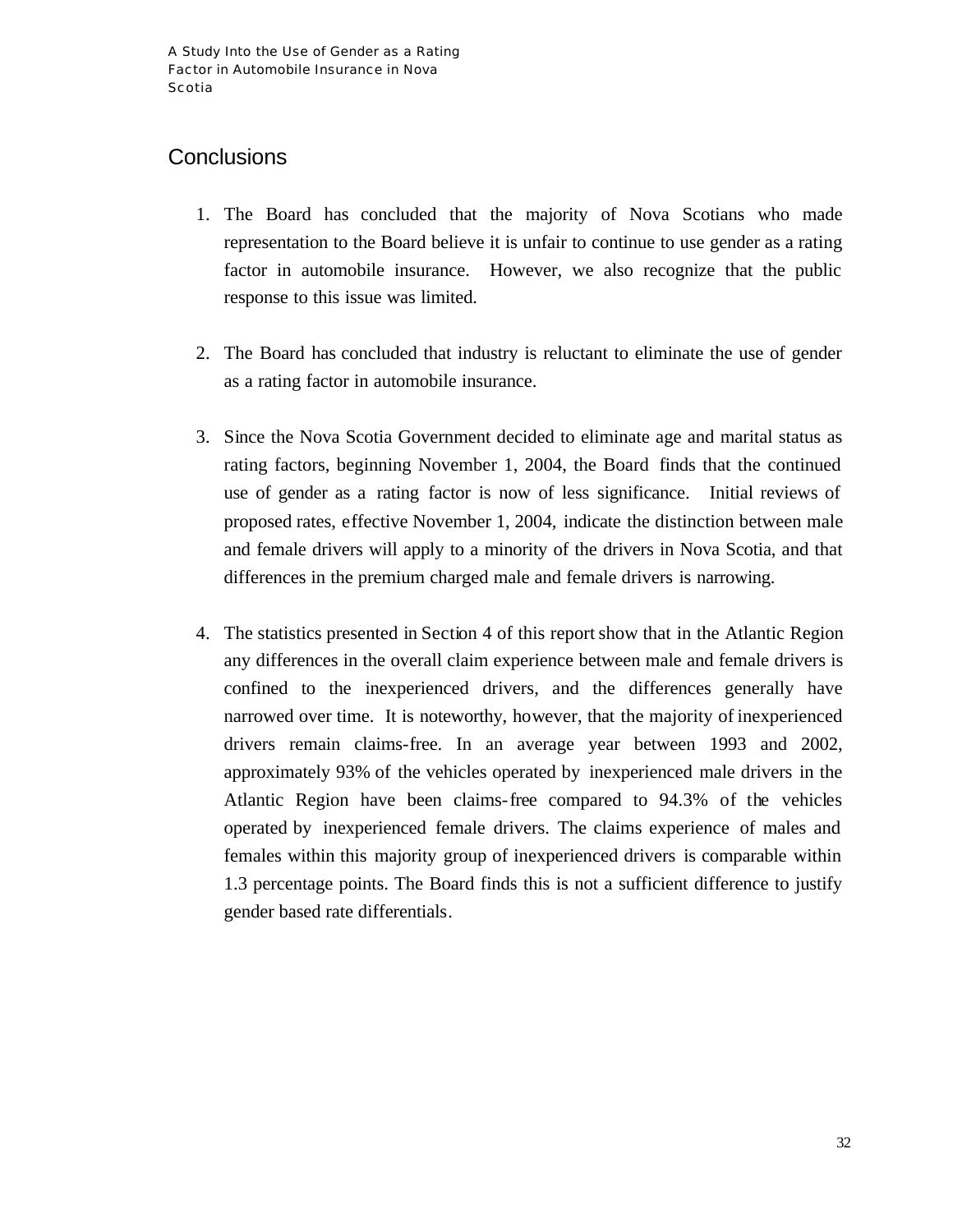# Recommendation

The Board recommends the elimination of gender as a factor in rating automobile insurance in Nova Scotia.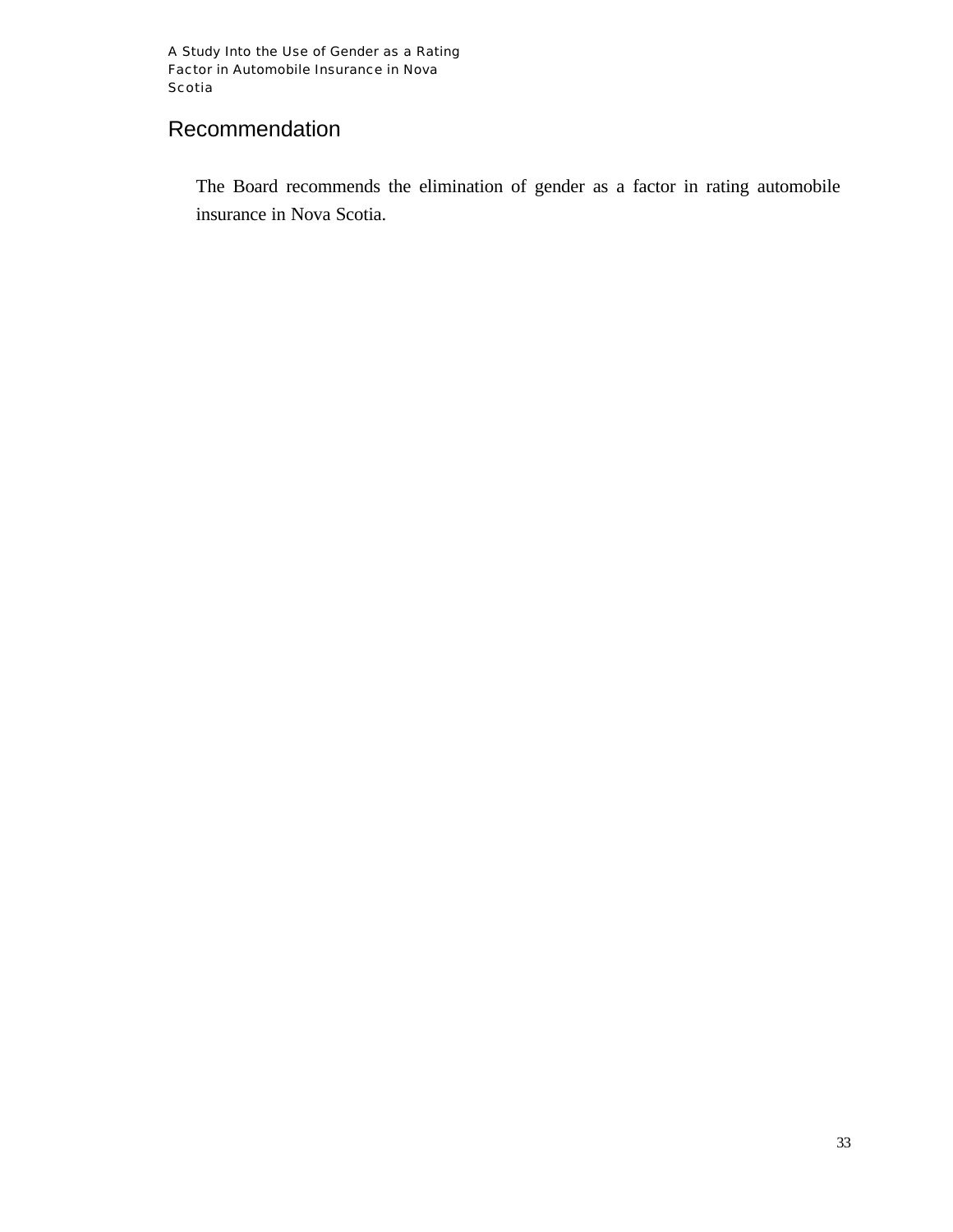# Exhibit 1

# **GENDER IN AUTOMOBILE RATING**

# **Bibliography**

This bibliography is not intended to be exhaustive, but it is intended to present a cross section of the views that have been expressed by academics, actuaries, and special interest groups on the issue. The reader will note that many of the papers are not recent (dates for all papers were not available). The topic of gender in automobile insurance rating has not generated significant discussion of late. Internet locations for articles are provided when possible. The referenced papers can be provided if so requested.

# **1. American Academy of Actuaries, "Actuarial Standard of Practice No. 12," 1989; http://www.casact.org/standards/asop/asopno12.pdf**

### Abstract

This outlines the guidelines for actuaries in designing, using, and updating risk classification systems.

**2. Bailey, Robert A, and Simon, LeRoy J., "Two Studies in Automobile Insurance Ratemaking," Casualty Actuarial Proceedings, Vol. XLVII, Part I, No. 87, May, 1960; http://www.casact.org/pubs/proceed/proceed60/60001.pdf**

### Abstract

The first study "uses the Canadian experience for private passenger automobiles to show (1) that merit rating is almost as effective as the class plan in separating the better risks from the poorer risks, (2) that both merit rating and class rating leave unanalyzed a considerable amount of variation among risks and (3) that certain available evidence supports the conclusion that annual mileage, which has long been felt to be an important measure of hazard, is a very significant cause of his unanalyzed variation among risks."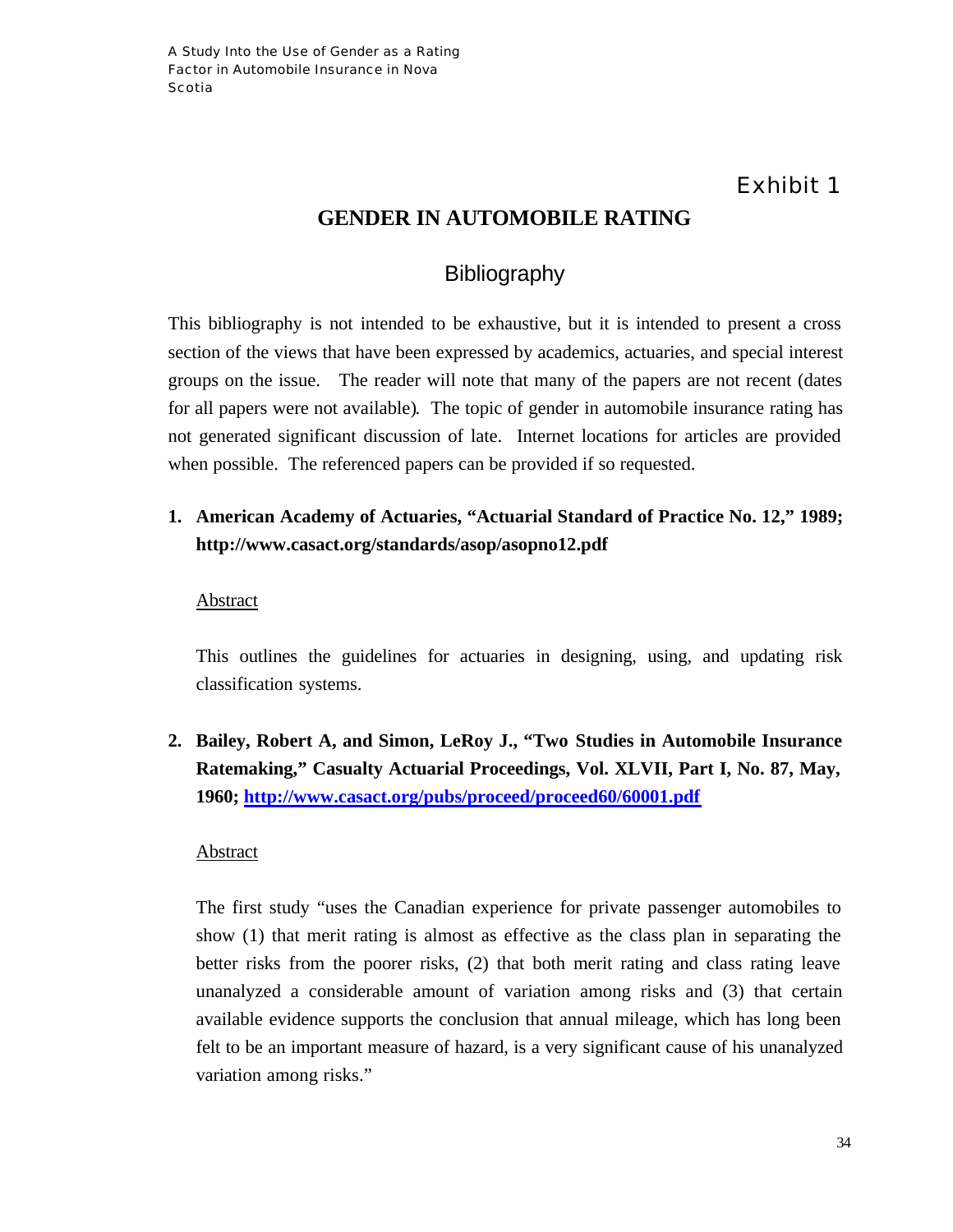The second study "presents a method for obtaining relativities among groups on which a multiple classification system has been imposed," i.e., how rating factors might be derived.

**3. Brown, Robert L., "Recent Canadian Human Rights Decisions Having an Impact on Gender-Based Risk Classification Systems," Journal of Actuarial Practice, Volume 3, Number 1, 1995**

### Abstract

"With the passage of the Canadian Charter of Rights and Freedoms on April 17, 1982, all previous court precedents using gender in risk classification systems became obsolete. Three cases involving issues of discrimination in the use of age and gender now clarify the position of the Canadian judiciary. Based on the decisions in these three cases, this paper presents arguments that can be used in any jurisdiction to defend successfully the use of gender in a property/casualty risk classification system."

**4. Bruce, Christopher J., PhD, "How Are Automobile Insurance Premiums Determined?," ECONOMICA LTD., Autumn 2003 Vol. 8, No. 3; http://www.economica.ca/ew83p1.htm**

### Abstract

"… there is often confusion in the media about the process by which premiums are determined. The purpose of this article is to provide a brief introduction to that process. Three topics will be discussed: actuarial rating, rating classes, and experience rating."

**5. Butler, Patrick, "Automobile Insurance Pricing: Operating Cost versus Ownership Cost; the Implications for Women," National Organization for Women; http://www.fhwa.dot.gov/ohim/womens/chap39.pdf**

### Abstract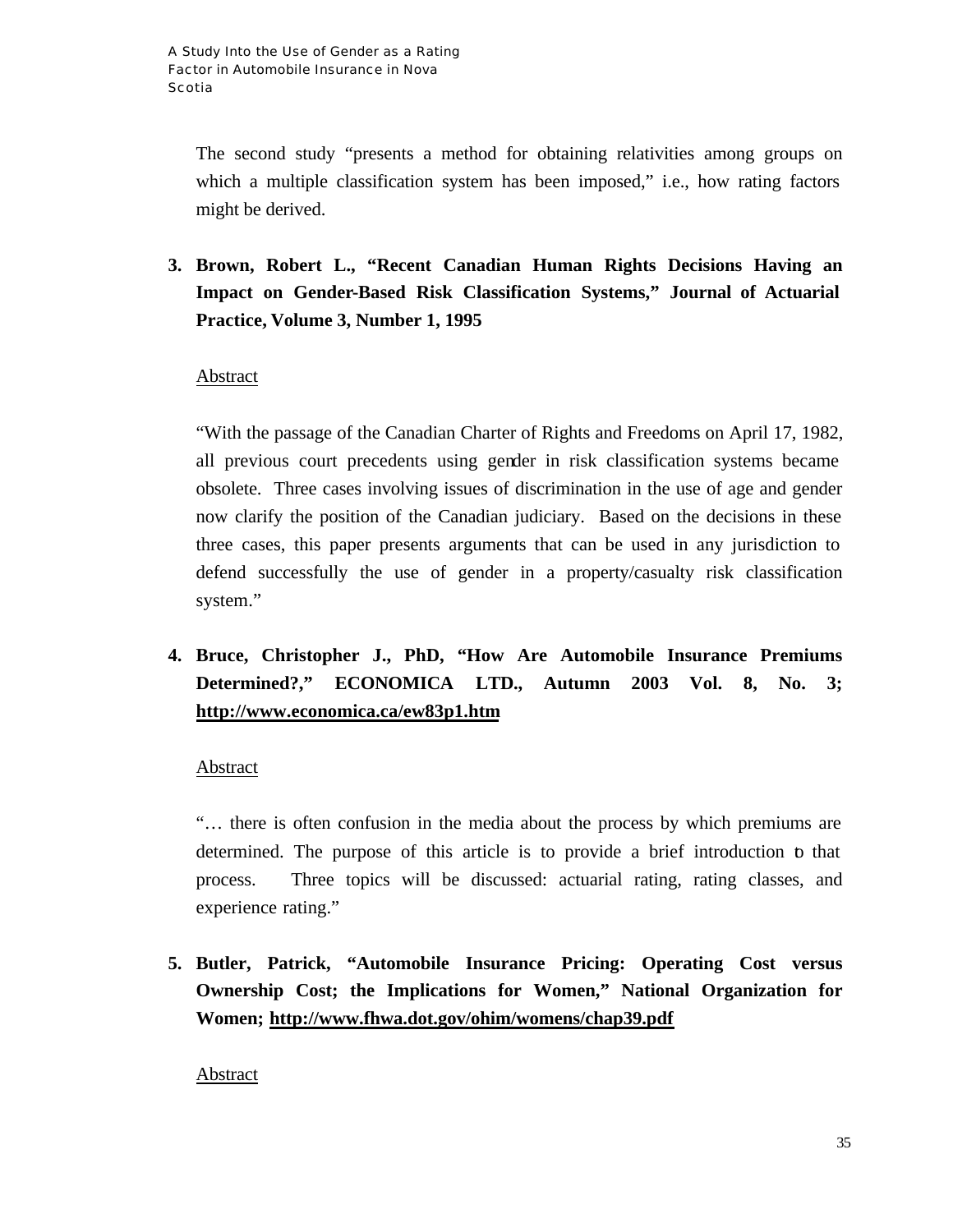"This paper assessed the ability of automobile insurance prices to distinguish the 2:1 ratio of men's to women's annual mileage, which is linked to a similar ratio of accident involvement per year. Review of current price classed by driver sex and age, by future mileage, and by past driver record reveals severe limitations to their capacity to assess women's lower mileage exposure to risk of accidents. Accidents are modeled as a process of random sampling of vehicle miles traveled (VMT) by cars in an insurance class. This analogy underscores 1) the impossibility of pricing by individual accident record and 2) the paramount importance of odometer-measured vehicle miles of on-the-road exposures for assessing individual accident risk in money terms.

The need for risk classification as the essential complement to exposure is shown by considering how a single insurance surcharge on gasoline ("pay at the pump" insurance) as an exposure measure would perversely affect incentives for risk control. Current risk classification is profoundly compromised because individual exposure is not measured. An efficient per-mile premium system combining exposure measurement and risk classification is described. Current flat premiums are compared to premiums that would increase in direct proportion to miles of driving exposure. This comparison shows how individuals, and also women and men as groups, would be affected by changing insurance from a fixed cost of car ownership to a per-mile operating cost of car use."

**6. Butler, Patrick; Butler, Twiss; and Williams, Laurie L., "Sex-Divided Mileage, Accident, And Insurance Cost Data Show That Auto Insurers Overcharge Most Women," Journal of Insurance Regulation, Volume 6, March and June, 1988**

#### Abstract

"The paper, which is presented in two parts, examines the effect of current pricing – 80 per cent unisex – on insurance cost to women by using the same accident, mileage, and price data auto insurers cite to defend sex-rating. The authors distinguish between classifications and measurement of on-the-road exposure, and test the response of prices to the known 2:1 ratio at all ages of men's to women's driving exposure and accident involvement. The authors maintain that fixed annual premiums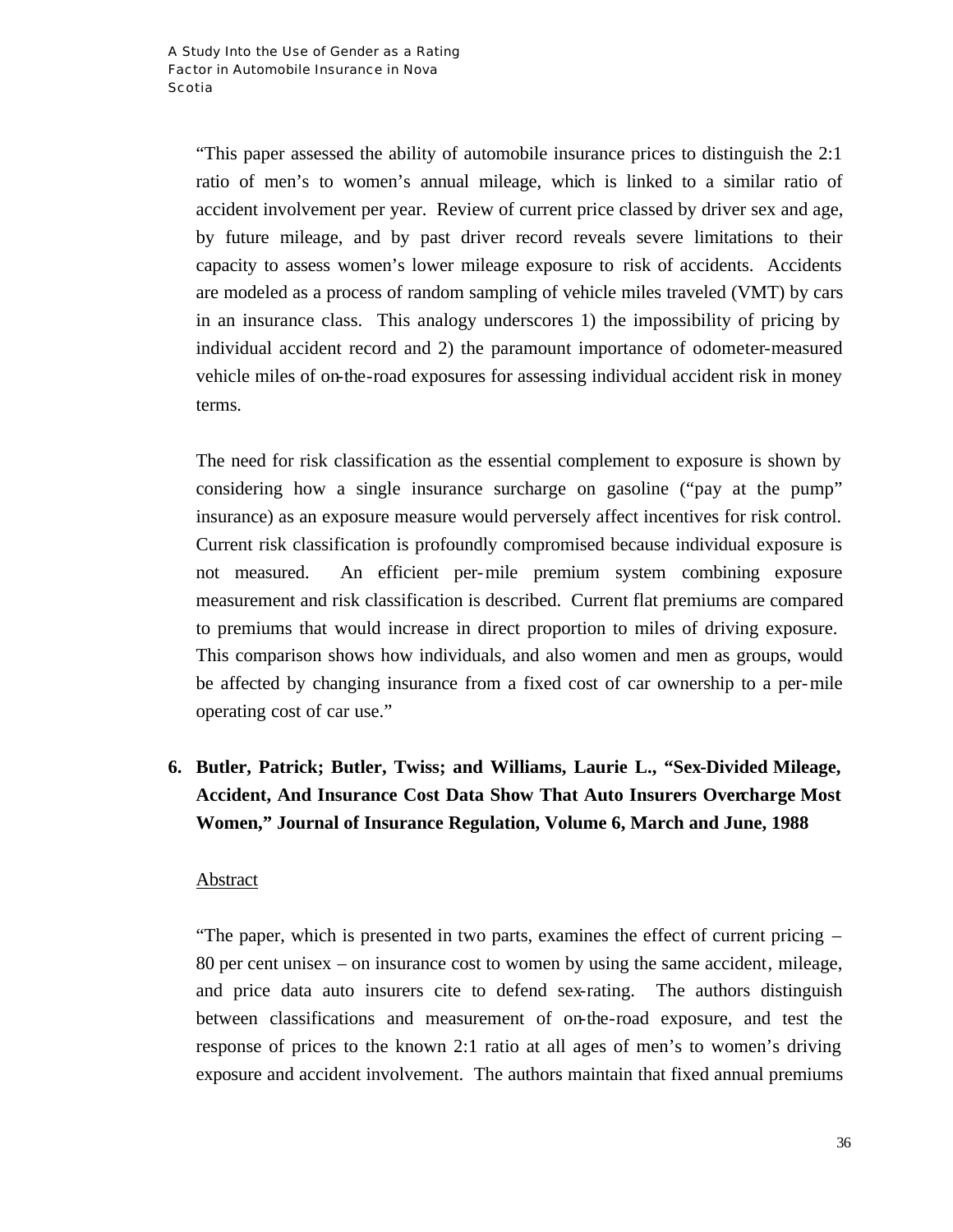result in windfall profits, which prove prices are not responsive to mileage exposure. They present evidence that competition depresses men's prices below cost. The authors conclude that women are overcharged as a class; they examine the regulator's responsibility to prevent pricing that ignores significant cost differences and to prevent misrepresentation of such pricing to the public."

**7. Casualty Actuarial Society, "Statement of Principles Regarding Property and Casualty Insurance Ratemaking," 1988; http://www.casact.org/standards/princip/sppcrate.pdf**

### Abstract

This statement identifies "and describes principles applicable to the determination and review of property and casualty rates."

**8. Comite Europen Des Assurances, "Gender Equality in Insurance – Frequently Asked Questions (FAQs)," CEA Note of 19 January 2004; http://www.cea.assur.org/cea/v1.1/posi/pdf/uk/position195.pdf**

### Abstract

"On 5 November 2003, the European Commission presented a draft directive on equal access to and supply of good and services ... aimed at banning the current practice … of differentiating rates … according to gender for insurance products."

The article presents the insurance industry responses to frequently asked questions surrounding the issues, including why European insurers are opposed to the initiative.

# **9. Chu Dow, Kathy, "Auto Insurer Cuts Rates for 'Black Box' Testers, The Wall Street Journal, August 12, 2004**

#### Abstract

This article briefly discusses a pilot program being implemented by Progessive Corp. in Minnesota, where, for a discount of between 5% and 25%, the company is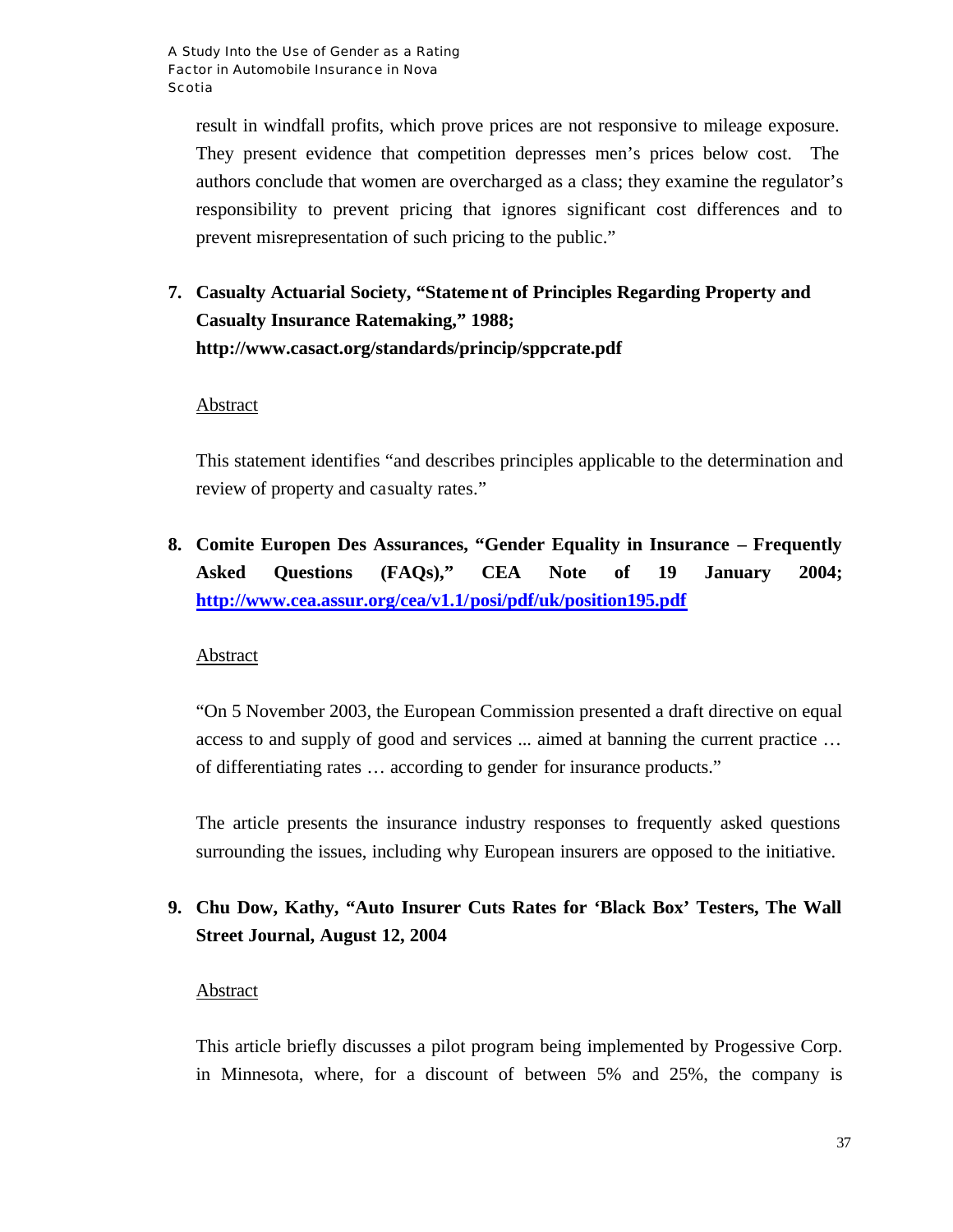installing electronic devices in the vehicles of volunteer drivers that will collect data on the how often, how far, and how fast people drive.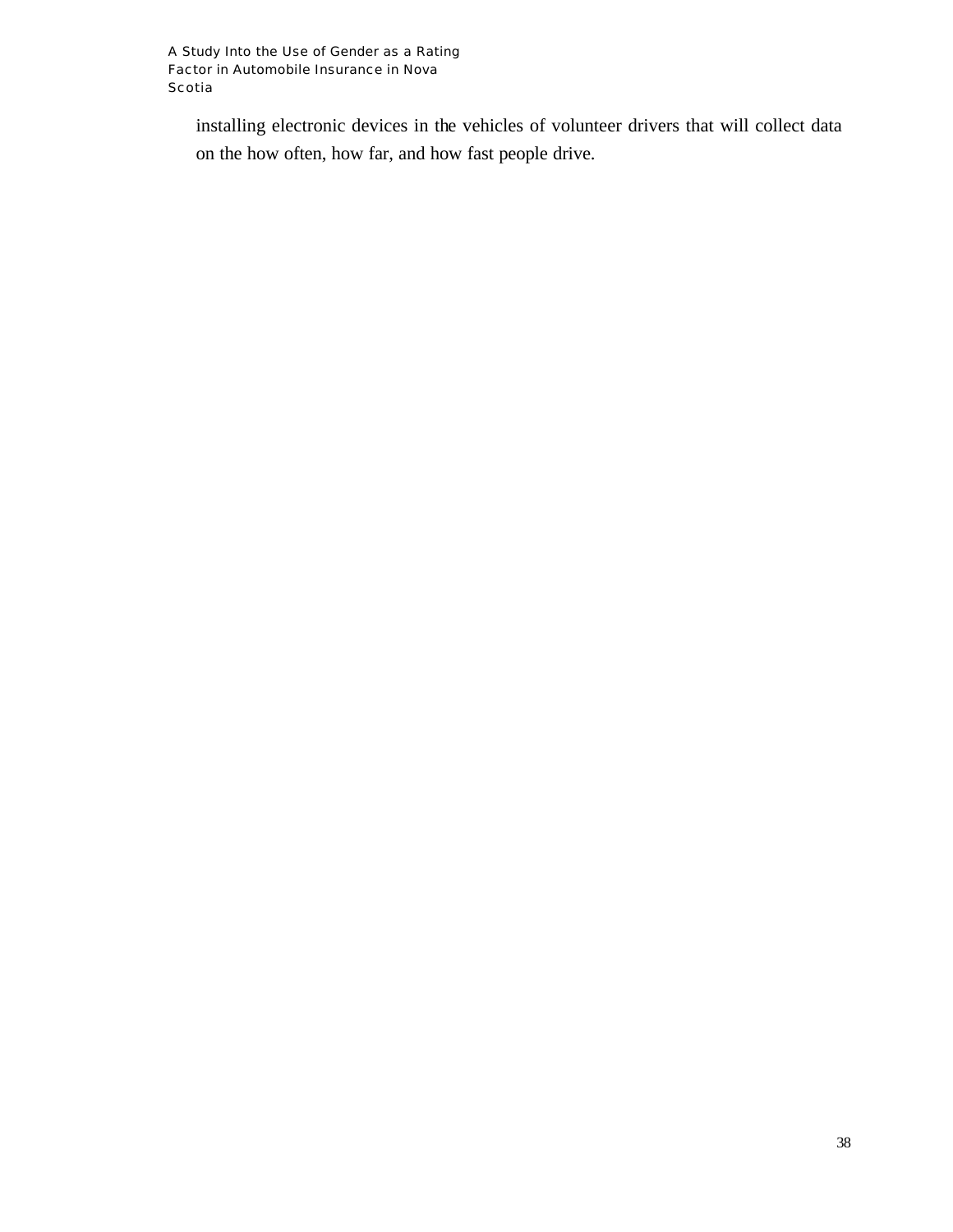**10. Cummins, J. David and Weiss, Mary A., "Regulation and the Automobile Insurance Crisis," Regulation, The Cato Review of Business & Government; http://www.cato.org/pubs/regulation/reg15n2c.html**

### Abstract

As the price of automobile insurance continues to escalate, insurance buyers have become increasingly dissatisfied. Consumers and consumer organizations in many states have targeted the auto insurance industry as the primary source of the auto insurance crisis. Insurers have been accused of creating the auto insurance crisis through inefficient management, anticompetitive practices, and lax claims settlement policies. This article examines the auto insurance problem with particular emphasis on the role of regulation as a potential solution. The article contends that insurers use gender rating as a proxy for mileage.

# **11. De Wit, G.W., and Van Eeghen, J, "Rate Making and Society's Sense of Fairness," ASTIN Bulletin, Vol. 14, No. 2;**

**http://www.casact.org/library/astin/vol14no2/151.pdf**

#### Abstract

"Actuaries have always been in search of ways to determine premiums which match the risks insured as closely as possible. They do this by differentiating between them on the basis of observable risk factors … Outsiders may not always be very positive about such a refined premium differentiation. The basis of insurance, they say, should be solidarity among insured; premium differentiation ultimately results in letting every individual pay his own claims, it is the end of insurance. Much confusion arises during discussion about this subject, especially between actuaries and non-actuaries. We will therefore first give a mathematical definition of solidarity … followed by a brief description of certain trends in society which might bring insurers to deliberately drop certain risk factors from their tariffs in order to increase solidarity … The consequences of doing so are examined and it is shown that increased solvency requirements will in the end prove to be ineffective. A possible solution is a voluntary transfer of premium between companies."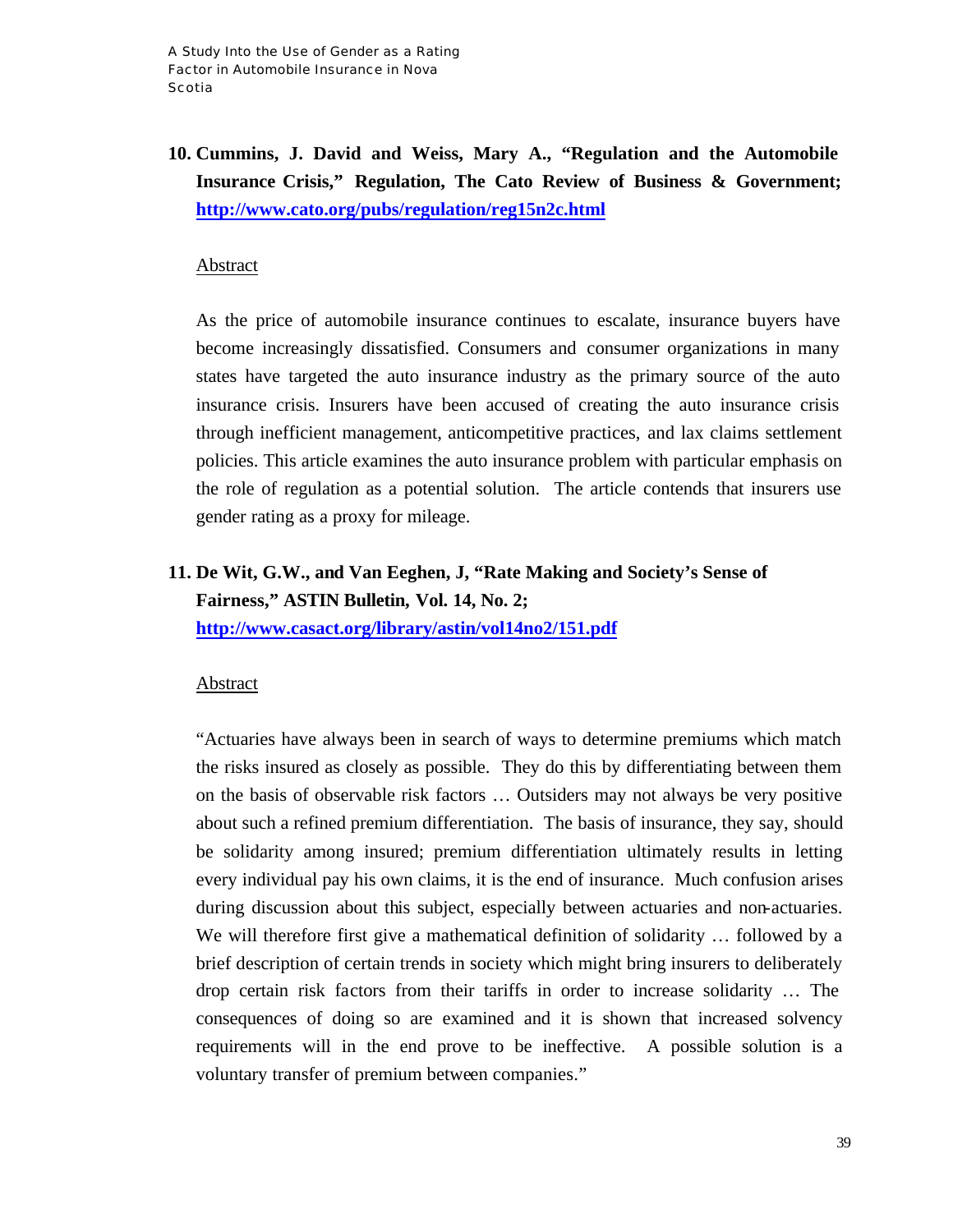**12. Geitner, Paul, "European Parliament Backs End to Consideration of Gender in Setting Insurance Rates," Associated Press, 30 March 2004; http://www.sfgate.com/cgibin/article.cgi?f=/news/archive/2004/03/30/internationa l1104EST0580.DTL**

### Abstract

This news article outlines the current EU attempt to outlaw use of gender in insurance rating.

**13. Harleston, Jerome, Senior Attorney, "Automobile Insurance Rate Comparison," OLR Research Report, 2002-R-0752, September 6, 2002; http://www.cga.state.ct.us/2002/olrdata/ins/rpt/2002-R-0752.htm**

### Abstract

This article shows a very simplistic rate comparison of Connecticut automobile insurance rates for 22 year-old male and female drivers.

**14. Hunstad, Lyn, "Measuring and Modifying the Effect of Auto Rating Factors," Journal of Insurance Regulation, Volume 14, No. 2, Winter, 1995, pp159-187; http://www.ohrc.on.ca/english/consultations/insurance-consultation-report.shtml**

## Abstract

"In October 1999, the Ontario Human Rights Commission released a Discussion Paper for public consultation entitled Human Rights Issues in Insurance. The objective of the consultation was to promote dialogue on human rights issues in insurance raised in the Paper as well as issues raised by industry, government and consumer representatives. Representatives of the auto insurance industry are of the view that age, sex and marital status continue to be *bona fide* and reasonable factors in assessing driver risk in accordance with the 1992 Supreme Court of Canada decision in *Zurich*. Although other variables, like personal driving records, years of driving and average loss history of vehicles by make and model, are also used, the industry's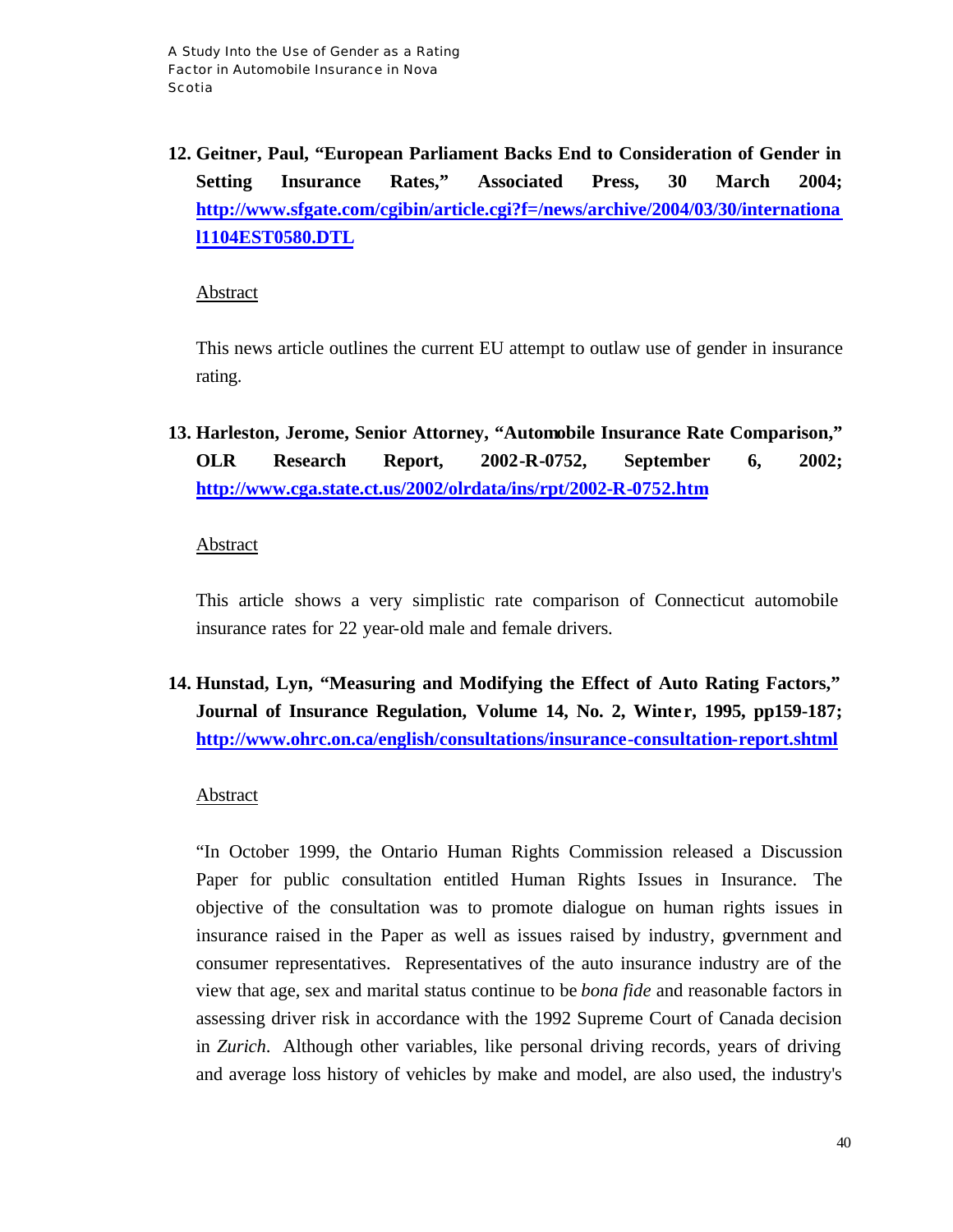review to date (confirmed in a June 2000 study) concludes that there are currently no suitable alternatives to replace age, sex and marital status At the same time, there are other jurisdictions such as British Columbia and Massachusetts that do not rely on age, sex and marital status in risk assessment. The industry contends, however, that such public schemes have lead to rate dislocation (higher costs not proportionate with risk for certain groups) and product availability problems."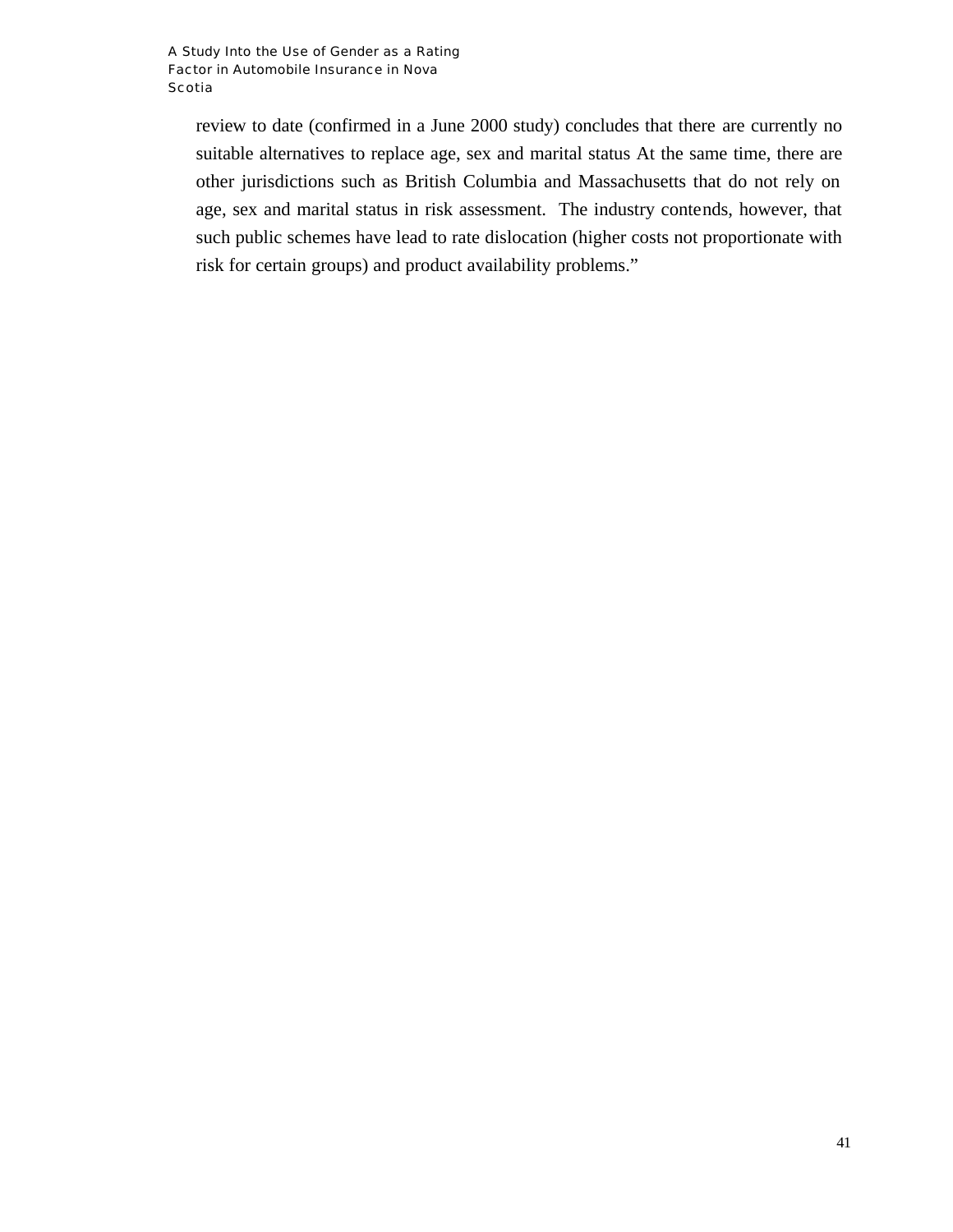### **15. Hunstad, Lyn, California Department of Insurance, December 1993**

### Abstract

"This paper modifies an existing rating plan to eliminate the age, marital status, and gender rating factors. A substitute factor based on years licensed was developed to minimize premium dislocation. Significant premium changes were mostly confined to consumers under 25 years old. When just age and marital status were eliminated, 74% of consumers had new premiums within +/- 5% of their old premiums. Young marrieds experienced average increases of 8% to 12%. Young singles experienced average decreases of 5% to 6%. Removing gender tended to level premiums among the young but did not drastically change the overall results. Again, 74% of all consumers had premiums within  $+/-$  5% of their old premiums. Young married experienced average increases of 11%. Young singles experienced average decreases of 3% to 9%."

# **16. Insurance Bureau of Canada, "Nova Scotia Regulation of Underwriting Criteria: A Response From the P&C Industry," May, 2004.**

### Abstract

This paper presents the Insurance Bureau of Canada's opinion on the recent ban on the use of age as an underwriting variable in Nova Scotia. While not specifically targeted to gender issues, the paper does discuss "fairness" issues and the different perceptions of fairness. It also presents some estimates of the impact on rates should both age and gender be removed from the rating process.

# **17. Insurance Information Institute, "Hot Topics and Insurance Issues, Rates and Regulation," March 2004; http://www.iii.org/media/hottopics/insurance/ratereg/**

### Abstract

This article covers topics of current interest in automobile and homeowners insurance and briefly summarizes the issues regarding use of age, gender, and territory in the rate setting process.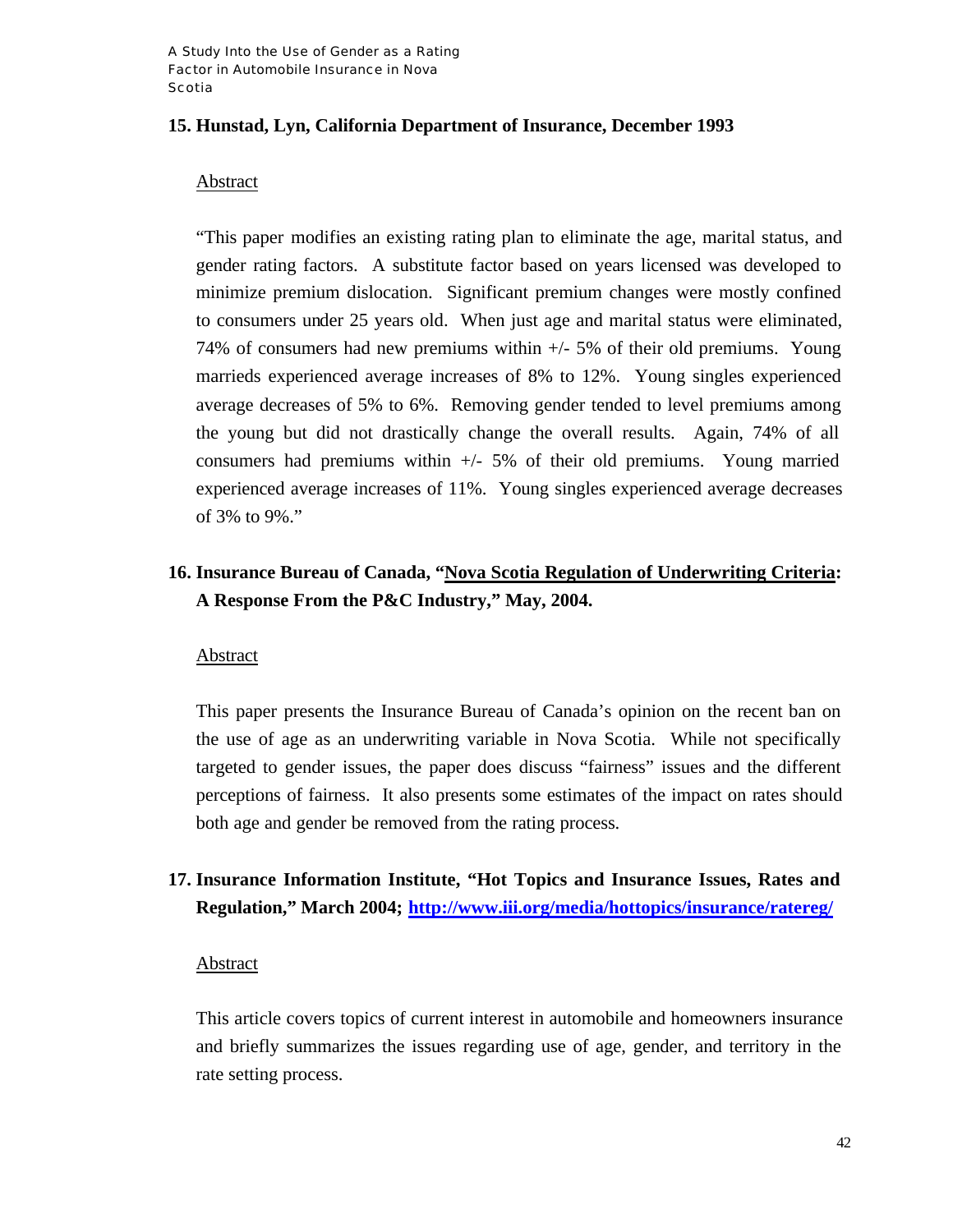# **18. Insurance Information Institute, "Hot Topics and Insurance Issues, Rates and Regulation," April 2004; http://www.iii.org/media/hottopics/insurance/teendrivers**

### Abstract

This article states that NHTSA data shows that "girls between the ages of 16 and 19 are driving 70 percent more than 20 years ago."

**19. Insurance Institute for Highway Safety (IIHS), "Fatality Facts: Gender, 2002"; http://www.hwysafety.org/safety%5Ffacts/fatality\_facts/gender.htm**

### Abstract

This website provides data on automobile deaths by gender based on analysis of data from the U.S. Department of Transportation's Fatality Analysis Reporting System.

**20. Insurance Institute for Highway Safety – Status Report, "Women Drivers aren't riskier; they're in more fatal crashes these days because they're driving more," Volume 36, No. 10, November 15, 2001; http://www.hwysafety.org/srpdfs/sr3610.pdf**

### Abstract

Information from 1975 to 1998, based upon Canada's Traffic Injury Research Foundation shows "fatal crash involvements are increasing among women … accounted for by the fact that women are driving much more …"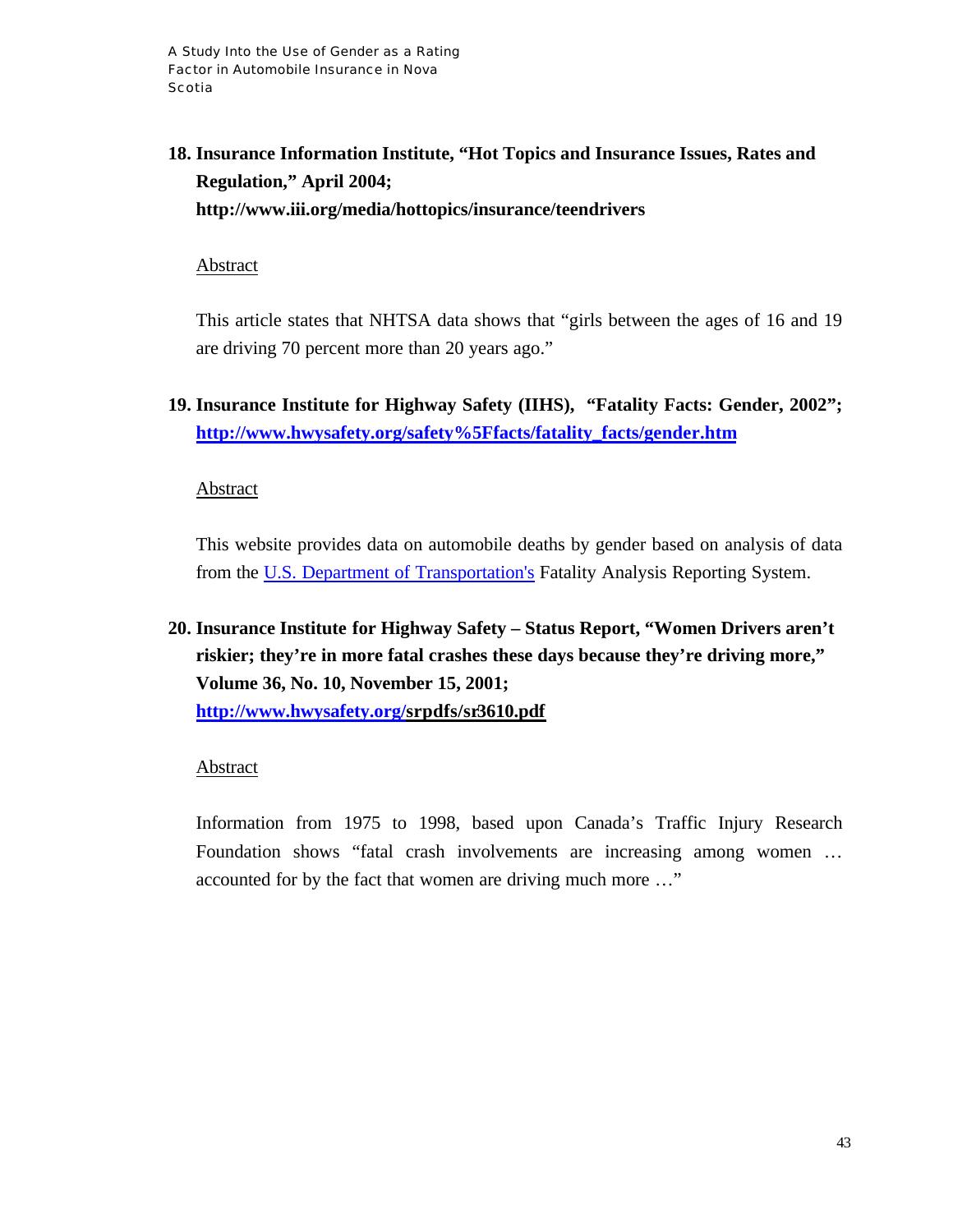**21. "Gender Rating Explored in Kentucky," Insurance Journal, November 5, 2001; http://www.insurancejournal.com/magazines/southcentral/2001/11/05/features/18 453.htm?print=1**

### Abstract

This article outlines the impact of eliminating gender from automobile rating in Kentucky: "Youthful female drivers state-wide would pay 6.8 percent more … to subsidize a 6.1 percent premium decrease given to your male drivers."

**22. Karlinski, Frank J. III, "Implications of the Mandatory Elimination of a Rating Variable," Casualty Actuarial Society Discussion Paper Program, 1990, Volume 2; http://www.casact.org/pubs/dpp/dpp90/90dpp697.pdf**

#### Abstract

The amount of rate classification (rate dislocation) experienced by individual insureds when a rating variable is eliminated depends on the rate relativity associated with the factor and with its distribution. It may be possible to introduce a surrogate rating variable to replace the one eliminated which reduces the total rate dislocation in the system. A mathematical expression for rate dislocation can be used to determine rate relativities for the replacement variable that minimize rate dislocation. A very high correlation is necessary between the eliminated variable and its surrogate for the surrogate to be effective in reducing rate dislocation.

In private passenger automobile, mileage has been cited as a replacement variable for sex. When sex is eliminated alone or in conjunction with marital status and /or age, very little of the rate dislocation is eliminated by the introduction of mileage.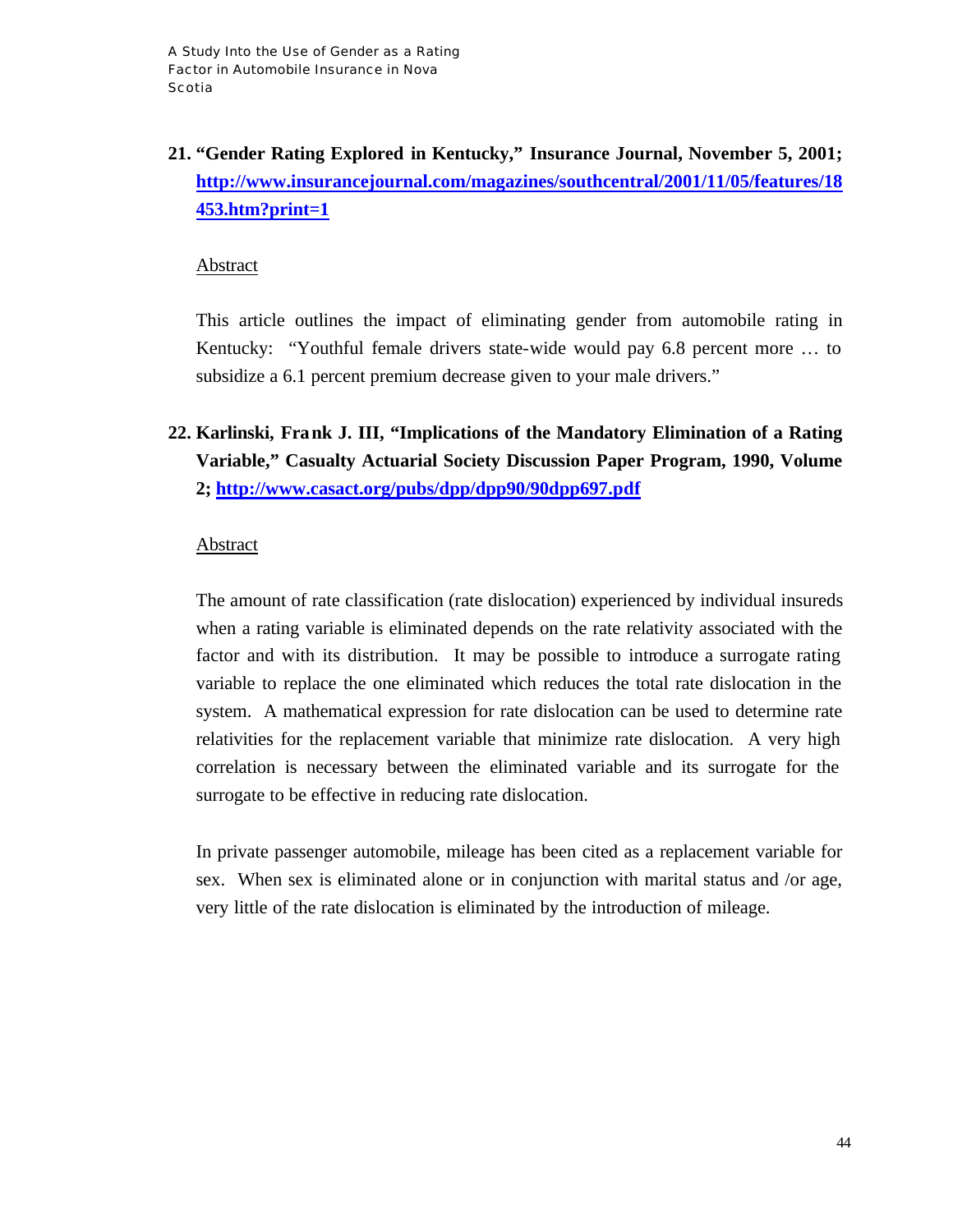# **23. Kim, Karl E, "Differences Between Male and Female Involvement in Motor Vehicle Collisions in Hawaii, 1986-1993**

### Abstract

This paper presents the results of a study that was conducted to examine the automobile accident experience of male and female drivers in the state of Hawaii over the period 1986-1993. The study uses police crash data (a database of about 200,000 drivers involved in two-car collisions) to compare male and female drivers in terms of seat belt use, human factors involved in collisions, risky behaviors (such as speeding and alcohol use), and patterns in terms of collision involvement. The study finds that male drivers are 1.4 times more likely than female drivers to be unbelted, 3.6 times more likely to be involved in alcohol related collisions, 2 times more likely to be involved in speed related collisions, and 1.3 times more likely to be involved in headon collisions. The study also finds there to be a greater likelihood of male drivers being at fault in an accident. The author also states that the effect of gender in automobile accidents is less pronounced than the effect of age.

# **24. Litman, Todd, "Distance-Based Vehicle Insurance: Feasibility, Costs, and Benefits," Victoria Transport Policy Institute, February 3, 2004**

#### Abstract

This report investigates the feasibility, benefits, and costs of implementing distancebased insurance pricing, and evaluates related concerns and criticisms. The report concludes that distance-based pricing is technically and economically feasible, and can provide significant benefits to motorists and society.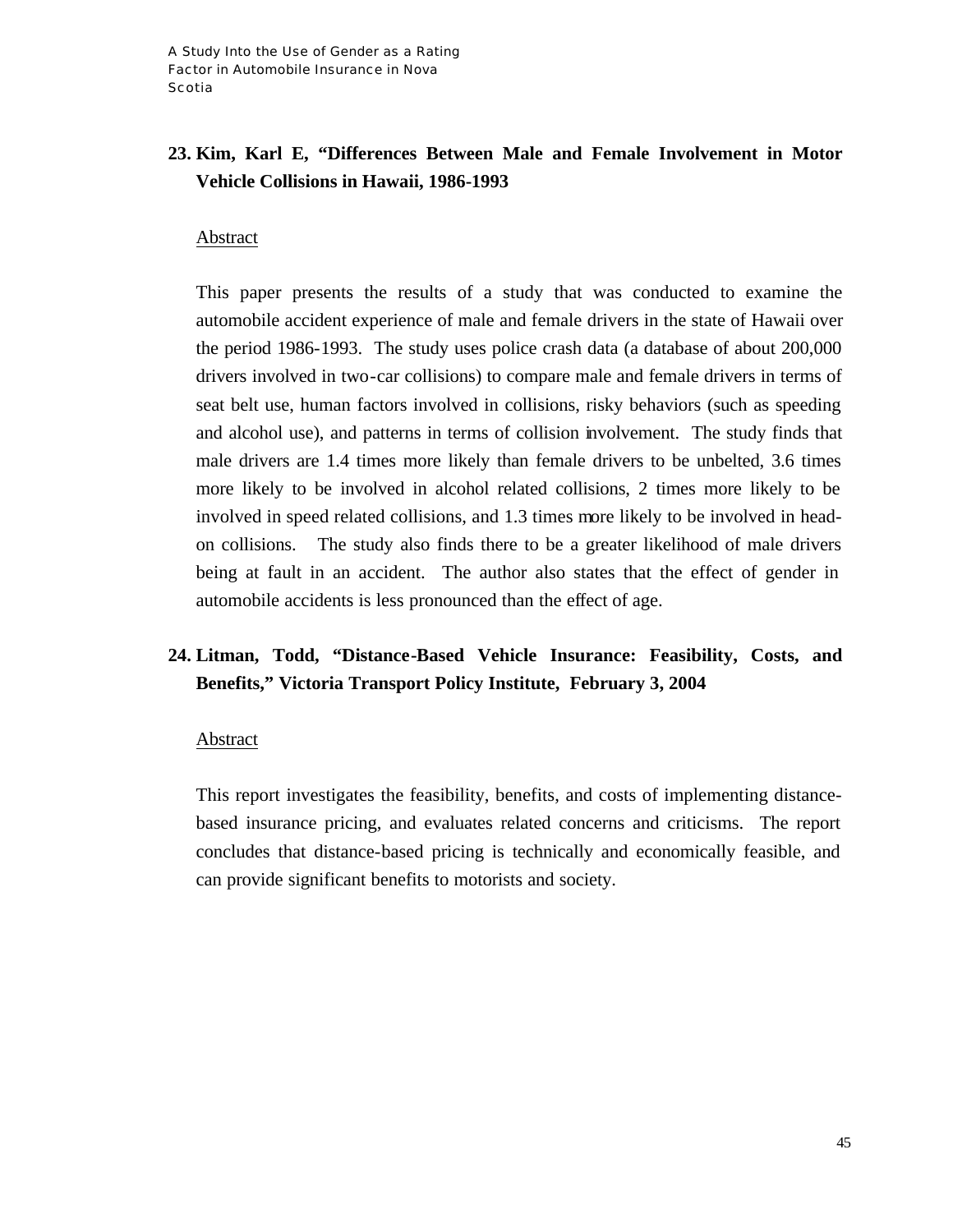# **25. Mooney, Sean F., "Fooling With Classifications Is Risky Business," National Underwriter, Property & Casualty /Risk & Benefits Management Edition, August 25, 1997**

### Abstract

Sean Moody, vice president and economist at the Insurance Information Institute, authored this brief article contending that elimination of risk classification does not work.

**26. Moultrie, T. A. & Thomas, R. G., "The Right to Underwrite? An Actuarial Perspective with a Difference," Actuarial Science Group, Institute of Mathematics & Statistics, University of Kent at Canterbury; http://www.guythomas.org.uk/pdf/rtu.pdf**

### Abstract

"For a very long time, underwriting has formed part of the actuarial canon. With increasing frequency, challenges are being issued against the right of insurance companies to underwrite their applications for new business, arguing that certain aspects of the practice are undesirably discriminatory." The paper outlines "seven criteria for assessing rating factors in order to decide whether and how their use should be regulated."

**27. NAMIC Online, "Use of Risk Classifications in Property/Casualty Insurance," National Association of Mutual Insurance Companies, January 2001; http://www.namic.org/PrintPage.asp?ArticleID=3276**

#### Abstract

The position of the National Association of Mutual Insurance Companies on the question of "Whether risk classifications should be restricted in the interest of achieving social objectives, despite the adverse effect they have on cost-based pricing." is presented, concluding that "For the good of insurance consumers as well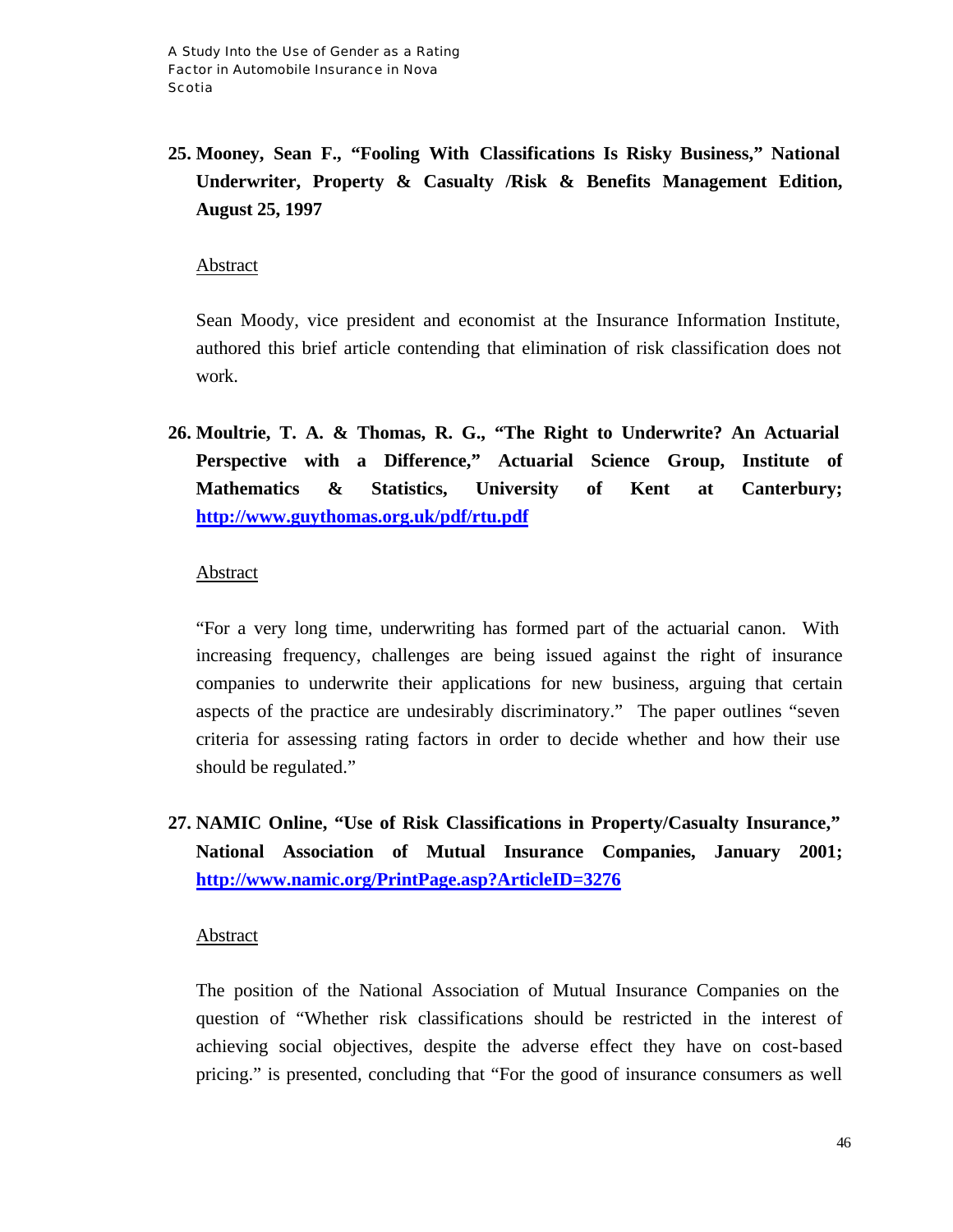as insurers, NAMIC believes risk classification and cost-based pricing must be respected and preserved."

# **28. Ontario Human Rights Commission, "Human Rights Issues in Insurance: Consultation Report," October 1999;**

**http://www.ohrc.on.ca/english/consultations/insurance-consultation-report.shtml**

### Abstract

"Representatives of the auto insurance industry are of the view that age, sex, and marital status continue to be bona fide and reasonable factors in assessing driver risk in accordance with the 1992 Supreme Court of Canada decision in Zurich. Although other variables, like personal driving records, years of driving and average loss history of vehicles by make and model, are also used, the industry's review to date (confirmed in a June 2000 study) concludes that there are currently no suitable alternatives to replace age, sex, and marital status. At the same time, there are other jurisdictions such as British Columbia and Massachusetts that do not rely on age, sex and marital status in risk assessment. The industry contends, however, that such public schemes have lead to rate dislocation (higher costs not proportionate with risk for certain groups) and product availability problems."

# **29. Stolarz, S., and Tallon, J.M., "Comprehensive Report on Injuries in Nova Scotia," Department of Emergency Medicine, Dalhouse University, May 16, 2002**

#### Abstract

This report summarizes a study performed of injuries in Nova Scotia to persons 16 years or older. As respects motor vehicle collisions, it found that over the period 1990 – 1999, the death rate was more than twice as high for males as females.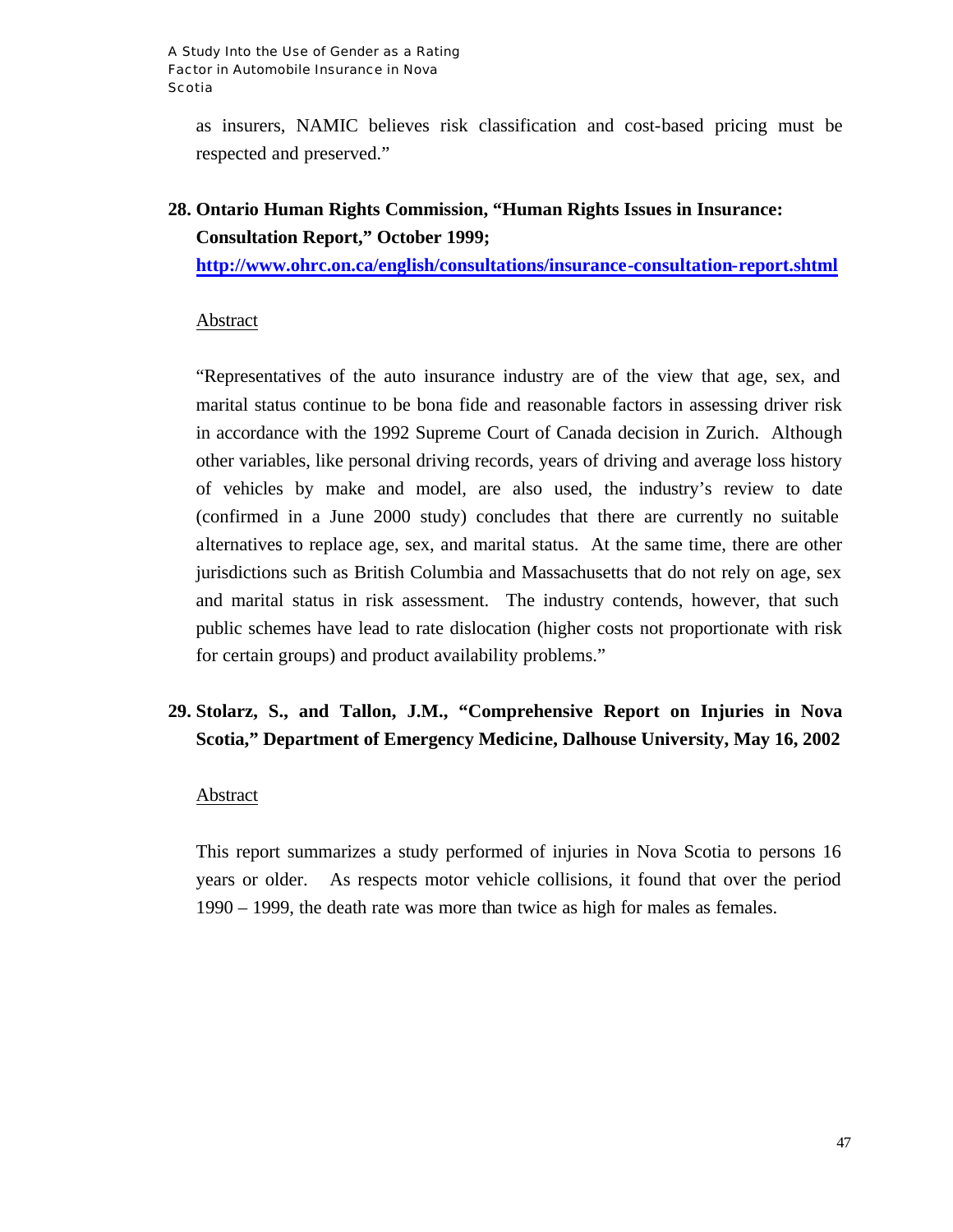# **30. Victoria Transport Policy Institute, TDM Encyclopedia, "Pay-As-You-Drive Vehicle Insurance Converting Vehicle Insurance Premiums Into Use-Based Charges," updated November 10, 2003**

### Abstract

This article explains how a "pay-as-you-drive" insurance premium system would work and its many benefits.

**31. Williams, Walter E., "Discrimination," The Encyclopedia of Public Choice, The Lock Institute, George Mason University, Rowley, C.K. and Schneider, Friedrich, eds.; http://www.gmu.edu/departments/economics/wew/articles/recent/discrimination. html**

#### Abstract

While not specifically about automobile insurance, this article provides insight into "discrimination" and references automobile insurance as an example.

# **32. Wortham, L., "Insurance Classification: Too Important to be Left to the Actuaries," Journal of Law Reform, 1986, 19(2)**

#### Abstract

"This article classifies most of the public debate about classification as coming from one of two perspectives labeled traditional fair discrimination and antidiscrimination. Proponents of the status quo in classification and its regulation justify that status quo is fair discrimination. They argue that fair discrimination is both desirable and a reflection of a long-standing public policy judgment embodied in state law. Part I finds the assertion that fair discrimination is fair wanting in theory and even more deficient in practice, and rejects the contention that state law reflects a requirement or even a judgment about the wisdom of this approach. Part I develops two alternative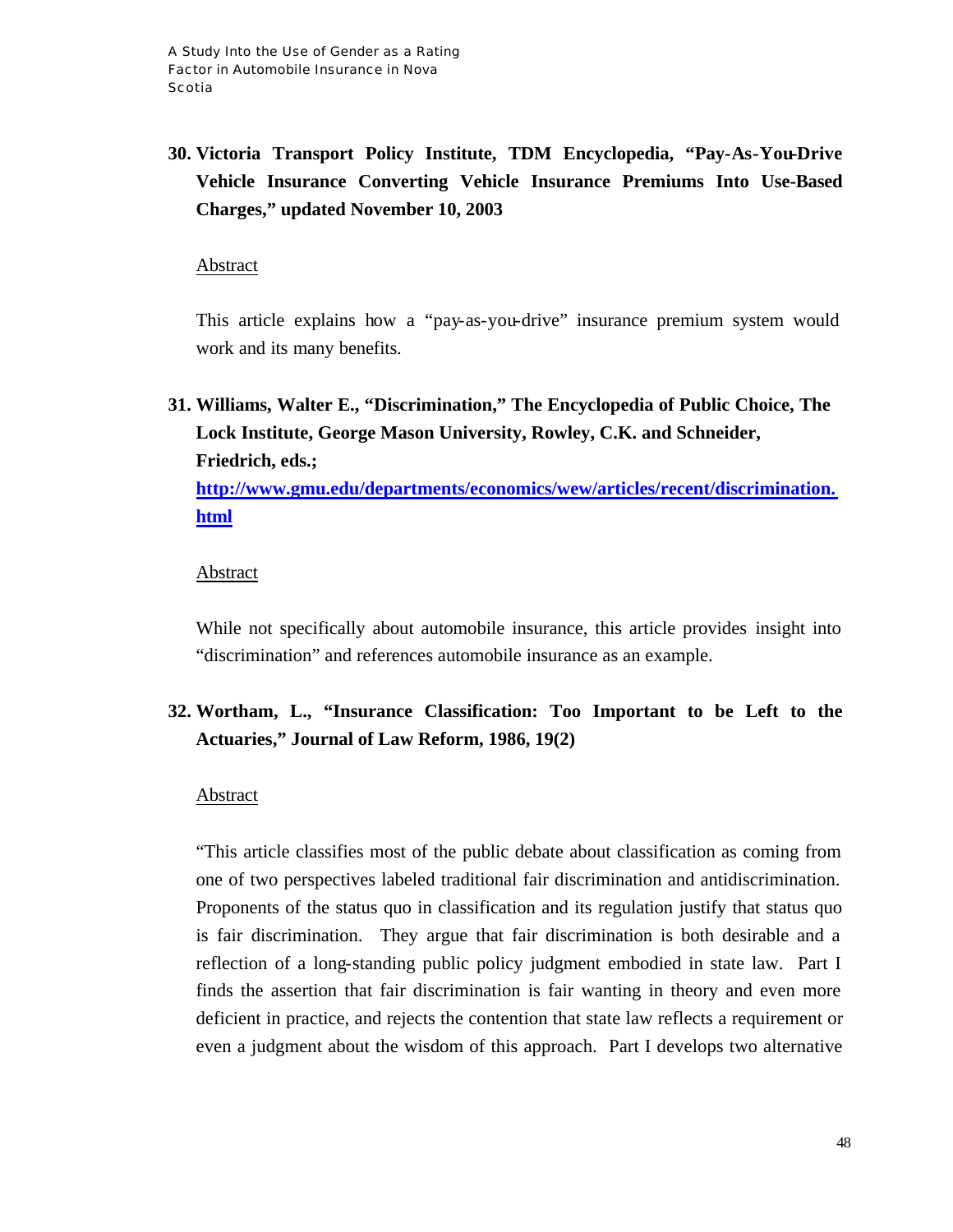perspectives that should receive prominence in the classification debate … Part II proposes three objectives for classification regulation."

# **33. Youngman, Marcia, & Wodarczyk, Jean M., "It's Debatable, Contention: Auto Insurance Rating by Age, Sex, and Marital Status? Unfair!" & " Response: Equite Demands Groups of Similar Risks," Contingencies, 1991, Vol:3-2, March/April**

### Abstract

"Consumer advocates contend that auto insurance rating principles ought to be fair in this respect: they should obviate discrimination against any individual on the basis of age, sex, and marital status. But actuaries generally think of fairness in ratemaking as demanding the classifications of individuals into groups that share similar risk characteristics … Insurance actuaries and consumer advocates may be defining the notion of "fairness" in quite different ways." This pair of arguments was meant to "shed some light on the fairness issue and, at the same time, to illuminate whatever ground does exist for continuing debate."

# **34. 1992 Supreme Court Decision (Zurich Insurance Company of Canada v. Ontario Human Rights Commission [1992] 2 S.C.R. 321)**

#### Abstract

Presents the findings, as well as a dissenting opinion, of the Supreme Court of Canada regarding its ruling that use of age, sex, and marital status is permitted in determining auto insurance rates.